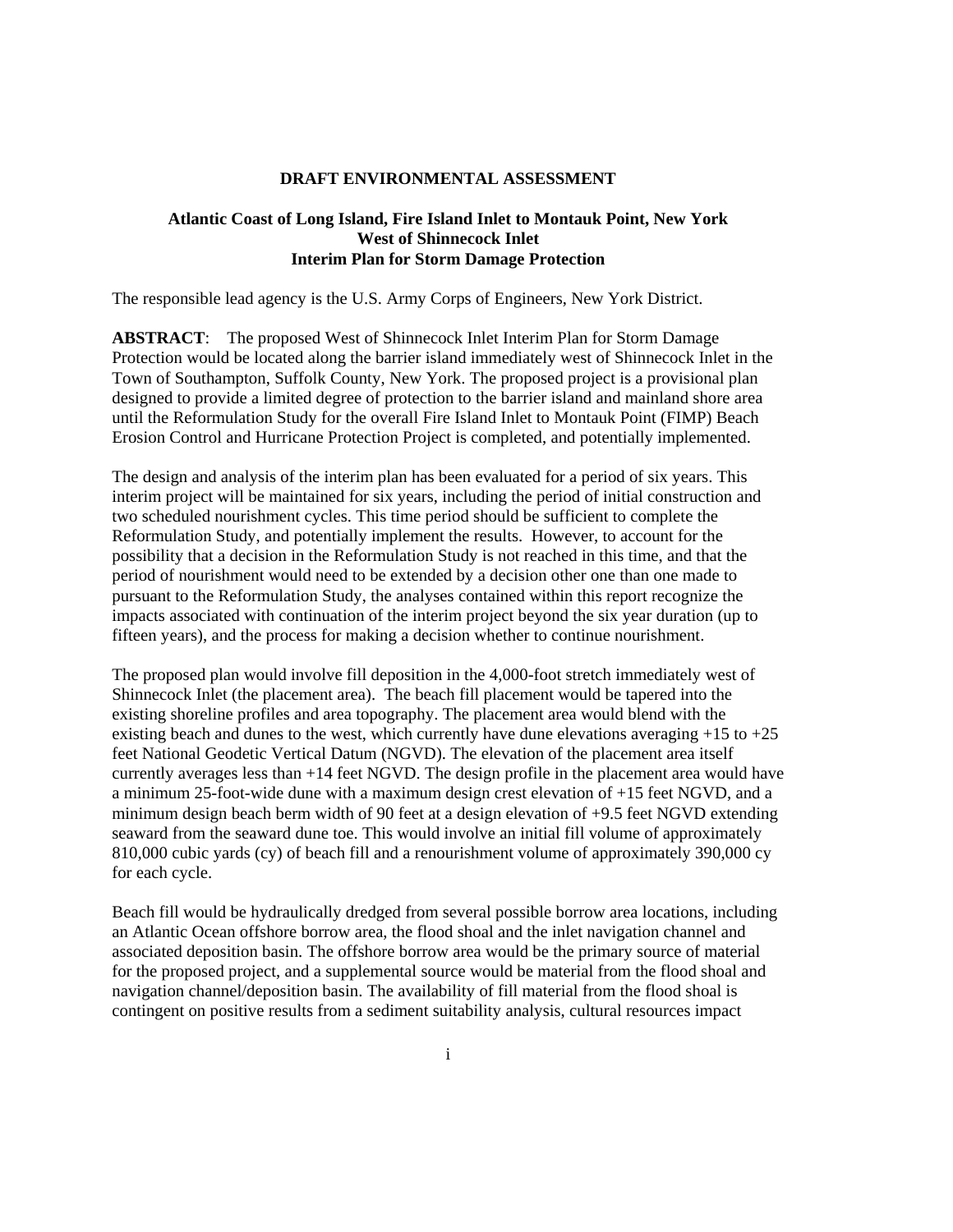assessment, and monitoring of the response of the inlet system to dredging. Availability of material from the inlet navigation channel / deposition basin is dependent upon availability and the need for maintenance dredging operations.

The proposed beach nourishment and dredging operations would result in environmental impacts associated with the dredging of fill material from the proposed borrow areas, including temporarily increased turbidity levels associated with dredging. Nourishment involves placement of fill materials on the beach berm and in the open water to develop and maintain the design profiles.

The environmental impact analysis considered the type and abundance of organisms in the study area, the existing developments and land uses in the study area, and the amount and quality of material proposed for fill placement. No significant adverse impacts are anticipated to result from implementation of the proposed interim storm damage protection plan. Under the interim plan, there would be a temporary loss of macrobenthic communities, temporary loss of terrestrial wildlife habitat, temporary displacement of finfish and marine mammals from the impact area, potential impacts to adjacent areas due to down-current drift of suspended sediment, and potential contact between construction workers/equipment and marine mammals and turtles. The proposed project incorporates measures to minimize these potential impacts to the greatest extent practicable.

Impacts to the beach habitat are expected to be localized and temporary. Beach replenishment would only affect the biota utilizing the southern portion of the beach immediately adjacent to the nearshore environment. After deposition of sand from the borrow area, plants and animals would again recolonize the area.

The nearshore habitat, located between the beach and the offshore borrow area, is likely to be the least affected by the plan. No direct impacts are anticipated to occur to the fish or shellfish species likely to utilize the habitat.

The macrobenthic invertebrates associated with the sediments of the borrow area will be the most affected of all the biota found in the area; they will be almost completely eliminated from this offshore habitat. This impact, however, will be only temporary, as individuals from the surrounding habitat are expected to quickly recolonize the area. The invertebrate community structure will be dictated by the grain size of the sediment remaining after activities cease. Finfish may temporarily avoid the area during construction if suspended particulates affect gill respiration. Conversely, other species may be attracted to the discharge area to feed on out rained invertebrates.

Back-bay habitat will be affected during any breach, but these impacts may be brief, as the breach is expected to be repaired rapidly.

It is anticipated that the biological recovery of the disturbed areas would take place rapidly due to the relocation of organisms from outlying areas to the project site. Site recovery is optimized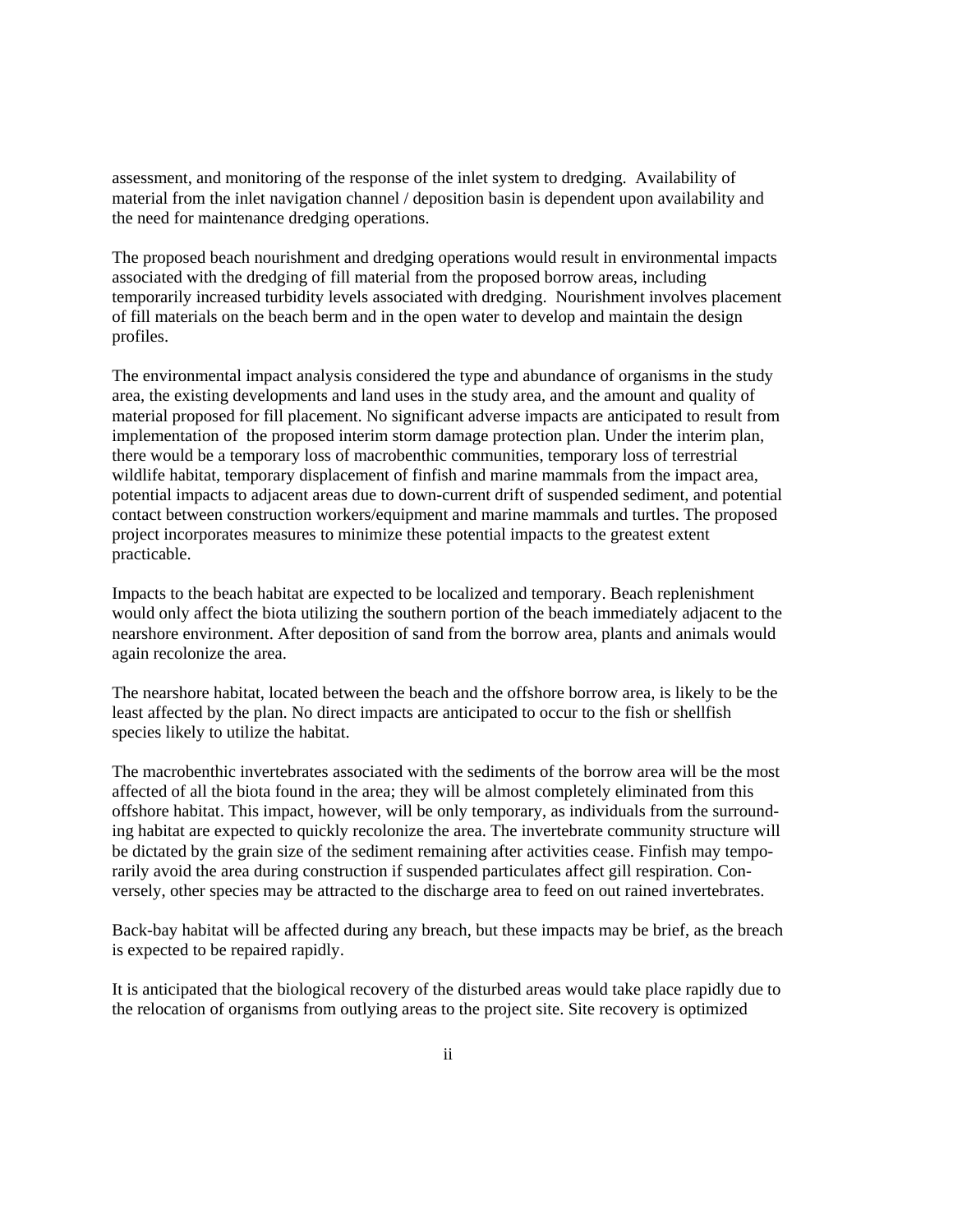when beach fill material matches the grain size and texture of existing beach material, and generally prevailing beach profiles are maintained. The interim plan observes both of these criteria. Some unavoidable adverse impacts would be associated with the dredging operations and beach fill deposition. These would include loss of benthic organisms in the borrow area and turbidity in the water column in the borrow area and placement area. However, these impacts would likely be minor and of short duration.

The positive impacts associated with the proposed interim plan are as follows: much reduced likelihood of breaching of the barrier island; reduced probability of Dune Road being washed out; protection of the current commercial and recreational uses on the barrier island; protection of the Federal inlet; protection of the low-lying developed bay areas from increased wave attack, tidal surges, and flooding that could result from a breach or significant overwash of the barrier island; creation of additional beach habitat for the Federal-listed threatened piping plover (*Charadrius melodus*), State-listed endangered least tern (*Sterna albifrons*), and State-listed threatened common tern (*S. hirundo*); protection of existing habitats (including eel grass, shellfish beds, and finfish nursery habitat); continued availability of food sources for migratory shore birds, wading birds, water fowl, and benthic invertebrates; and protection of intertidal wetland.

For further information or comments on this assessment, please contact:

Peter Weppler Project Biologist U.S. Army Corps of Engineers, CENAN-PL-ES 26 Federal Plaza New York, New York 10278-0090 (212) 264-0195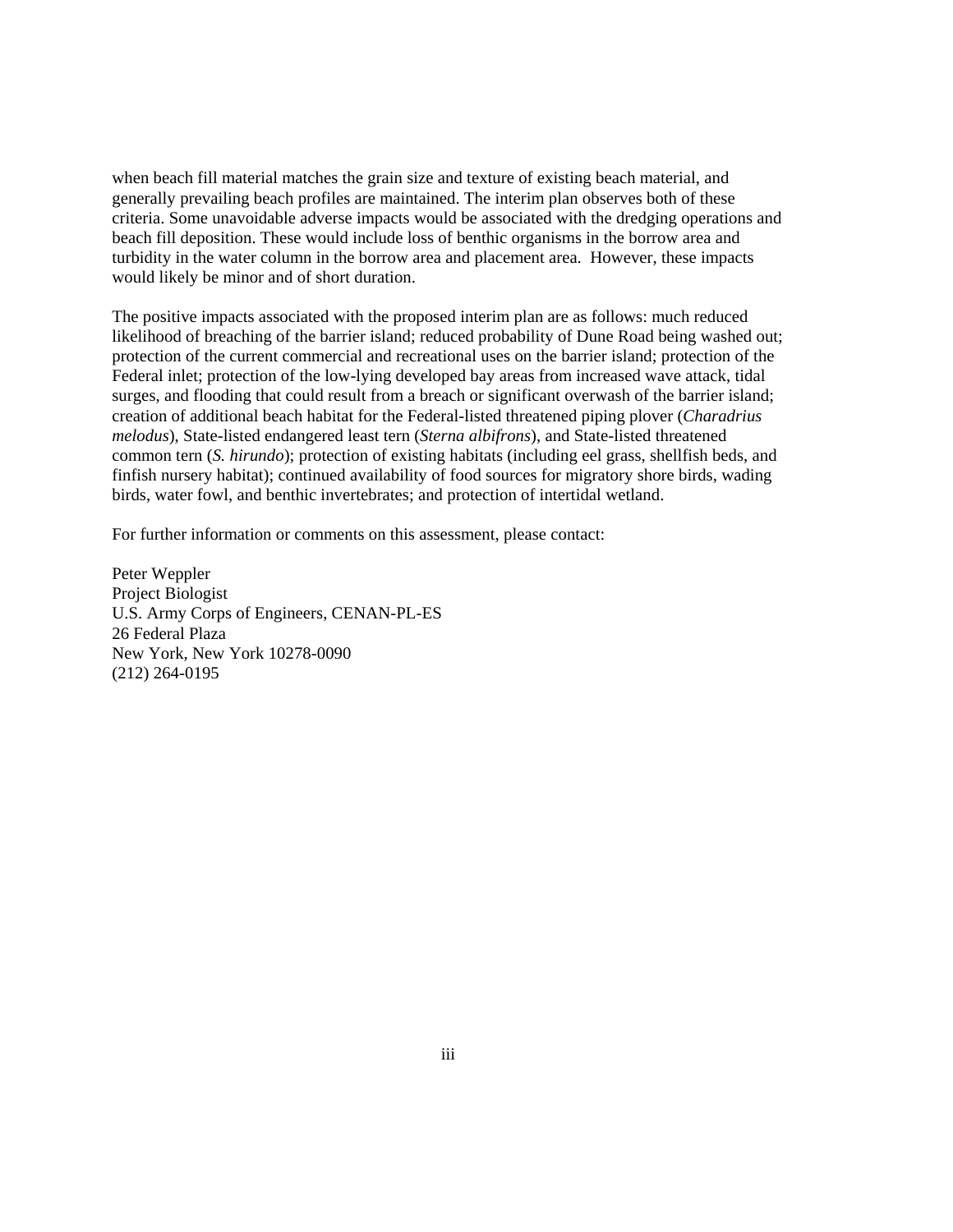#### **TABLE OF CONTENTS**

| <b>ITEM</b>                                                              | PAGE         |
|--------------------------------------------------------------------------|--------------|
| 1. PROJECT HISTORY                                                       | $EA-1$       |
| 2. PROJECT DESCRIPTION                                                   | $EA-2$       |
| 3. NEED FOR PROPOSED ACTION                                              | $EA-4$       |
| <b>4. ALTERNATIVES</b>                                                   | $EA-5$       |
| 5. AFFECTED ENVIRONMENT                                                  | $EA-7$       |
| <b>6. CULTURAL RESOURCES</b>                                             | $EA-24$      |
| 7. ENVIRONMENTAL IMPACTS                                                 | $EA-25$      |
| 8. COORDINATION                                                          | <b>EA-50</b> |
| 9. COMPLIANCE WITH ENVIRONMENTAL REQUIREMENTS AND<br>PROTECTION STATUTES | <b>EA-51</b> |

**REFERENCES** 

# **APPENDIX A—DRAFT USFWS FISH & WILDLIFE COORDINATION ACT SECTION 2(b) REPORT (February 1998)**

**APPENDIX B—SECTION 404(b)(1) EVALUATION REPORT** 

**APPENDIX C—APPLICABLE NYS COASTAL ZONE MANAGEMENT POLICIES** 

- **APPENDIX D—FINDING OF NO SIGNIFICANT IMPACT (FONSI)—Unsigned**
- **APPENDIX E—DRAFT CLEAN AIR ACT CONFORMITY STATEMENT**

**APPENDIX F—PERTINENT CORRESPONDENCE**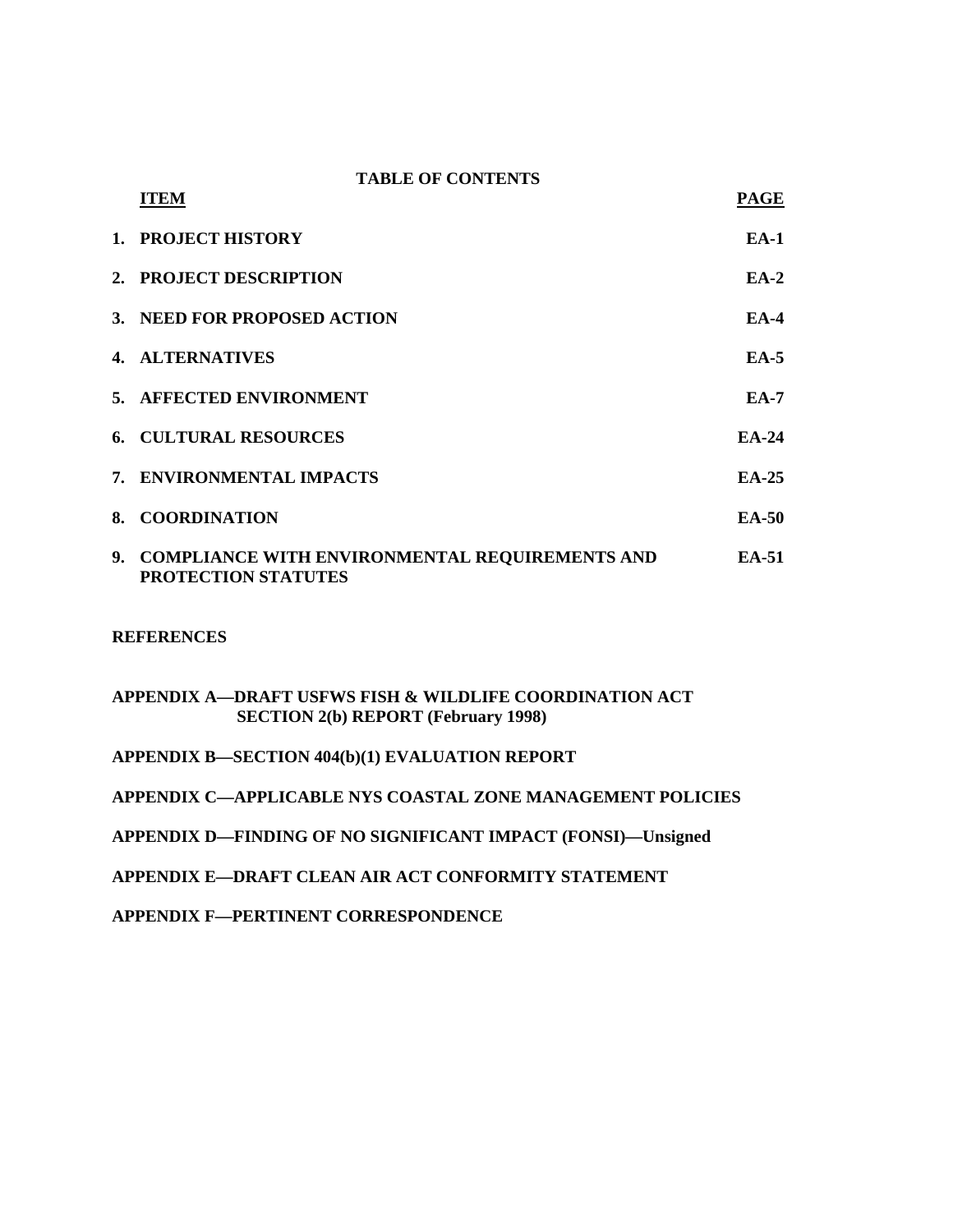|     | <b>LIST OF TABLES</b><br><b>TABLE</b>                                                   | <b>PAGE</b>                     |
|-----|-----------------------------------------------------------------------------------------|---------------------------------|
|     | 1. WEST OF SHINNECOCK: INVENTORY OF STRUCTURES                                          | $EA-8$                          |
| 2.  | <b>BIRD SPECIES COMMONLY FOUND WEST OF SHINNECOCK</b>                                   | EA-18/19                        |
| 3.  | <b>TYPICAL FINFISH FOUND WITHIN SHINNECOCK BAY</b>                                      | <b>EA-20</b>                    |
| 4.  | <b>SPECIES OF SPECIAL CONCERN</b>                                                       | $EA-21$                         |
| 5.  | <b>COMMON OVERWINTERING WATERFOWL ON SHINNECOCK BAY EA-22/23</b>                        |                                 |
| 6.  | NO ACTION ALTERNATIVE BORROW AREA SIZE BY PROJECT                                       | <b>EA-33</b>                    |
| 7.  | <b>IMPACT ACTIVITY</b>                                                                  | $EA-45$                         |
| 8.  | <b>BORROW AREA SIZE BY PROJECT</b>                                                      | <b>EA-47</b>                    |
| 9.1 | <b>COMPLIANCE WITH ENVIRONMENTAL REQUIREMENTS AND</b><br><b>AND PROTECTION STATUTES</b> | EA-51                           |
|     | <b>LIST OF FIGURES</b>                                                                  |                                 |
|     | <b>FIGURE</b>                                                                           | <b>FOLLOWING</b><br><b>PAGE</b> |
| 1.  | <b>ORIGINAL AUTHORIZED PROJECT</b>                                                      | $EA-1$                          |
| 2.  | PROJECT LOCATION                                                                        | $EA-2$                          |
| 3.  | <b>IDENTIFICATION OF OFFSHORE BORROW AREAS</b>                                          | $EA-3$                          |
|     | 4. PLACEMENT AREA-BEACH NOURISHMENT<br><b>DESIGN SECTION</b>                            | $EA-3$                          |
|     | 5. PLACEMENT AREA-BEACH NOURISHMENT LAYOUT                                              | <b>EA-3</b>                     |
|     | <b>6. PROJECT STUDY AREA</b>                                                            | $EA-3$                          |
|     | 7. ZONING                                                                               | <b>EA-7</b>                     |
| 8.  | <b>BUSINESS DISTRICT STRUCTURES</b>                                                     | <b>EA-7</b>                     |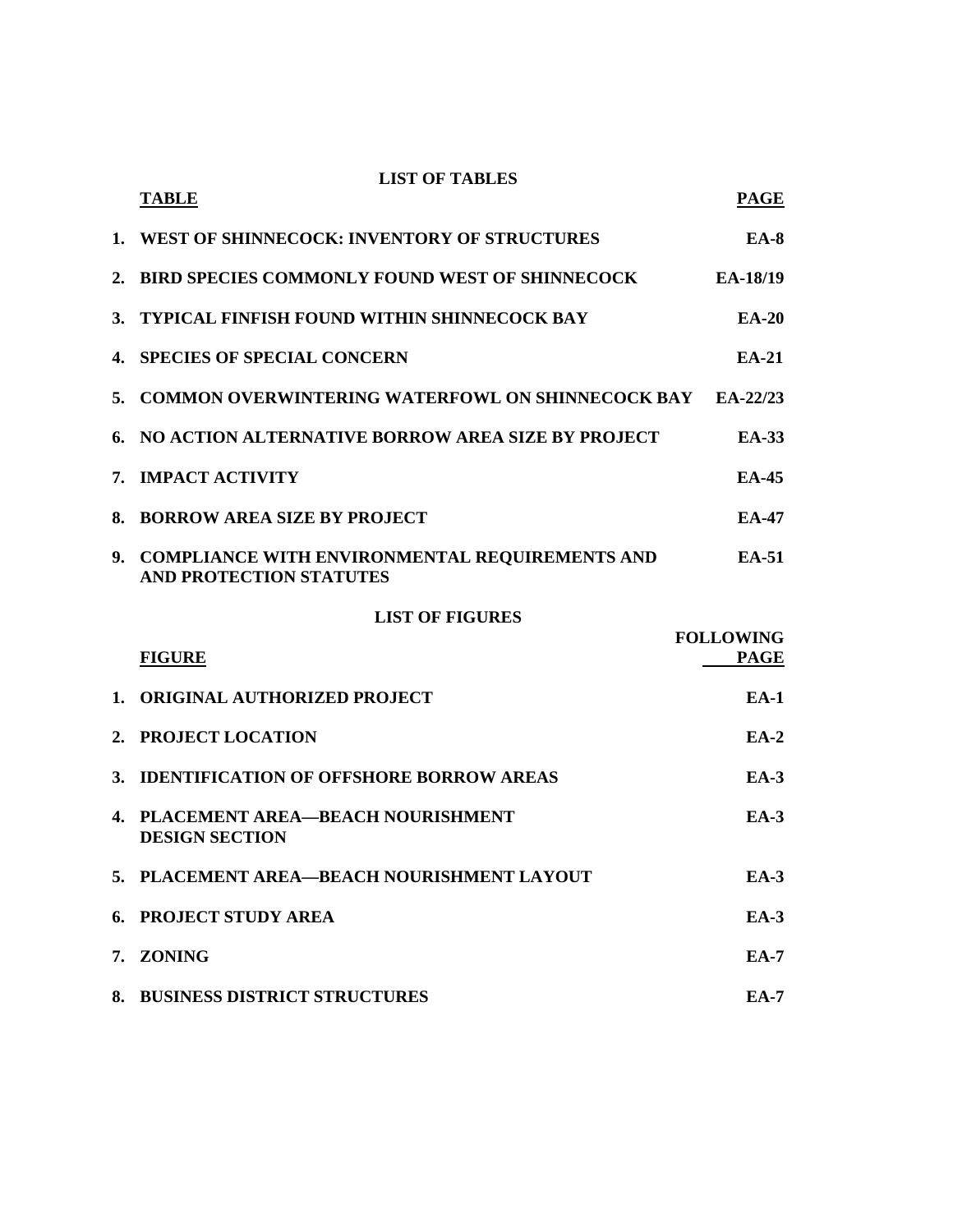#### **1) PROJECT HISTORY**

a) The proposed West of Shinnecock Interim Project for Storm Damage Protection involves the placement of sand along the stretch of barrier island immediately west of Shinnecock Inlet in the Town of Southampton, Suffolk County, New York. The proposed interim project is within the larger area under study as part of the Atlantic Coast of Long Island, Fire Island Inlet to Montauk Point (FIMP), Combined Beach Erosion Control and Hurricane Protection Project, which spans an 83-mile stretch of the south shore of Long Island (see Figure 1).

b) The interim project's study area extends west from the western Shinnecock Inlet jetty for a distance of approximately 4,000 feet (See Figure 2). The study area includes the ocean-fronting shoreline, bay shoreline, adjacent back-bay areas, the inlet system and offshore borrow area as a source of sand. The proposed project would provide limited storm damage protection to the severely eroded beach segment immediately west of Shinnecock Inlet in the interim period pending the completion of the FIMP Reformulation Study, and potential implementation of the results.

c) The interim plan has been evaluated over a period of six years. Although this project has been evaluated for a period of six years in to the future, it may be continued, based on the outcome of the Reformulation Study (completion signified by Final Environmental Impact Statement [FEIS] and filing of the Record of Decision). In the unlikely instance that the Reformulation Study is not completed, a separate, stand-alone analysis would be undertaken to consider continuation of action under this plan. To account for possible continuation of the interim project, this analysis, while focusing on the impacts for a duration of six years, also recognizes the impacts associated with furhter continuation of nourishment operations.

d) The overall authorized Fire Island Inlet to Montauk Point beach erosion control and hurricane protection project was authorized for construction in 1960. Portions of the authorized project (15 groins) were constructed for the Moriches Inlet to Shinnecock Inlet Reach between 1965 and 1970. Two additional groins and beach fill were constructed in East Hampton in 1966. In 1976 and 1978, draft and final EISs analyzed a comprehensive program of dune reconstruction and beach stabilization for the entire 83-mile project reach. The final EIS was referred to the President's Council on Environmental Quality (CEQ) due to other Federal Agencies' judgement that the document did not adequately address the environmental impacts associated with the proposed dune reconstruction and beach stabilization project. On June 6, 1978, CEQ recommended to the Chief of Engineers that the project be reformulated. The Chief of Engineers in turn directed the U.S. Army Corps of Engineers, New York District (New York District) to reformulate the project. Project reformulation was initiated in 1980, but suspended in 1984. In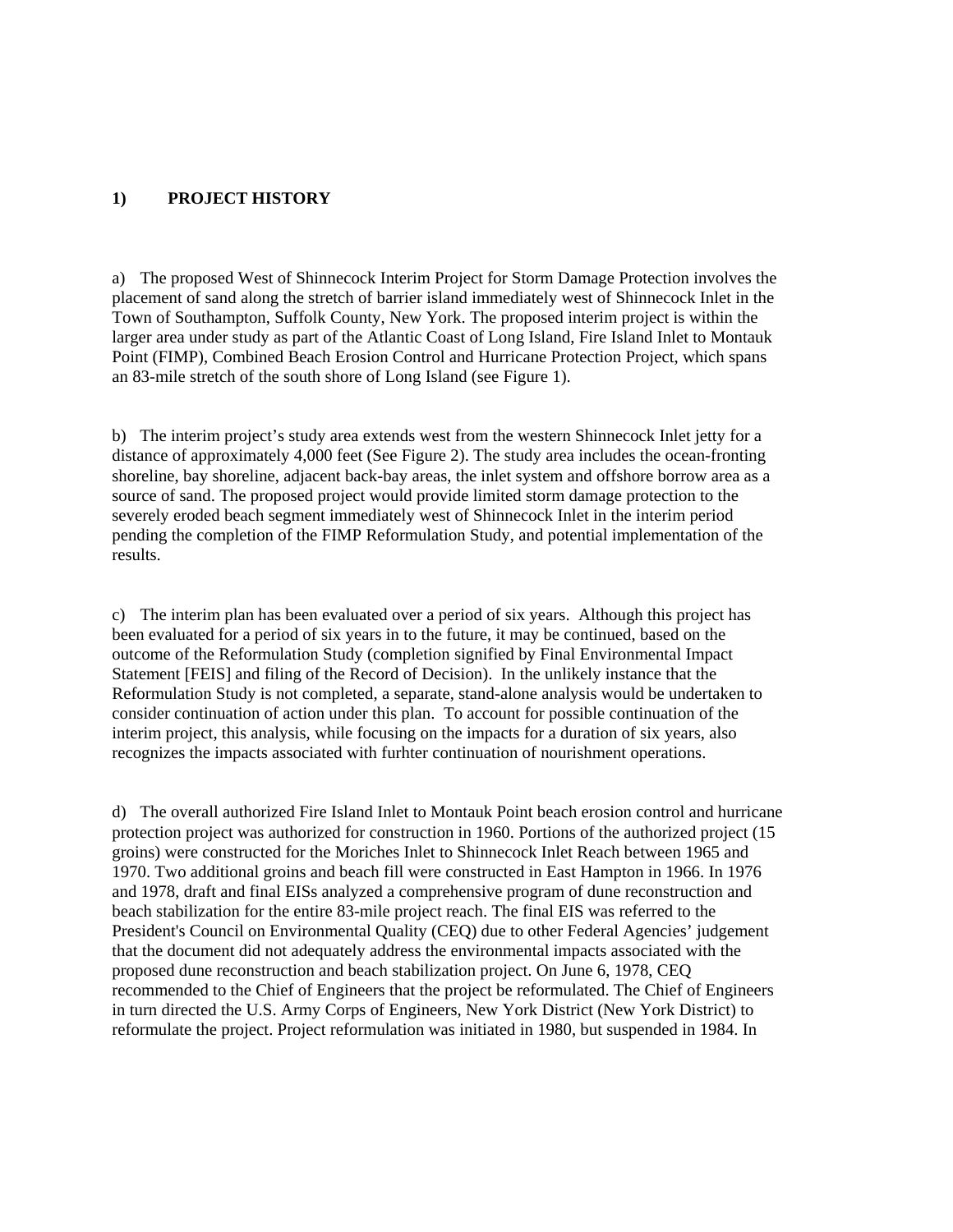1993, reformulation was reinitiated, and a comprehensive, feasibility-level Reformulation Study is currently being developed by the New York District. The Reformulation Study seeks to determine the optimum design for any potentially feasible storm damage reduction project along the south shore of Long Island from Fire Island Inlet to Montauk Point.

e) Shinnecock Inlet, formed during the Great Hurricane of September 1938, is located approximately 98 miles east of the Battery in New York City. Shinnecock Inlet was initially stabilized by Suffolk County in 1939, and further stabilized by Suffolk County during the 1950's for navigational and tidal flushing purposes (Spencer & Terchunian, 1997).

f) In March 1988, the New York District developed a General Design Memorandum for a Federally maintained Shinnecock Inlet Project, which recommended improvements to Shinnecock Inlet consisting of (1) developing an inner channel with a width of 100 feet, and a 6 foot low-water depth within Shinnecock Bay; (2) developing an outer channel with a 200-footwide 10-foot low-water depth, and an 800-foot-wide and 20-foot-deep deposition basin; (3) rehabilitating the east and west jetties of the inlet; (4) constructing a 1,000-foot-wide revetment that to face Shinnecock Bay on the eastern shoulder of the inlet; and (5) sand bypassing of the inlet during maintenance dredging.

g) The Federal navigation project was constructed between 1990 and 1993. In October 1990, the navigation channel was dredged, resulting in 668,000 cy of dredged material, of which 260,000 cy were placed at Ponquogue Beach, 193,000 cy were stockpiled on the east side of the inlet for use as fill behind the bayside revetment, 138,000 cy were placed immediately west of the inlet, and 77,000 cy were placed in a scour hole near the southern end of the west jetty. The deposition basin was dredged in 1993, resulting in the removal of a total of 475,000 cy of dredged material. Of this material, 371,000 cy were placed immediately west of the inlet and 104,000 cy were placed in a scour hole located near the southern end of the west jetty. Since 1993, shore protection activities in the project area has been limited to remedial action, including emergency trucking of material by the Town, County, and State in response to storm events, and placement of bay dredge material in 1997 by the County and State. In June and September 1998, approximately 416,000 cy of maintenance material were dredged from the navigation channel and placed immediately west of the inlet.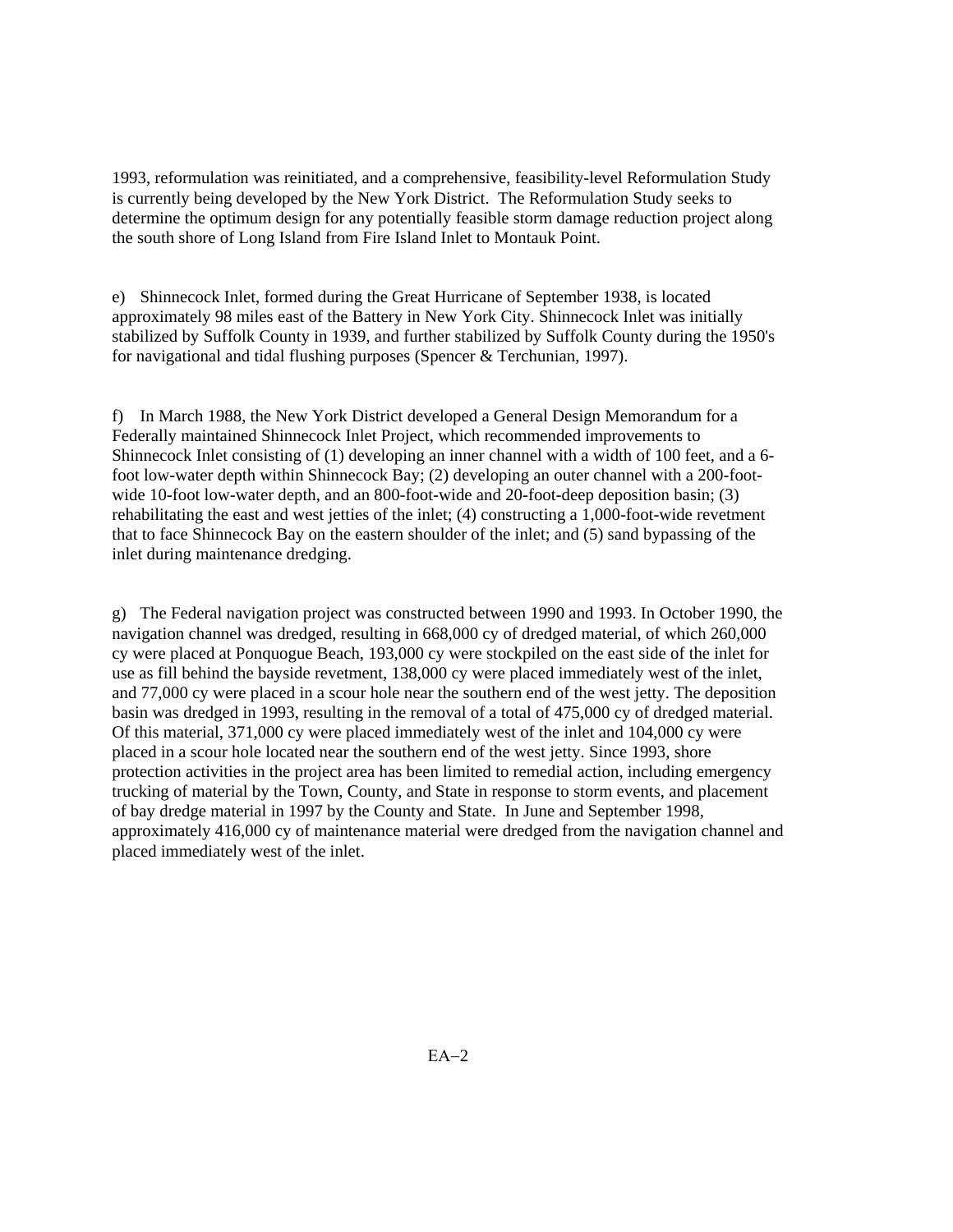#### **2) PROJECT DESCRIPTION**

a) The proposed West of Shinnecock Interim Storm Damage Protection Project is an interim plan designed to provide a limited degree of protection to the barrier island and mainland shore area until the Reformulation Study for the overall FIMP Beach Erosion Control and Hurricane Protection Project is complete and a long-term solution could be potentially implemented.

b) The proposed interim project involves nourishing the project area's beach berm and dune system by placing fill to the 4,000 foot section of the barrier island (the placement area) immediately west of Shinnecock Inlet (see Figure 2). The purpose of the interim project is to restore and maintain the shoreline to reduce the potential for storm damages to the barrier island and mainland areas as a result of breaching and overwash of the barrier island. Beach fill would be hydraulically dredged from several possible borrow area locations, including Atlantic Ocean offshore borrow area identified by the U.S. Army Corps of Engineers (see Figure 3), the inlet flood shoal, and the inlet navigation channel and associated deposition basin.

c) The proposed beach fill improvement plan for the placement area would involve the construction of a minimum design 25-foot-wide dune with a design crest elevation of +15.0 feet NGVD with side slopes of 1 vertical foot for every 5 horizontal feet  $(1(v):5(h))$ ; a minimum design 90-foot-wide beach berm at a design elevation of +9.5 feet NGVD with a nearshore slope of  $1(v)$ :15(h) to a design elevation of -6.0 feet NGVD; and an offshore slope of  $1(v)$ :40(h) (see Figures 4 and 5). The design fill (described above) would be fronted by approximately 60 feet of advance fill to account for loss of sand over the 2-year period prior to renourishment. The placement area design fill would blend with the existing topography. The existing dune elevations immediately west of the placement area currently average between +15 to +25 feet NGVD, while elevations in the placement area itself average lower than +14 feet NGVD. The proposed project would increase average dune elevations in the placement area to approximately +15 feet NGVD.

d) The initial fill volume for the placement area would consist of approximately 810,000 cy of beach fill. Two renourishment cycles are scheduled after initial construction, on a 2 year cycle. Each renourishment operation would deposit approximately 390,000 cy to offset long-term erosion and storm-induced erosion, and to ensure that the design fill cross section is not compromised. The renourishment operations would result in a total renourishment volume of approximately 800,000 cy of beach fill over the course of the interim project. Initial and renourishment fill volumes would total approximately 1,600,000 cy over the life of the project. The construction period for initial fill and renourishment would last approximately 5-6 months and 2-3 months, respectively.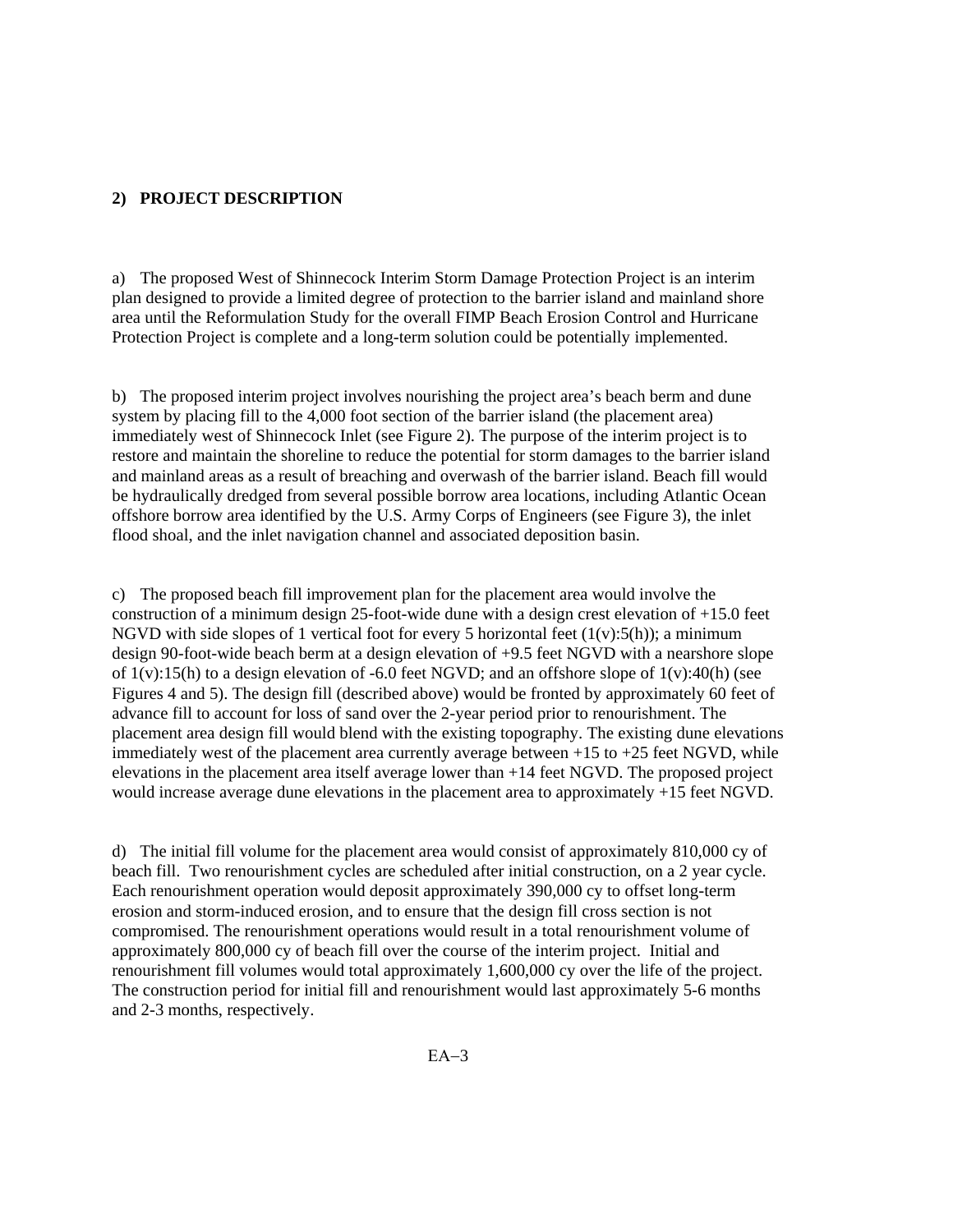e) Beach fill material for initial construction would be hydraulically dredged from an Atlantic Ocean offshore borrow area (see Figure 3), the flood shoal, and the inlet navigation channel and associated deposition basin (see Figure 6). The offshore borrow area would be the primary source of material for the proposed project nourishment, supplemented by material from the flood shoal and navigation channel/deposition basin.

f) Other methods of providing the necessary fill materials were investigated, but were found not to be able to supply the required quality or volume of material. (For detailed information, please refer to the Plan Formulation - Sand Sources Section of the accompanying Main Report).

g) The offshore borrow area would be dredged to obtain beach fill to a depth not to exceed 10 feet below the existing bathymetry as indicated by a pre-dredge survey. Sediment suitability analyses conducted in 1983 and 1996 indicated that the grain size and texture of the material at the offshore borrow area is compatible with the sand at the proposed placement area. Sand from the offshore borrow area would be supplemented with available material from the inlet flood shoal and navigation channel/deposition basin (see Figure 6), contingent on positive results from a sediment suitability analysis, cultural resource impact assessment, and monitoring of the response of the inlet system to dredging.

h) The proposed project site, as described above, includes the portion of the beach extending from Shinnecock Inlet west for 4,000 feet (the placement area), and several possible borrow area locations, including the offshore borrow area identified above, the inlet ebb shoal, and the inlet navigation channel/deposition basin. These locations are subject to the further analyses for potential impacts.

i) The project study area, which is an area larger than the proposed project site, consists of the barrier island from Shinnecock Inlet extending a distance of approximately 4,000 feet west of the jetty, including the shoreline fronting the Atlantic Coast, the bay shore line, and the adjacent back-bay area, as well as the mainland bay shore on the north side of Shinnecock Bay (Figure 7 depicts the mainland bay shore). The study area also includes the offshore borrow area, the inlet flood shoal, and the inlet navigation channel/deposition basin.

j) The proposed interim project is based on the criteria that the plan would provide limited storm damage protection, reduce severe storm-induced damages, and mitigate the negative effects of long-term erosion. In addition, the interim plan is designed to preserve the barrier island conditions until the completion and potential implementation of the Reformulation Study.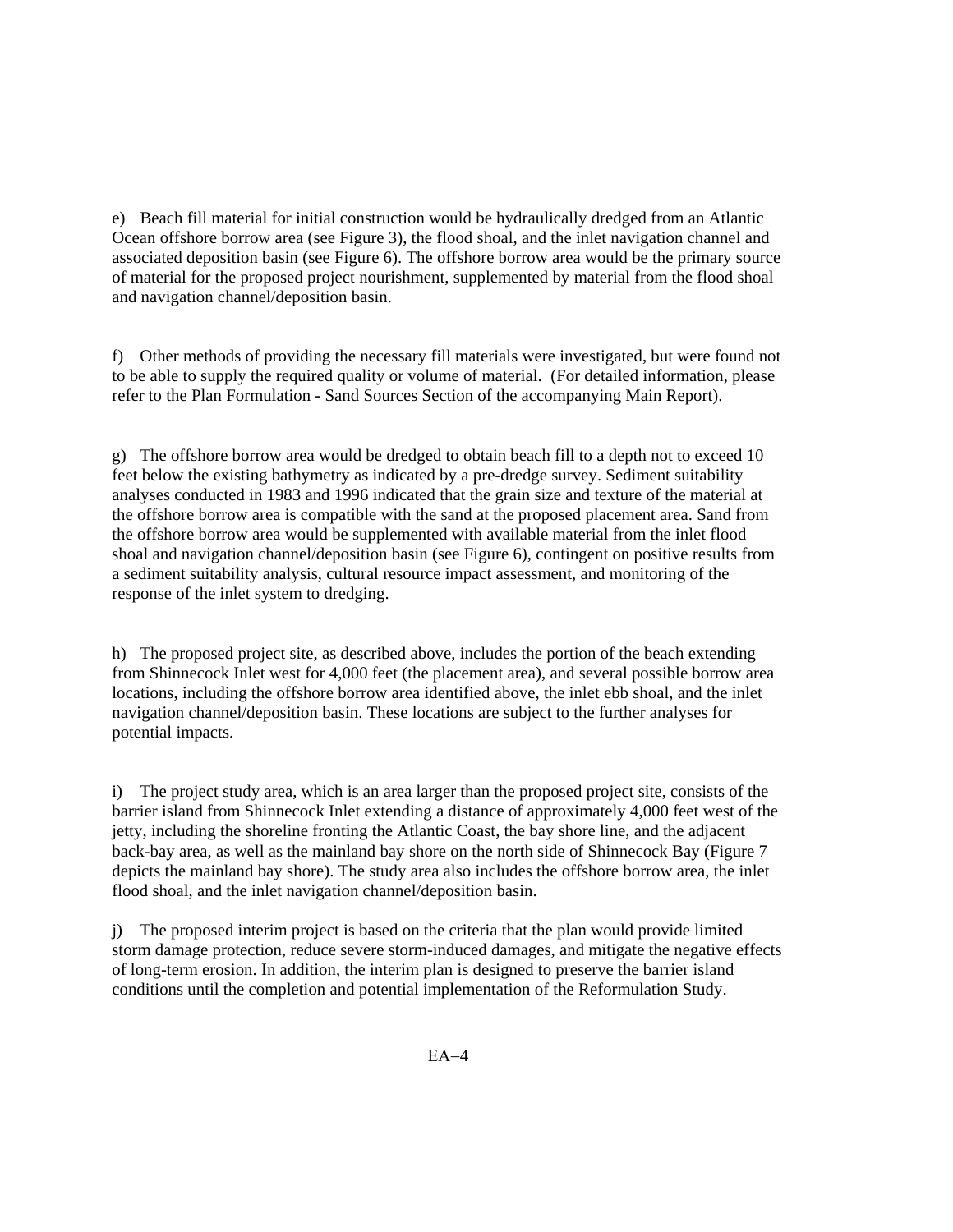#### **3) NEED FOR PROPOSED ACTION**

a) The primary goal of the West of Shinnecock Interim Project for Storm Damage Protection is to reduce the potential for future barrier island breaches and overwash due to frequently occurring storm events, which would adversely affect structures along the mainland bay shoreline, the commercial fishing establishment near Shinnecock Inlet, Coast Guard Station-Group Moriches, and the use of Shinnecock Inlet as a navigable waterway.

b) Beach erosion in the West of Shinnecock Inlet study area has been severe, particularly in recent years, and has narrowed the width of the barrier island, increasing the potential for breaching and severe overwashing as a result of high frequency storm events. The erosion of the beach west of Shinnecock Inlet has advanced to the point where remedial low-cost mitigation, such as trucking of sand and inlet maintenance dredging, are not sufficient to maintain an adequate protective beach.

c) Dune Road is located adjacent to the bay side of the dune system, and is the sole source of access to the commercial fisheries, private enterprises, and recreational facilities in the study area. In the past, Dune Road has been damaged severely enough by coastal storms to be rendered inaccessible for long periods of time, most recently as a result of the December 1992 storm event.

d) Continued erosion could render the shoreline vulnerable to major damage, including an increased potential for breach or inlet formation along the barrier island west of Shinnecock Inlet. The following impacts are associated with the formation of a breach: structures located in the vicinity of the breach could be destroyed; critical habitat and nest sites of the Federal-listed threatened piping plover (*Charadrius melodus*), State-listed endangered least tern (*Sterna albifrons*), and State-listed threatened common tern (*S. hirundo*) could be altered; beach grass habitats could be destroyed; the newly formed breach could migrate along the coastline, possibly resulting in additional structures and habitat being compromised; there could be a loss of berthing area within the fishing cooperative and the Coast Guard Station-Group Moriches; the additional opening to Shinnecock Bay could have potential impacts on the hydrodynamics of the bay, including changes in bay tide levels, salinity, dissolved oxygen, turbidity, and temperature levels and circulation patterns; the existing inlet could be destabilized, possibly resulting in its closure; the new opening could trap significant quantities of longshore sediment leading to further downdrift erosion of adjacent beaches; and the mainland shoreline and coastal developments could be exposed to greater ocean storm surge, flooding, and wave damage due to the increased flow of ocean tidal water from the additional breach formation.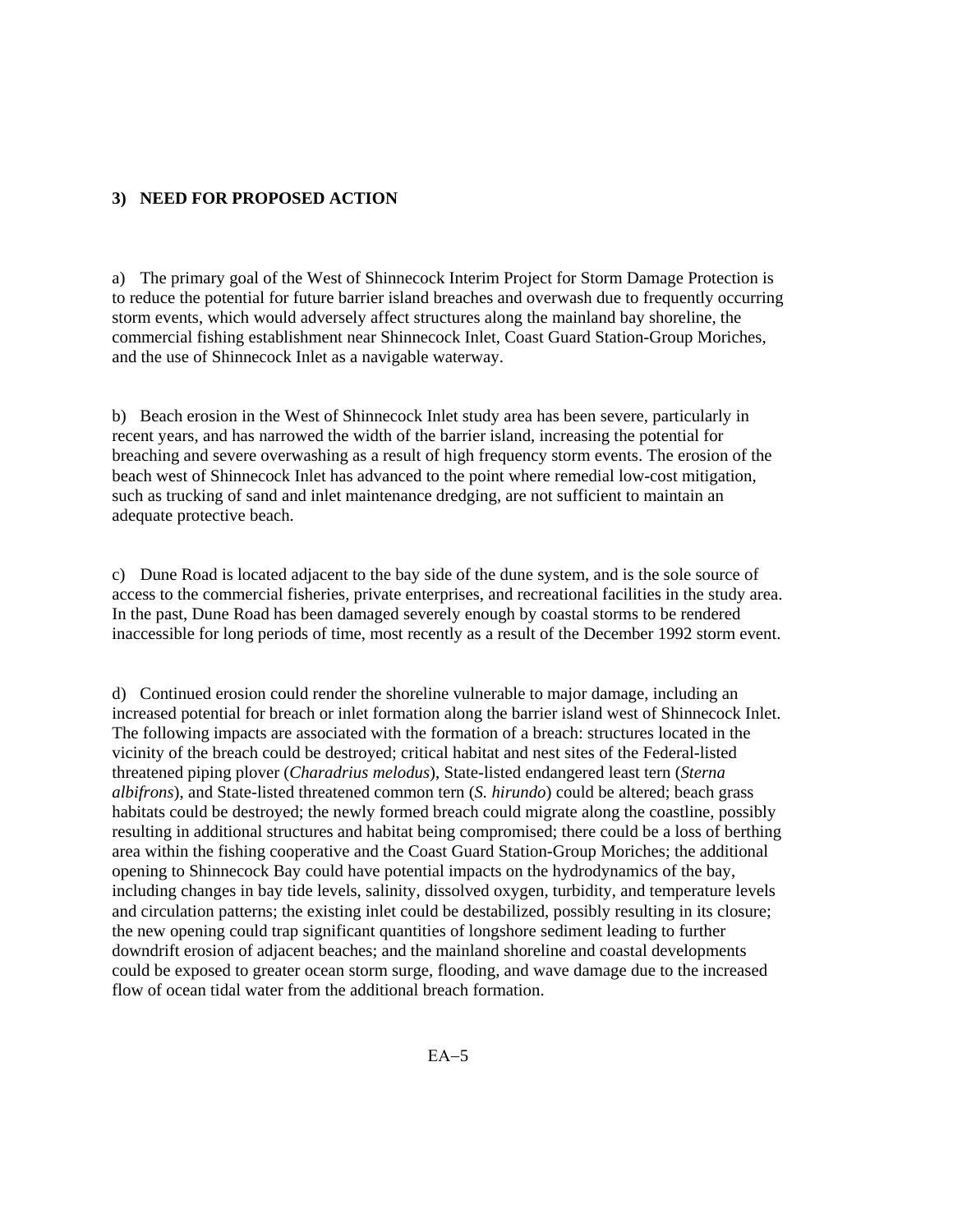#### **4) ALTERNATIVES**

a) The primary goal of the West of Shinnecock Interim Project is to reduce the potential for future barrier island breaches and overwash due to frequently occurring storm events, which would adversely affect structures along the mainland bay shoreline, the commercial fishing establishment near Shinnecock Inlet, and the use of Shinnecock Inlet as a navigable waterwayt. The west of Shinnecock Inlet study area is particularly vulnerable to these types of damages due to existing severe beach erosion conditions. As a result of the screening of alternatives (contained in the Main Report), only the beach nourishment alternative set forth as this project, was considered to meet the constraints of an interim project and was carried forward for further evaluation. The interim beach nourishment alternative was compared with the No Action Alternative, described below.

A. No Action. Under the No Action Alternative, no additional measures would be taken to provide storm damage protection and erosion control in the study area.

 The No Action Alternative would have a significant adverse effect on the project area. Due to the severity of the erosion conditions in the study area, there would be a continued ongoing threat to mainland and barrier island residential, commercial, and public developments. In addition, should a short-term breaching of the barrier island occur (the No Action Alternative assumes that the Breach Contingency Plan is in place), the increased flow of ocean water into Shinnecock Bay could alter the bay ecosystem so that changes in bay salinity, temperature, and dissolved oxygen levels, tide levels, and circulation patterns could adversely impact estuarine fauna and flora in the study area. A breach could also impact the use of the inlet as a navigable channel.

 This alternative does not meet any of the objectives or needs of the project. Although this alternative was not considered for further development, it does provide baseline conditions by which the with-project benefits can be measured. As mentioned above, the No Action Alternative assumes that the Breach Contingency Plan is in place, and that any breach that may occur in the study area would be closed within 3 months by the New York District and New York State Department of Environmental Conservation (NYSDEC) under the authority provided by the Breach Contingency Plan. This alternative is a reactive, with the potential of repetitive closures occurring.

**A. Beach Nourishment**. The beach nourishment alternative involves obtaining compatible sand from the proposed borrow area and placing on the eroding shoreline immediately west of the inlet to restore the protective natural characteristics. Beach fill operations typically involve reestablishment of both the beach berm and dune area. The restored berm and the dune together prevent erosion and inundation damages to leeward areas. Beach restoration requires maintenance via renourishment to offset the erosion of the newly placed sand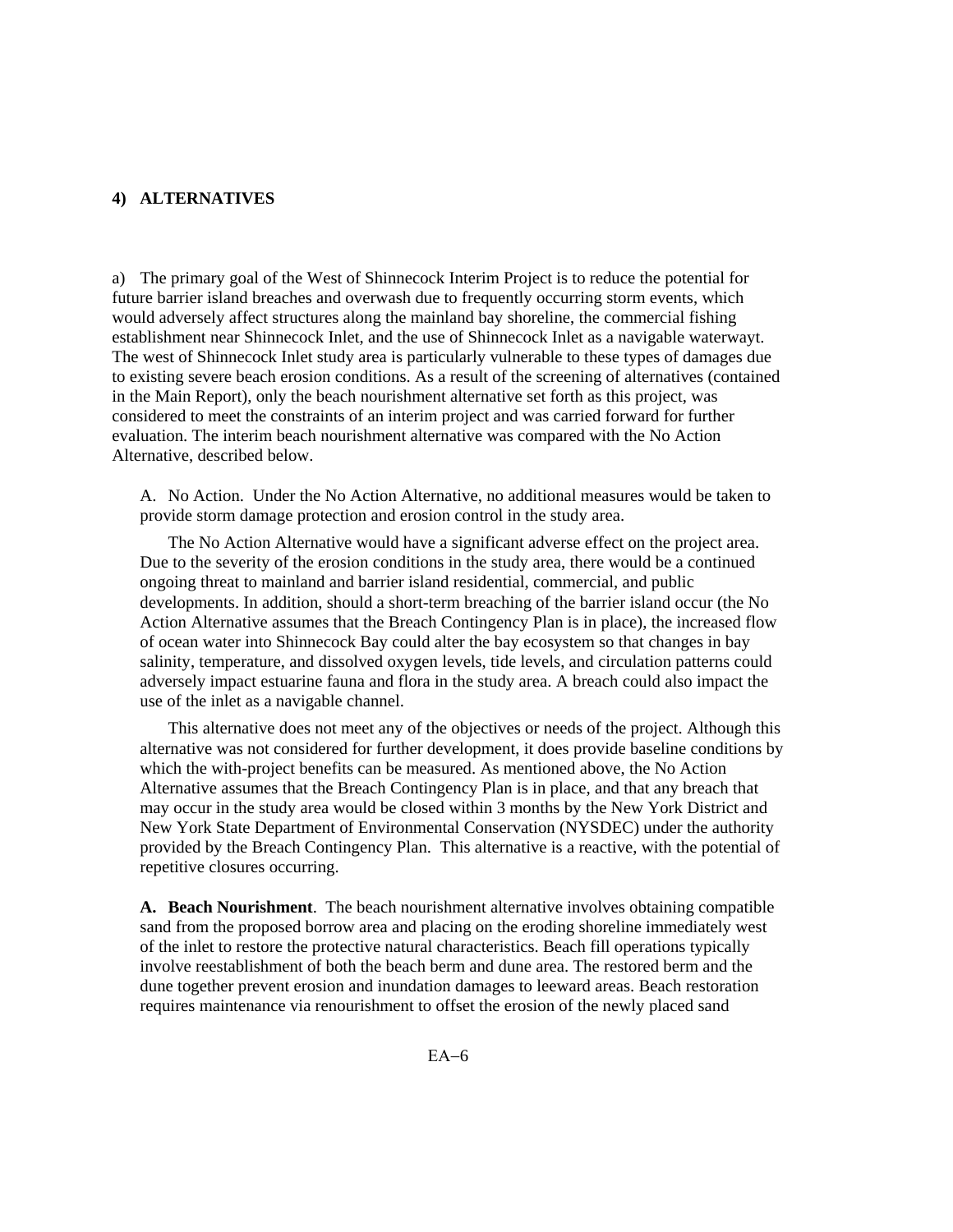thereby maintaining an adequate level of protection.Refer to the Main Report, Section IX Proposed Interim Project, for more information.

### **5) AFFECTED ENVIRONMENT**

a) The project study area, located in the Town of Southampton, Suffolk County, New York,consists of an approximately 4,000-foot segment of the barrier island extending west from Shinnecock Inlet, and includes the shoreline fronting the Atlantic Coast, the bay shore line and the adjacent back-bay area, as well as the bay shore on the north side of Shinnecock Bay, and the proposed borrow area locations. The proposed project site is located within the project study area, and includes the placement area, and the proposed borrow area locations, including the offshore borrow area, the flood shoal, and the inlet navigation channel/deposition basin.

b) **Transportation**. The Ponquogue Bridge (County Route 32) is the primary access route to the study area from the mainland. Dune Road is the only road providing east-west access along the barrier island. The study area is convenient to major population centers, including New York City, through a network of highways and railroad systems, including the Long Island Expressway (I-495), Sunrise Highway (Route 27), and the Montauk Highway (County Route 80). The Montauk branch of the Long Island Rail Road (LIRR) provides public rail transportation to the vicinity of the study area.

#### **Land Use, Zoning, and Development**

c) The portion of the study area on the barrier island west of Shinnecock Inlet is generally undeveloped, consisting largely of open space areas under the ownership of Suffolk County and the Town of Southampton. There is a small waterfront business district directly adjacent to Shinnecock Inlet, made up of several commercial fisheries, restaurants, marinas, Town-owned landing docks, and the facilities used by the U.S. Coast Guard for rescues and operations. The land uses along the barrier island are beach recreation; recreational fishing; duck hunting; and business uses, including commercial fisheries and restaurants. The navigational channel of Shinnecock Inlet is utilized by commercial fishing boats, charter boats, and recreational vessels. The properties on the bay shore on the north side of Shinnecock Bay are owned by private landowners in the Town of Southampton, and are used for various commercial, residential, and limited recreational purposes.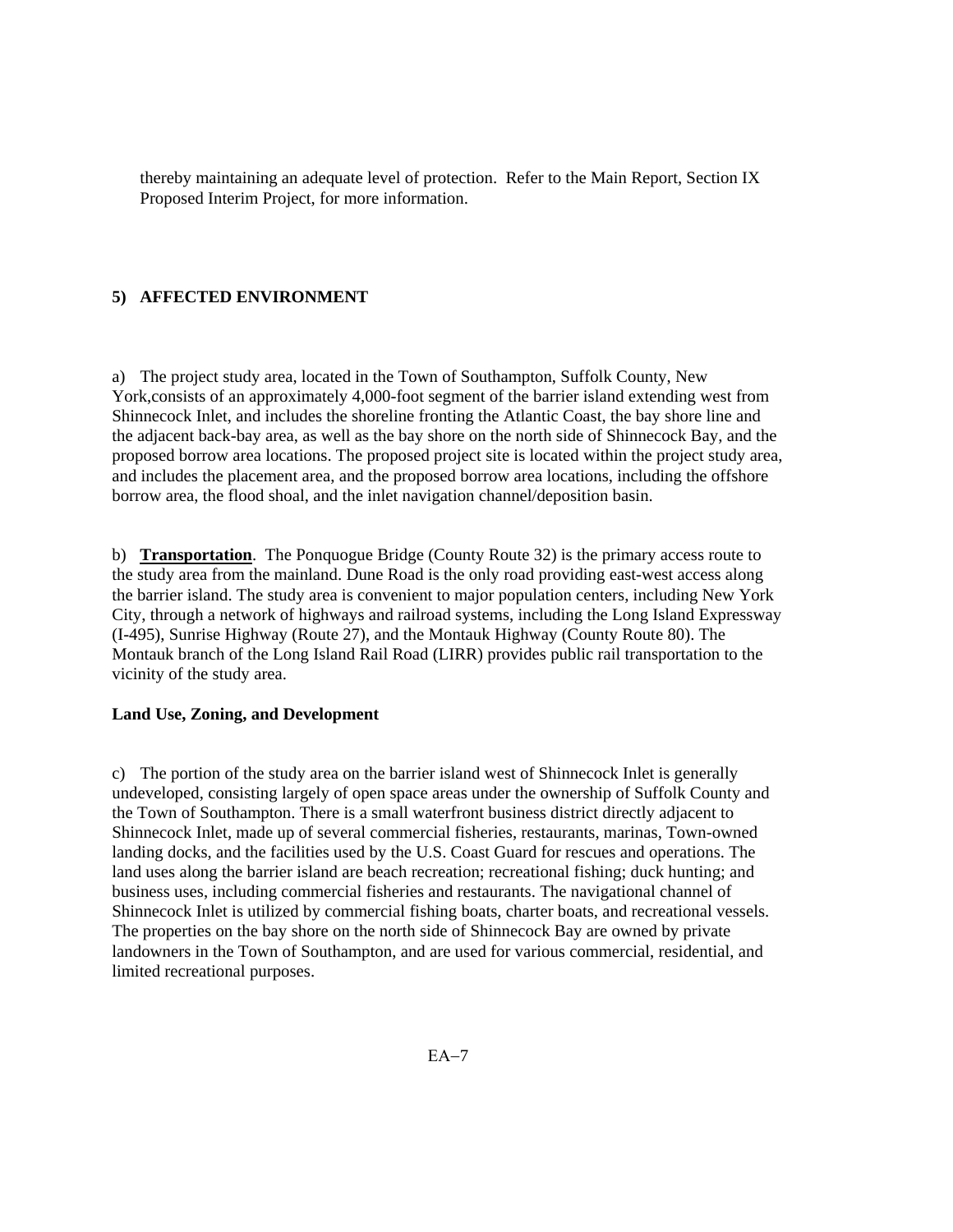d) The barrier island portion of the study area is largely zoned as Open Space Conservation (OSC) areas, with a Resort and Waterfront Business (RWB) district located directly west of the inlet (see Figure 7, above). The OSC district designates natural areas characterized by scenic beauty. Buildings are not permitted in this district, except structures associated with open space uses such as bathhouses. The RWB district permits waterfront-related commercial uses, including resort lodging, restaurants, marinas, and commercial fishing facilities (Code of the Town of Southampton, 1996).

e) Development in the study area is primarily limited to the RWB district immediately adjacent to Shinnecock Inlet. The business district includes three bayside commercial fishing docks, three restaurants, a marina, a currently vacant bait and tackle shop (which may reopen as a retail fish market), and two Town landing docks utilized by commercial fishing operators (see Table 1 and Figure 8). The commercial fisheries operate out of three buildings and three docks, and operate a fleet totaling 48 vessels. The fisheries employ approximately 170 employees.<sup>1</sup> In 1995, the fishery landed a total of 17.9 million pounds of fish valued at approximately \$10.3 million (1996 dollars) (New York District, 1997[2]).

| Map<br><b>Number</b> | <b>Name</b>                                                                  | <b>Description</b>                                                                                                        |
|----------------------|------------------------------------------------------------------------------|---------------------------------------------------------------------------------------------------------------------------|
| 1                    | <b>Coast Guard Tower</b>                                                     | Navigational aid                                                                                                          |
| $\overline{2}$       | Town Landing                                                                 | Town dock for commercial boats (2 slips)                                                                                  |
| 3                    | Oakland's Bait & Tackle                                                      | Vacant                                                                                                                    |
| 4                    | Oakland's Restaurant and Marina                                              | Restaurant (indoor/outdoor seating for 220, about<br>5,000 square feet) and recreational boat marina (42)<br>slips)       |
| 5                    | The Sunset Deck Restaurant                                                   | Restaurant (indoor/outdoor seating for 200, about<br>3,600 square feet)                                                   |
| 6                    | Pell's Dock Marina                                                           | Commercial dock and fish packing facility, with some<br>recreational vessels docked (34 slips)                            |
| $\tau$               | Capt. Norm's Fresh Seafood and Restaurant and<br>Shinnecock Cooperative Dock | Restaurant (indoor/outdoor seating for 280, about<br>12,000 square feet) and commercial dock and fish<br>packing facility |
| 8                    | <b>Abandoned Structure</b>                                                   | Vacant                                                                                                                    |
| 9                    | Shinnecock Fish Dock, Inc.                                                   | Commercial dock and fish packing facility                                                                                 |
| 10                   | Town Landing                                                                 | Town dock for commercial boats (20 slips)                                                                                 |

**Table 1 West of Shinnecock Inlet: Inventory of Structures** 

 <sup>1</sup> Commercial fishing vessels staff between 2 and 5 employees, depending on the size of the vessel. The employment figure assumes an average of 3.5 employees per fishing vessel.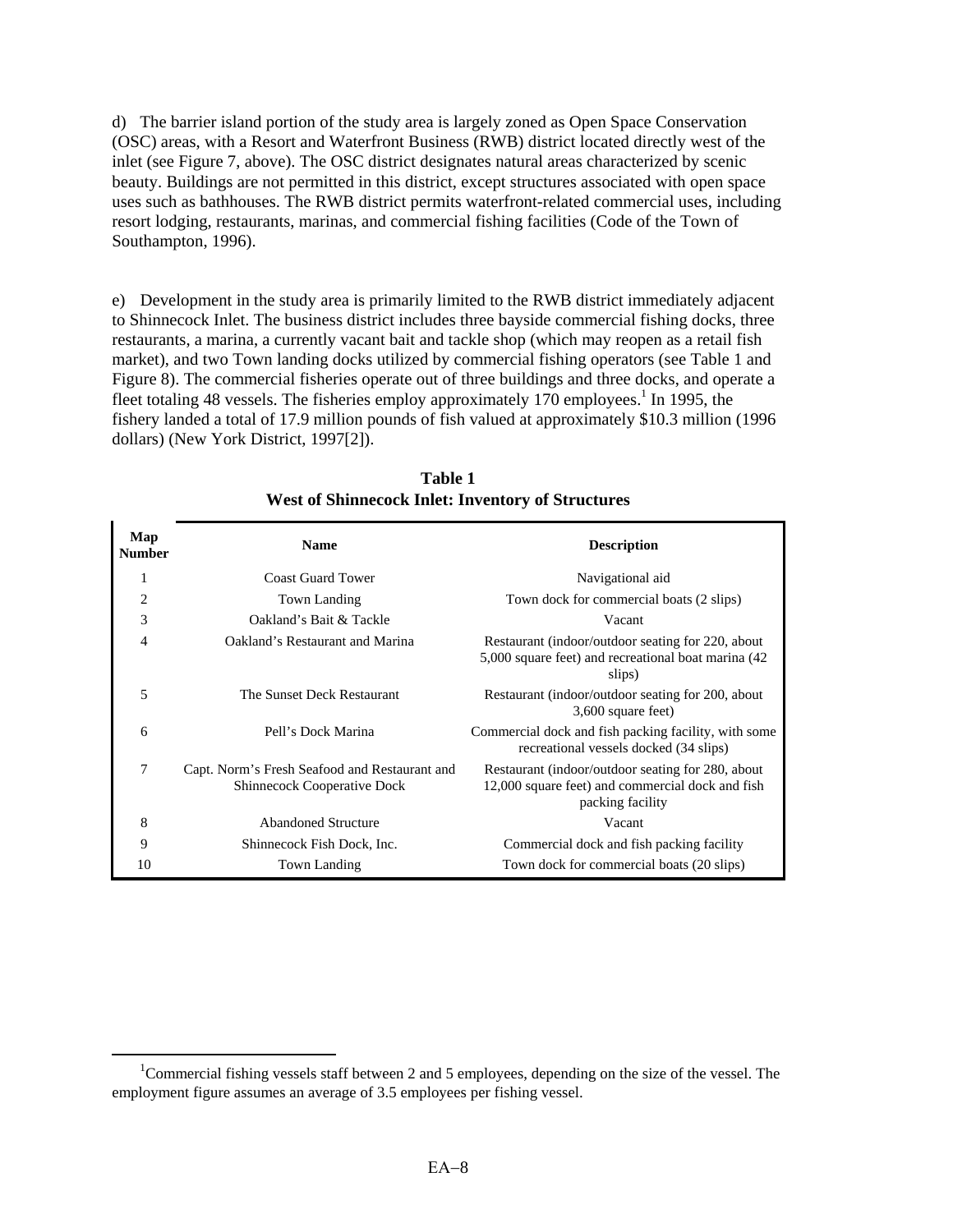f) The restaurants collectively generate approximately \$2.9 million (1997 dollars) in annual sales<sup>2</sup> and employ approximately 60 full-time equivalent (FTE) workers per year (about 120 part-time workers).<sup>3</sup> A U.S. Coast Guard tower is located directly adjacent to the inlet, and operates as a beacon to assist incoming and outgoing vessels navigating through the inlet.

g) The majority of the study area consists of public lands. Suffolk County owns most of the public lands in the study area, including Shinnecock Park West, which is primarily used by beach recreationists, fishermen, surfers, and duck hunters (see above). The ocean side of the County parklands are beaches, while the bay side are primarily tidal wetlands and salt marshes. The Town of Southampton has jurisdiction over Ponquogue Beach Park (located adjacent to Road J), which is the only developed beach park in the study area and receives the majority of beach-going traffic in this area. Ponquogue Beach Park has restroom and shower facilities, food concessions, lifeguards, and parking facilities for more than 500 cars. Although located in the project study area, Ponquogue Beach Park is not part of the project site.

h) Access to the beach is primarily constrained by parking availability, as the majority of beach recreationists travel to the beaches by automobile. Suffolk County operates a horseshoe-shaped parking lot located directly adjacent to the inlet that accommodates about 80 cars. Approximately  $175,000$  beach-goers utilize the beaches in the project area each year.<sup>4</sup>

i) Shinnecock Inlet provides access to deep sea fishing grounds in the Atlantic Ocean for charter boats and recreational fishing boats based out of the bay shore area of Ponquogue. There are approximately 38 charter boats and 1,800 recreational boats in the Ponquogue area of Shinnecock Bay. Charter boats average approximately 1,900 trips per year, and earn an average annual net income of \$505,000 (1996 dollars). Of the 1,800 recreational boats in the area, about 600 boats regularly utilize Shinnecock Inlet, averaging approximately 28,000 boat trips per year.

j) **Utilities**. Electric service is provided to the barrier island via above ground power lines that cross Shinnecock Bay about 2,000 feet west of Quogue Lane Bridge just west of the project area. Telephone service is provided to the barrier island through a conduit located under the Ponquogue Bridge. On the barrier island, electric and telephone service is distributed via above ground utility

 <sup>2</sup>  $2$ Assumes median sales of \$200 per square foot (restaurants that serve liquor) as provided in the *Dollars and Cents of Shopping Centers: 1997* from the Urban Land Institute. Based on full-time operation during the peak season and weekend (Friday, Saturday, and Sunday) operation during the off-peak season.

 $3B$ ased on 4 FTE per thousand square feet of restaurant space, and assumes full-time operation during peak season and weekend operation during off-peak.

 ${}^{4}$ Based on the number of available parking spaces in the study area and a vehicle occupancy of 2.5 people per car. It is assumed that peak-season weekend occupancies at all of the parking areas are 90 percent, except the horseshoe lot, which has an occupancy of 50 percent; peak-season weekday occupancies are 50 percent, except the horseshoe lot, which has 25 percent occupancy; off-peak weekend and weekday occupancies are 25 and 10 percent, respectively, at the beach access road lots; and off-peak weekend and weekday occupancies are 10 percent and 5 percent, respectively, at the horseshoe lot and Ponquogue Beach Park. It was further assumed that 20 percent of peak season days have inclement weather, and 33 percent of off-peak season days have inclement weather. In addition, a 5 percent passenger drop-off rate was factored for beach-goers at Town facilities during peak season weekends.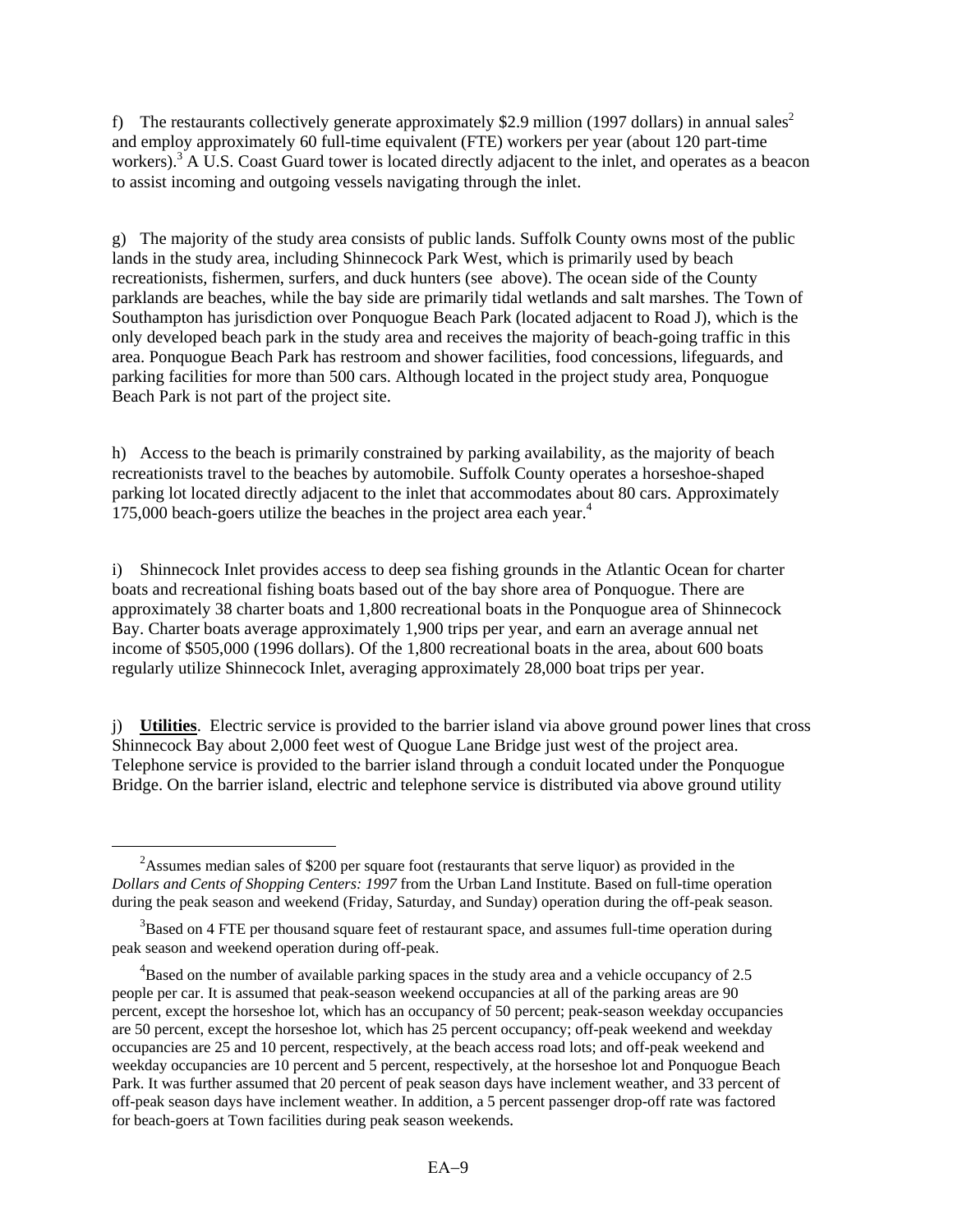poles running along the south side of Dune Road. Water service is provided by individual wells along the barrier island. Sewage treatment is handled by on-site septic systems.

k) **Coastal Barrier Resources Act**. The Coastal Barrier Resources Act (CBRA) established the Coastal Barrier Resources System (CBRS). Coastal barrier units within the CBRS are prohibited from receiving Federal monies or financial assistance for the development of coastal barriers in areas that are currently undeveloped. The placement area site is not within a coastal barrier unit, but is adjacent to an "otherwise protected area" (F13P—Tiana Beach) as defined by the CBRS. The project study area is included within coastal barrier unit F13—Tiana Beach.

#### **Natural Resources**

l) **Introduction**. The following sections present a synopsis of ecological conditions in the study area. The objective of this EA is not to present an exhaustive dissertation on the resident and transient biota, but to describe only those biological communities most likely to be impacted by the proposed project. This objective must be kept in mind when reviewing the baseline natural resources.

m) The project study area is subdivided into the four major habitat types: 1) offshore, 2) the nearshore ocean, which includes the placement and flood shoal areas; 3) the barrier island; and 4) the back bay. For each of these major habitats, natural resources are presented according to the latest literature cited. To confirm (ground truth) the data for the barrier island, site visits were made by field biologists.

n) The following narrative is primarily derived from a review of the existing literature and current studies. During project coordination, the New York State Department of Environmental Conservation (NYSDEC) commented on the applicability of the referenced data and studies. At the request of the NYSDEC, the referenced data will be supplemented by a pre- and post costruction monitoring program scheduled to begin in March 1999. In addition to additional macrobenthic invertebrate and surf clam surveys, the District has agreed to conduct sampling for finfish, shellfish, and squid eggs in the proposed active portion of the borrow site and an adjacent undisturbed reference area. The purpose of the pre-construction monitoring program is to collect sufficient data to validate the baseline biological conditions and provide a reference for comparison with other previous and ongoing Corps of Engineers studies. Sampling methods are described in further detail in the Appendix. It is anticipated that the first phase of this effort will entail 12 months of sampling throughout the collection process. The raw data and summary reports will be provided to NYSDEC, in support of the Water Quality Certification (WQC). The District, with NYSDEC, will evaluate the necessity of continuing the sampling near the conclusion of this first phase.

o) **Offshore Oceanic Environment and Borrow Area**. The offshore borrow area is located approximately ½ to 1½ miles offshore (1½ miles southeast and southwest of Shinnecock Inlet) in approximately 30 to 60 feet MLW of water. The vicinity around the borrow area consists primarily of fine to medium sands (> 90 percent), with little or no relief in topography, with the exception of two potential cultural resources (discussed below) in the northwest and southeast quadrants of the borrow site. There are no wrecks or rock piles evident on the NOAA navigation chart in the vicinity of the borrow area.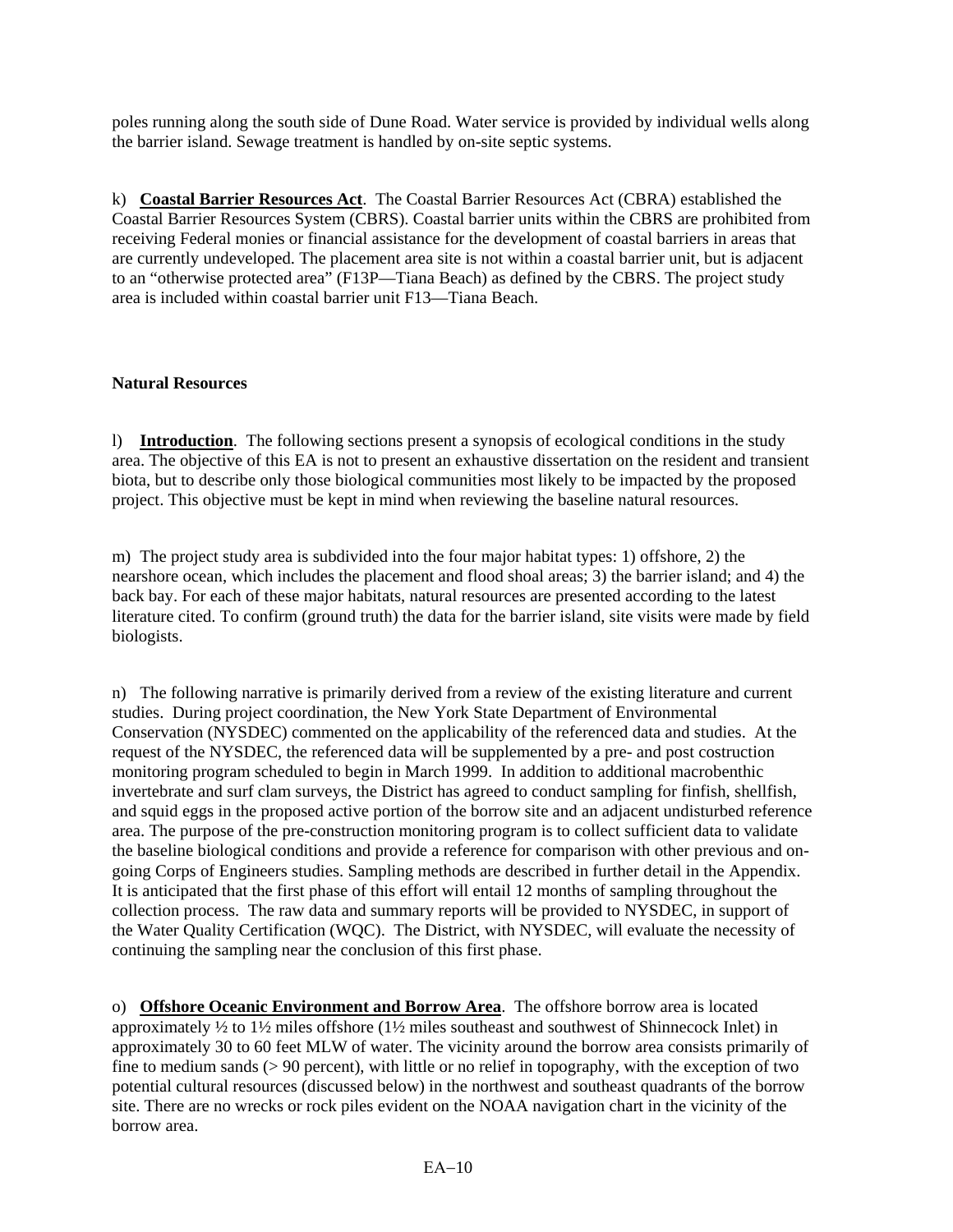5.16 There are no known HTRW, CERCLA, or RCRA sites within the study area; therefore, no HTRW impacts are expected. Since sediments beneath navigable waters proposed for dredging are considered as HTRW only if they are within the boundaries of a site designated by the EPA or a state for a response action or if they are part of the National Priority List (NPL) site under CERCLA, no preliminary assessment for HTRW at the borrow area was necessary.

5.17 Sand from the borrow area is predominantly quartzose sand; as such, it lacks affinity for binding of contaminants. The extremely low organic carbon and clay content of the borrow area sediments makes the presences of contaminants, at other than trace levels, extremely unlikely. Borrow area investigations revealed that clay channels exist within the delineated borrow area. As currently planned, dredging for this project will avoid the channels, so, the clay layers will not be affected. Furthermore, the borrow area is geographically removed from the direct influence of any known point source of contaminants and from any historical disposal area.

5.18 **Proposed Monitoring Program.** The purpose of the monitoring plan is to collect sufficient baseline data on demersal finfish, shellfish, squid, macrobenthic invertebrates and surf clams. The pre-construction monitoring program includes the monthly collection of finfish via an otter trawl. Throughout the course of fish collection, special emphasis will be placed during the May and June sampling events toward identifying the presence of long-finned squid (*Loligo pealei*)and their eggs in the sampling area. The macrobenthic invertebrates will also be sampled biannually (Spring/Fall) with a grab sampler to estimate densities and species composition within the borrow and reference area. Finfish stomach contents will also be analyzed to determine if fish using the macrobenthic invertebrates as a food source. The final component of the pre-construction monitoring program will be to determine the utilization of the sampling area by surf clams. This will be achieved by using a modified commercial clam dredge. This sampling will be conducted during the summer of 1999.

5.19 As described in the introduction, this monitoring program is anticipated to commence in the March of 1999. The findings of this pre-construction monitoring program will be reviewed by both NYSDEC and District as the data is received, and will serve to supplement the existing published information, as presented below.

5.20 **Macrobenthic Invertebrates.** The most recent studies were directly associated with the borrow locations west of Shinnecock and were conducted by B.A. Vittor's Associates, Inc. (1998) and RMC Environmental Service (1996). Other reports include those by USACE (1998), Cerrato (1983); Ray and Clark (1995); Steimle and Stone (1973); and Franz and Harris (1988). All support the findings by B.A. Vittor and RMC Environmental Services. The benthic community found in 30 to 60 feet of water consists of similar sand and high energy species.

5.21 These studies indicate that species dominance shifts with the season. During June 1997 samples were dominated by the polychaete *Spiophanes bombyx*, the amphipods *Psammonyx nobilis* and *Protohaustorius* sp., the dwarf tellin (*Tellina agilis*) and the surf clam *Spisula solidissima* along with a ribbon worm of the Phylum *Rhynchocoela*. The RMC Environmental Services report stated that the sediments of the proposed project's borrow area is dominated primarily by four amphipod species (*Protohaustorius wigleyi, Psammonyx nobilis, Grammarus annulatus,* and *Acanthohaustorius mills*), and one bivalve (*Tellina agilis*). The four amphipods species represent 50 percent of all benthic invertebrates present at the site. This clam represented 10.7 percent of the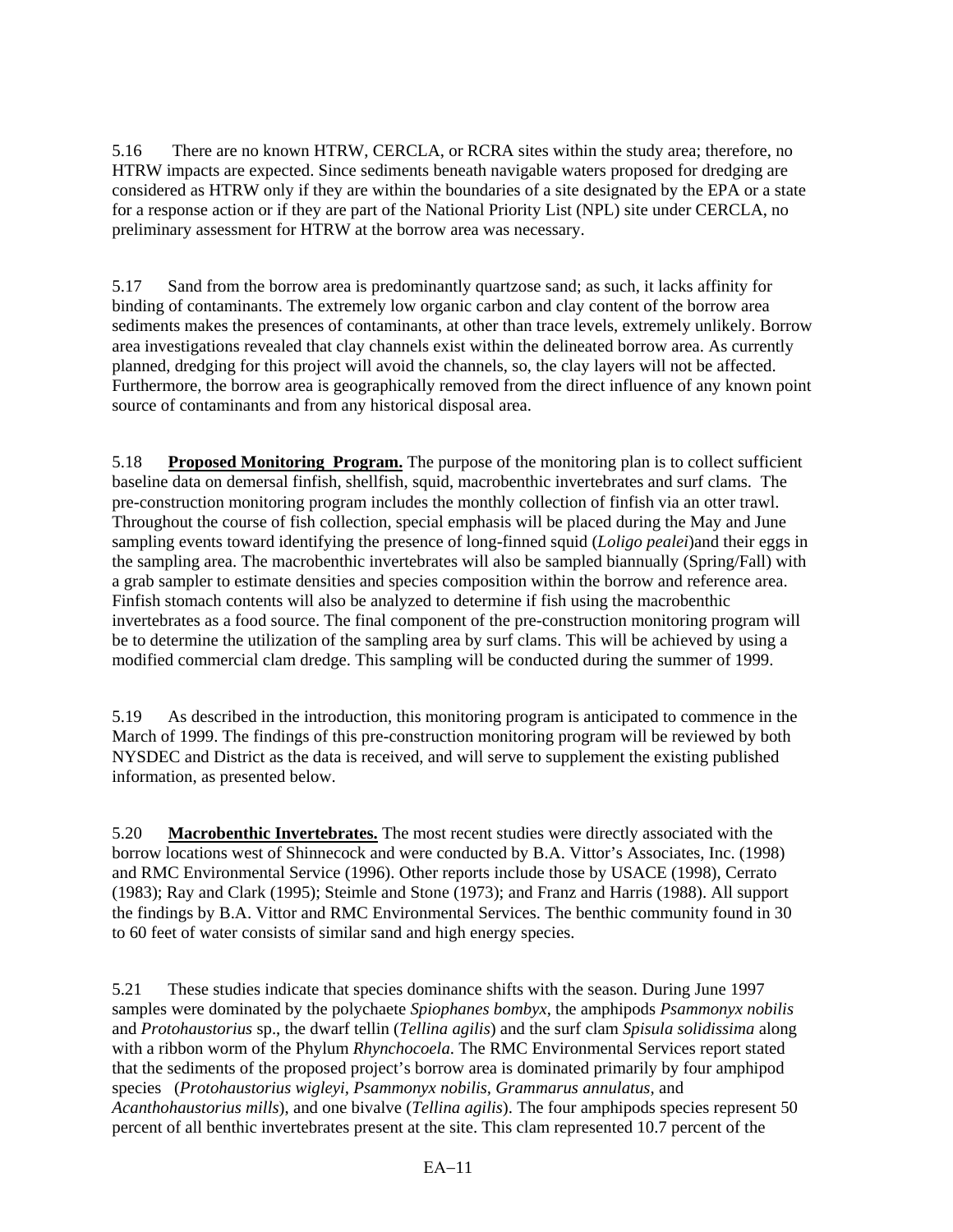species at the site. There were a total of 54 species of macro invertebrates in the study area, 43 percent of which were polychaete worm species. This total is somewhat lower than others reported for sand locations. Ray and Clarke (1995), report 111 to 124 taxa for three sand borrow areas in New Jersey.

5.22 Community structure and densities vary seasonally as clearly shown by B.A. Vittor (1998). In general, however, the range of species found at the proposed project's borrow area is comparable to those anticipated for a sand environment.

5.23 Limited information is available concerning the megabenthic invertebrates associated with the borrow area (i.e., large clams and crabs). The District will be undertaking a survey of the surf clam within the borrow area this summer. RMC Environmental Services (1996) indicated that the commercially important surf clam is present at the borrow area. Conversations with commercial surf clam fishermen in 1997 indicated that clam densities might be high in the study area. NYSDEC has also indicated that surf clams may be numerous in the vicinity of the borrow area (Pavacic, July 15, 1998). Hence, a surf clam survey is scheduled to validate both these claims and earlier studies for the borrow area.

5.24 Rock crab (*Cancer irroratus*) and Jonah crabs (*Cancer borealis*) have been reportedly abundant in the study area at certain times of the year (Briggs and Mushacke, 1982). Typical species found in association with the crab species include the lady crab (Ovalipes ocellatus), spider crab (*Libinia* spp.), and the moon snail (*Lunatia heros*). Given the sand habitat, it is unlikely that any significant number of American lobster (*Homarus americanus*) would be present in the borrow area. Many other large marine invertebrates are likely to be reported from either a trawl or pot survey.

5.25 Finfish. The most abundant fish species in the study area are likely to be benthic forms, such as summer flounder (*Paralichthys dentatus*), windowpane (*Scophthalmus aquosus*), and little skate (*Raja erinacea*). Many other inshore species are likely to migrate through the area during spring and fall migration, but are unlikely to establish residence in the area. A partial list of these species would include: sea herring (*Clupea harengus*), alewife (*Alsoa pseudoharengus*), American shad (*Alosa sapidissima*), Atlantic mackerel (*Scomber scombrus*), and weakfish (*Cynoscion regalis*). Some of these species will aggregate in the depression formed by the sand dredging (borrow area), creating higher densities than surrounding areas. True structure-oriented fish, such as blackfish (*Tautoga unitis*), black sea bass (*Centropristis striata*), and scup (*Stenotomus* sp.) are unlikely to be found in the study area, except as a transient form. It is unlikely that the macrobenthic invertebrates in the borrow area represent a significant food source that is likely to attract and hold any of the fish species discussed.

5.26 The Atlantic sturgeon (*Acipenser oxyrhynchus*) may utilize the offshore borrow area. NYSDEC is concerned about potential impacts to this anadromous fish species which is a dwindling population in New York State. The Atlantic sturgeon frequents the shallow oceanic waters of the continental shelf, and migrates up large coastal rivers to spawn (Robbins et al. 1986). According to Smith (1985), habitat for this species in New York State is confined to the deeper waters of the Hudson River. Sturgeon do not migrate up rivers until they mature at approximately 12 years of age (Bigelow and Schroeder 1953). Spawning takes place in fresh water, just upstream of the salt/fresh water interface. Males enter the river before females in April when water temperatures reach 42-43°F. The peak of spawning occurs from May to early July. Afterwards, females return to the sea, but males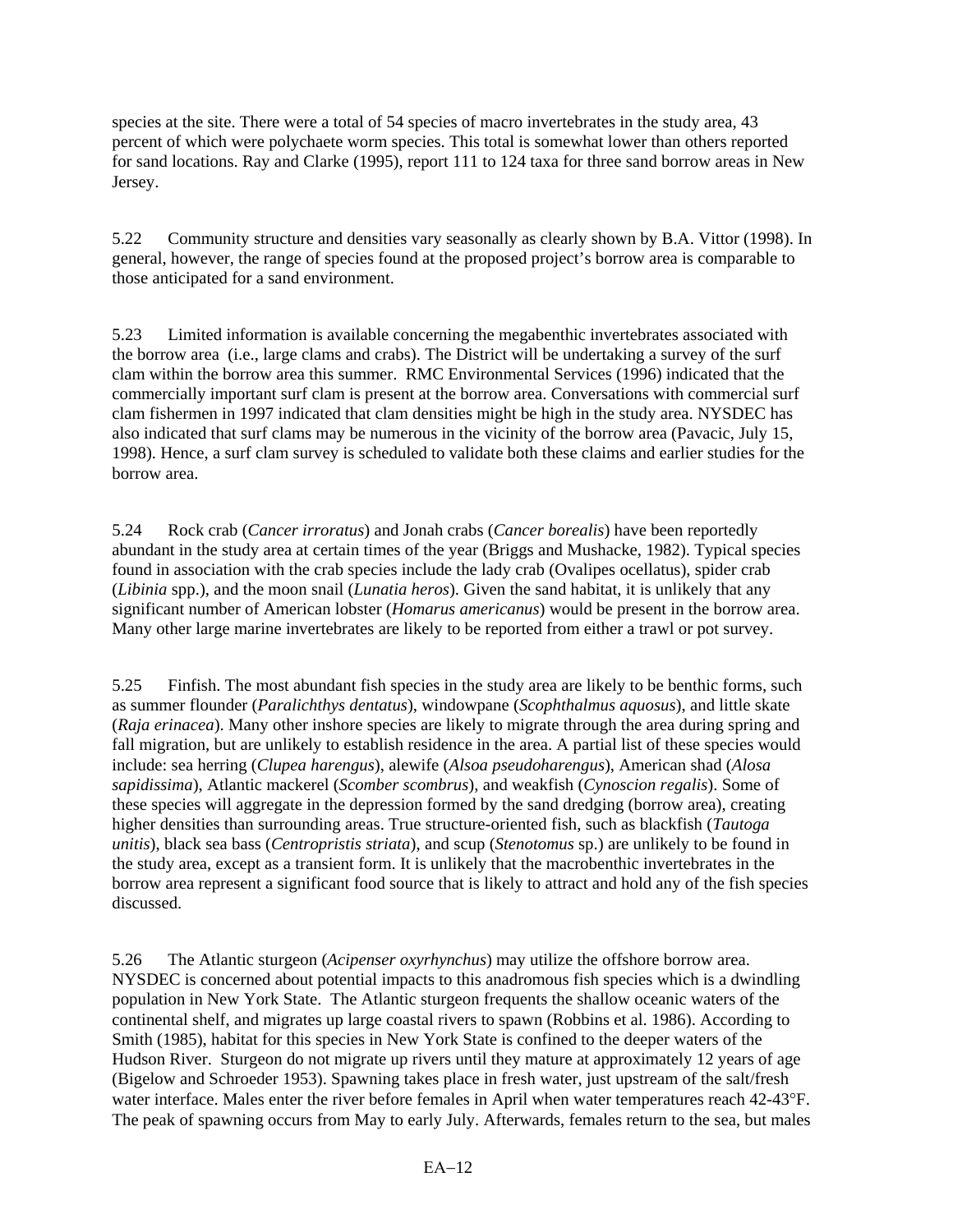may stay in the river until cold weather sets in . Larval and juvenile sturgeon may live several years in the lower tidal reaches of the rivers in which they were spawned until they have grown to a length of 2½ to 3 feet. Sometime in October or November between their second and sixth year, the immature sturgeon will move downstream and wander at sea anywhere from the near shore coastal waters to the offshore fishing banks. The Atlantic sturgeon is a bottom feeder that preys upon worms, amphipods, isopods, midge larvae and small fish, especially sand lance, in the ocean and estuarine waters (Smith 1985). This species is in severe state of decline due to over-harvesting and the detrimental effects of dams and pollution (Page *et al.* 1991). The NYSDEC has put a complete closure on the fishery with no harvest allowed. Atlantic sturgeon have been fished heavily for their meat and roe during their migration for spawning up large coastal rivers (e.g., Hudson, Delaware, etc).

5.27 Planktonic Forms. The water column contains several marine species from different trophic levels throughout the year. Most of these species are transient, and are not dependent on the presence of the borrow pits. Both zooplankton and ichthyoplankton will be present in the water column above the borrow pits in varying degrees of abundance and diversity as the seasons change. The zooplankton population consists primarily of several copepod species, such as *Acartia hunsonica, A. tonsa, Temora longicornis, Labidocera aestive,* and *Pseudocalanus sp*. Zooplankton densities can approach levels in excess of 100,000 individuals per 100 cubic meters of water at certain times of the year, particularly in March and April, when zooplankton abundance typically peaks.

5.28 Although no major concentration of finfish is anticipated to occur in the study area, eggs and larva (ichthyoplankton) will be present, mainly from April through July. Species spawning both offshore and in Shinnecock Bay will be transported through the study area. The fish larvae feed primarily on zooplankton, so the abundance and diversity of the fish larvae is strongly influenced by the zooplankton population. Species expected to be observed include both bluefish and summer flounder, which spawn offshore. The developing larvae drift inshore into the bays. Sea herring, red hake (*Urophysis chuss*), spotted hake (*Urophysis regia*), and striped and northern sea robin (*Prionotus evolans* and *carolinus*, respectively) are all nearshore spawners. The sand lance (*Ammodytes americanus*), an offshore and important bait fish species to many piscivorous fish, spawns throughout the winter months, and occurs in the study area.

5.29 Essential Fish Habitat for Finfish, Marine Mammals and Sea Turtles. Pursuant to the Magnuson-Stevens Act amendments of 1996, the National Marine Fisheries Service (NMFS) in coordination with NOAA and the Mid Atlantic Fisheries Management Council (MAFMC) has been analyzing aquatic habitats along the Atlantic coast and evaluating their importance to finfish, shellfish, marine mammals and sea turtles. The most significant and imperiled areas that have been identified are currently being considered by the NMFS for designation as "Essential" habitats. This designation will help focus future protection and habitat enhancement strategies in all fishery management plans. MAFMC maps and management recommendations have been prepared for each of the Essential Fish Habitats that are currently under review. It is still unknown at this time whether the proposed borrow area lies within or contiguous to any designated Essential Fish Habitat (Hoff, October 9, 1998).

5.30 In addition to fin and shellfish species, marine mammals and sea turtles could potentially occur in the area. Three species of whales—the fin-backed (*Balaenoptera physalus*), hump-backed (*Megaptera novaeangliae*), and right (*Balaena glacialis*)—have the potential to pass through the waters above the borrow area. All three species are State and Federal endangered species. They are found significantly farther offshore, but have the (limited) potential to enter the area during spring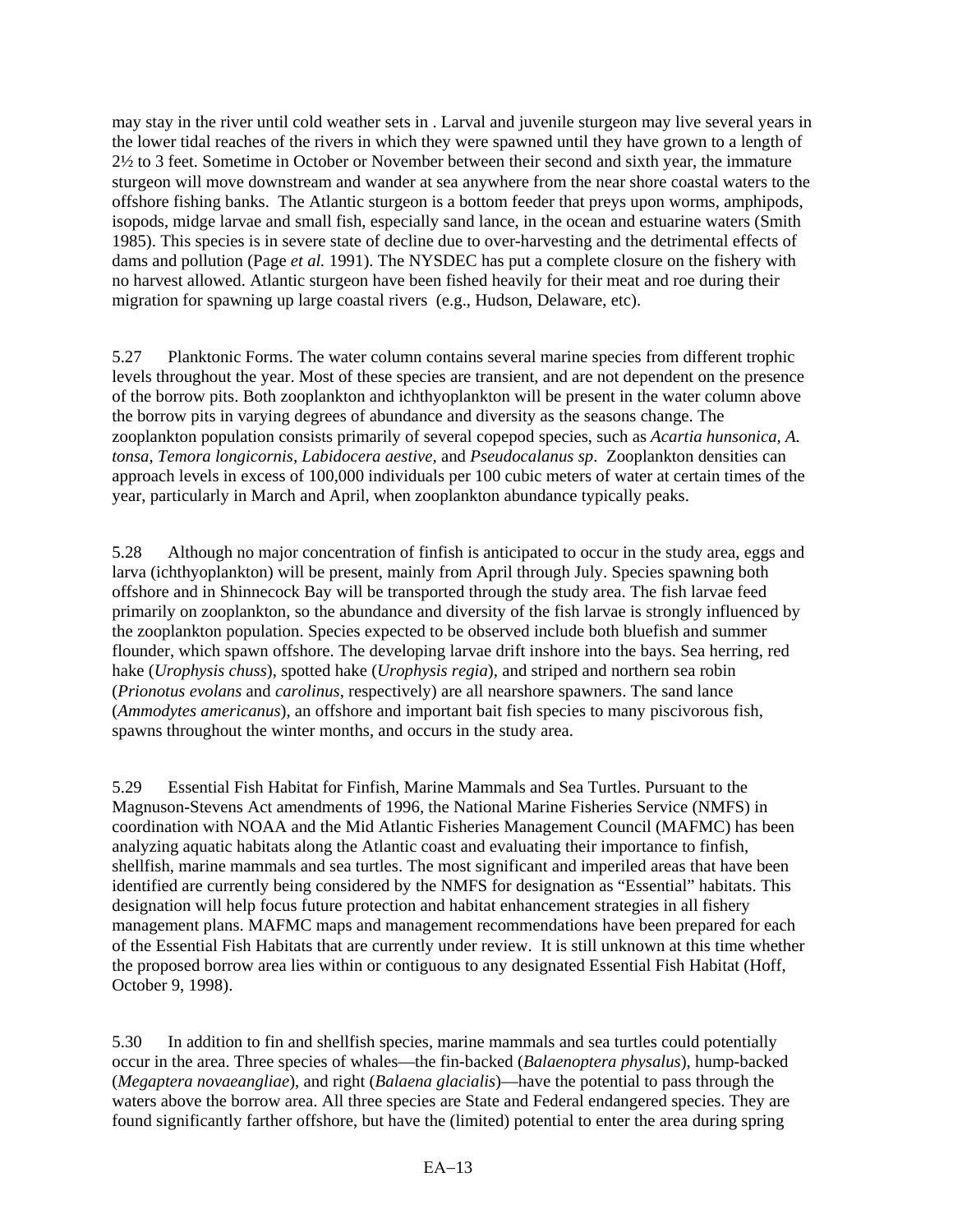and fall migration periods. Additional marine mammals include the harbor seal (*Phoca vitulina*) and hooded seal (*Crytophora cristata*), which have been observed utilizing the jetties at Shinnecock Inlet as a haul-out location. Neither species is currently considered to be endangered or threatened by either State or Federal agencies.

5.31 Five species of marine reptiles have been reported to occasionally utilize the waters above the borrow area. These are the leatherback sea turtle (*Dermochelys coriacea*), hawksbill sea turtle (*Eretmochelys imbricata*), Kemp's ridley sea turtle (*Lepidochelys kempi*), loggerhead sea turtle (*Caretta caretta*), and green sea turtle (*Chelonia mydas*). Three species—the leatherback, hawksbill and Kemp's ridley sea turtle—are identified as endangered species by both New York State and the Federal government agencies. The loggerhead and green sea turtles are identified as threatened by both New York State and the Federal agencies.

5.32 **Nearshore Oceanic Environment**. The nearshore environment extends from the intertidal and littoral zones to approximately ½ mile offshore, and includes the placement and flood shoal areas. The nearshore bathymetry is complex due to the presence of the stabilized Shinnecock Inlet, with periodic dredging, groin construction, and episodic erosion. Project seabed characteristics are discussed in detail in the Main Report.

5.33 Recent samplng (EEA, Inc, 1998) identifies the presence of macrobenthic invertebrates from the wrackline to below the intertidal zone. Samples were dominated by the blue mussel (*Mytilus edulis*—77 percent) along with the class oligochaeta (7 percent), and the nemertean worms (6 percent), which accounted for 90 percent of all organisms sampled. These findings are supported by USACE 1998 sampling conducted on the beaches of New Jersey.

5.34 Other direct applicable data would include the nearshore benthic study conducted by the USACE (1998) which sampled benthos in the nearshore zone (approx. 20 ft deep) off the beaches of Monmouth County, New Jersey. Here the Corps found a benthic community dominated by the polychaete worm (*Mageloma papillicornis*—36 percent), the dwarf tellin (*Tellina agilisa*—21 percent) and *nepthyid polychaetes*—14 percent).

5.35 Studies have been conducted by RMC Environmental Services (1996) at the Shinnecock Borrow Site; Ray and Clarke (1995) at borrow sites off Belmar, N.J.; Cerrato (1983) at borrow locations along the south shore of Long Island; Franz and Harris (1988), throughout the New York Bight; and Steimle and Stone (1973), similarly throughout the bight. These sites are all characterized as sandy substrates, which will support an amphipod-dominated community, although species may vary. The results of these data indicate that sand associated benthic communities are numerically dominated by amphipods, mostly *Acanthohaustorius millsi, Prothaustorius wigleyi, Psammonyx nobilis, Grammarus annulatus, Paraphoxus epistomus, Bathyporeia parkeri,* and the small clam (*Tellina agilis*). As the reports indicate, the nearshore benthic communities, although numerically dominated by a few amphipod species and a single clam species, have their diversity dominated primarily by polychaete worms. Based on the RMC Environmental Services report, the most abundant polychaete worm in the Shinnecock area is *Theories acutus*.

5.36 The National Marine Fisheries Service (NMFS), 1979, and the New York District, 1980, have reported numerous finfish species, including the bluefish (*Pomatomus saltatrix*), winter flounder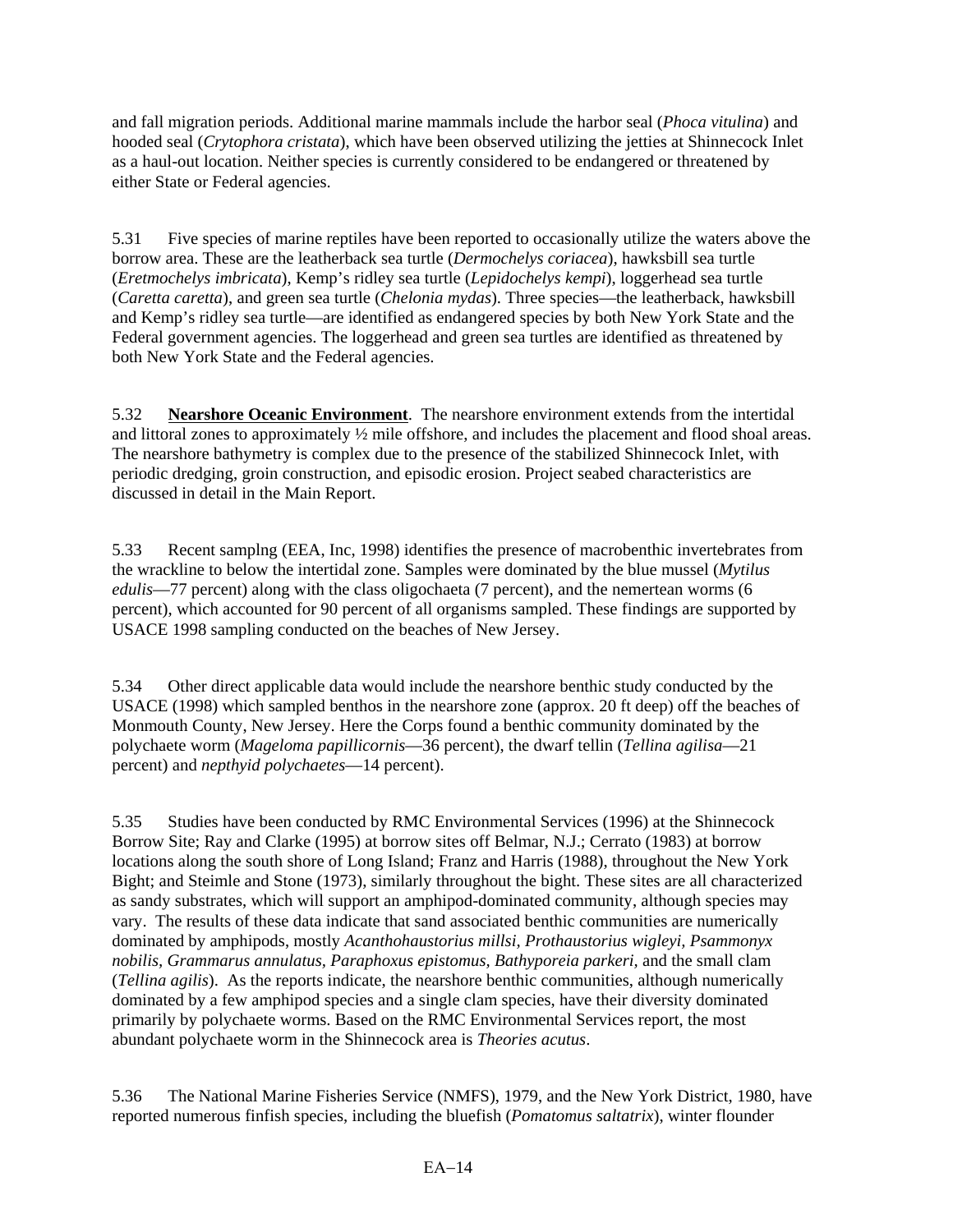(*Pseudopleuronectes americanus*), striped bass (*Morone saxitilis*), Atlantic mackerel, scup, butterfish (*Peprilus triacanthus*), and summer flounder. The NMFS conducted its survey within 3 miles of shore.

5.37 A report issued by Morreale and Standora, 1991, documents the occurrence, movement, and behavior of the sea turtle, in particular Kemp's ridley, loggerhead, and green turtle in Long Island waters. A Kemp's ridley tagged with a radio/sonic transmitter migrated through the study area during October 1990.

5.38 **Barrier Island.** The natural resources of the West of Shinnecock reach are generally similar to the typical barrier island ecological communities found along the south shore of Long Island. However, this particular stretch (Shinnecock Inlet to the Ponquogue Bridge) has fewer natural resources than other reaches because of the fishing basin and the commercial activities along Dune Road. Although limited in its diversity, Tiana Beach has been designated as Significant Fish and Wildlife Habitat by the State of New York Department of State (NYSDOS) for Federal-listed threatened piping plover, State-listed endangered least tern, and State-listed threatened common tern habitat. Additionally, the severe scouring of the beach immediately west of the inlet has eliminated or severely limited the habitat for species normally found in these areas.

5.39 Typically, a south-shore barrier island has a variety of habitats ranging from high-energy surf and intertidal zones along the coast to primary and secondary dunes covered with beach grass farther inland. Swale areas are often found behind the dunes, where they transition to high marsh, ultimately leading to intertidal marsh on the back-bay side. The ocean side of barrier islands provide habitat to those species adapted to salt spray, wind, xeric conditions, and shifting substrates. On the back-bay side, conditions are more favorable and thus provide considerably more diverse habitat. Nearly all plant species are herbaceous, and trees are nonexistent except for cultivars and those in sheltered areas like the Sunken Forest on Fire Island. The harsh environment, however, does limit successional changes; usually the colonizing plants, such as beach grass, form stable communities.

5.40 **Shorefront Intertidal Communities.** The intertidal zone is alternately exposed and submerged as a result of tidal fluctuations and subject to the turbulence of waves and currents, resulting in the shifting of substrates. The high energy environment is likely to contain the coarse sand and gravel substrates found throughout the study areas. Macro invertebrate diversity is likely to be extremely low in this environment. Species that have adapted to this environment are usually very successful and are present in high abundance (Naqvi and Pullen, 1982). Two of the most common intertidal species are the Haustorid amphipod and Acanthohaustonus millsi . A. millsi is the most common and widely distributed member of the genus. Another abundant species is the mole crab (Emerita talpoida), which lives in the turmoil of broken waves on sandy beaches only moving to deeper water during the winter months.

5.40 **Botanical Resources**. Because of the harsh physical conditions—including exposure to storms, salt spray, and lack of soil nutrients—beach-front botanical communities are generally limited to a few well-adapted species, and the area under study is no exception to this rule.

5.41 In addition to reviewing the literature, two field visits were made to the site; the first on August 15 and the second on October 27, 1997. The purpose of the field investigations was to obtain first-hand data on the site and to verify (ground truth) the information gathered and evaluated during the literature search. For the purpose of this analysis, two related, though separate, vegetative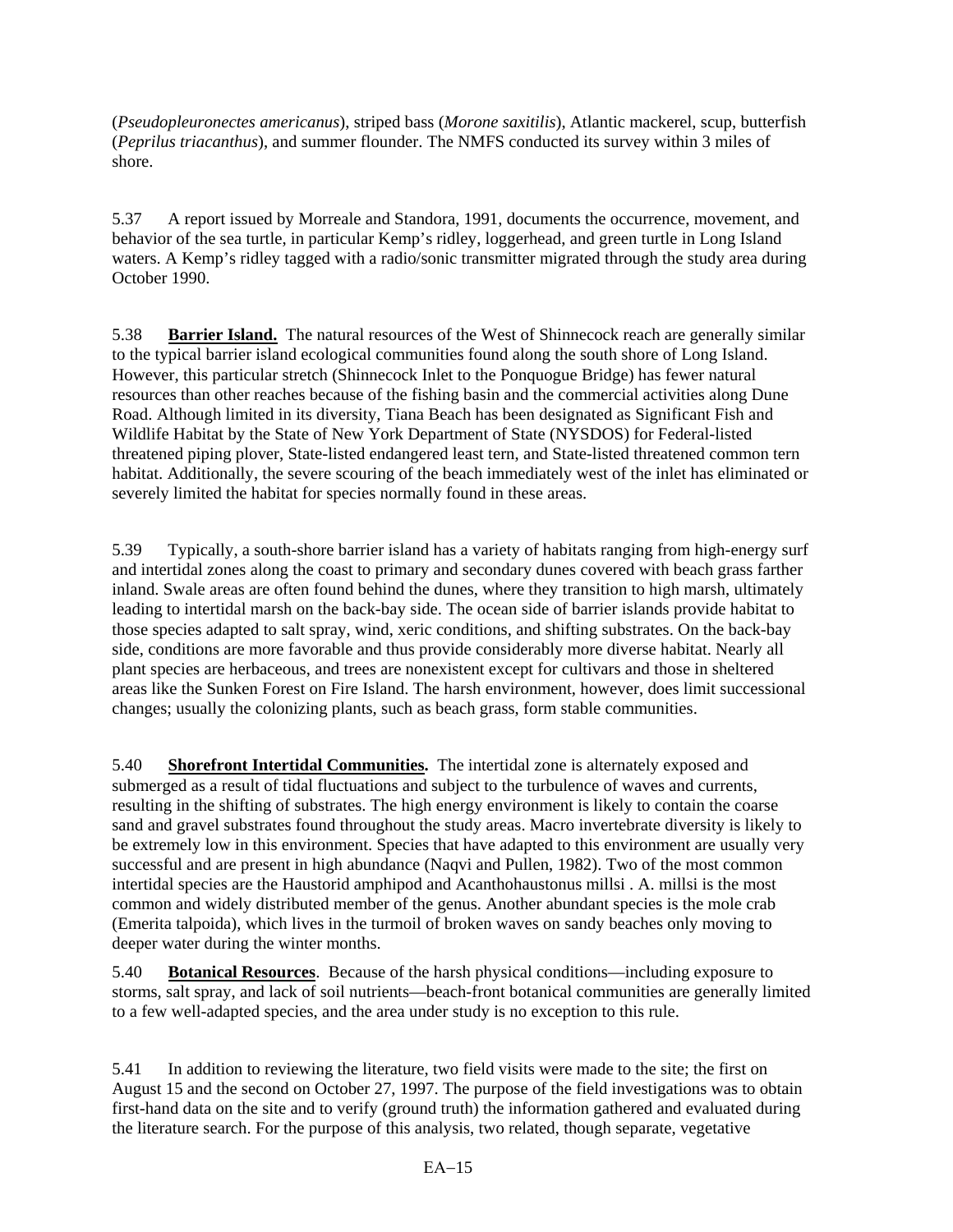communities can be described. The first lies between the ocean beach and Dune Road and the second between Dune Road and the back bay.

5.42 The first community begins immediately adjacent to the west breakwater and is composed almost entirely of dense stands of beach grass (*Ammophila breviligulata*), portions previously planted. The cusp shaped scour line just to the west is an indication to how the primary dunes (and the beach grass) have been heavily eroded. Mixed in with the beach grass are occasional clumps of seaside goldenrod (*Solidago semprevirens*) and, farther inland, some bayberry (*Myrica pensylvanica*). Across the road, the vegetation becomes more diverse and, although still dominated by beach grass, the stands include bayberry, seaside goldenrod, dusty miller (*Artemesia stelleriana*), Queen Anne's lace (*Daucus carota*), beach pea (*Lathyrus japonicus*) and mugwort (*Artemesia vulgaris*). Many of these latter species are found along the more disturbed road edges.

5.43 Continuing on toward the bay, immediately west of the commercial basin, shallow tide pools are present. The high marsh is supported by isolated, but dense, stands of prairie cordgrass (*Spartina pectinata*), saltmeadow cordgrass (*S. patens*), groundsel tree (*Baccharis halimifolia*), seaside goldenrod, bayberry, and sea lavender (*Limonium carolinianum*). Pockets of thin stands of common reed (*Phragmites australis*) are also found, but are not well developed. Along the bay shore line are intertidal marshes composed of saltmarsh cordgrass (*S. alterniflora*) and glasswort (*Salicornia* sp.).

5.44 Macroalgae observed along the shorelines include sea lettuce (*Ulva lactuca*), green fleece (*Codium fragile*), rockweed (*Fucus vesiculosis)*, and hollow green weed (*Enteropmorpha* sp.). A number of saltmarsh cordgrass marshes were observed being smothered by sand driven ashore during northeaster storms from the back-bay area. The storm-driven sands are incompatible substrates for the Spartina communities, which normally root in peat or silty muds.

5.45 Trends for tidal wetlands have been documented by NYSDEC from 1974 through 1995 (Fallon and Mushacke, 1996). Prior to 1974, demographic factors were the primary cause of tidal wetland losses in New York State. More recently, wetland losses can be attributed to natural causes. In 1974, Shinnecock Bay supported 831 acres of vegetated wetlands, consisting of high marsh (HM) and intertidal marsh (IM). Since then, there has been an increase in IM and HM wetlands of 161 acres, bringing the total to 992. There was a significant landward movement of tidal wetlands forming 65 additional HM islands in 1995. The majority of wetlands destruction was due to damage resulting from a storm in November 1992. Losses due to human activities are minor relative to the changes resulting from these other factors.

5.46 A second transect was made across the island approximately 250 meters east of the Ponquogue Bridge. While containing vegetation similar to that found west of the commercial basin, the area appeared more diverse and the vegetation more dense. Besides the species described above, a number of grasses were encountered, including switchgrass (*Panicum virgatum*), as well as *Juncus sp*., glasswort, and slender-leaved goldenrod (*Solidago tenuifolia*). Along the raised areas adjacent to the road, beach heather (*Hudsonia tomentosa*) and nut sedge (*Cyperus esculentus*) were found, as was sea lavender. Taken as a whole, the flora of the site is rich and varied, given the physical regimes imposed.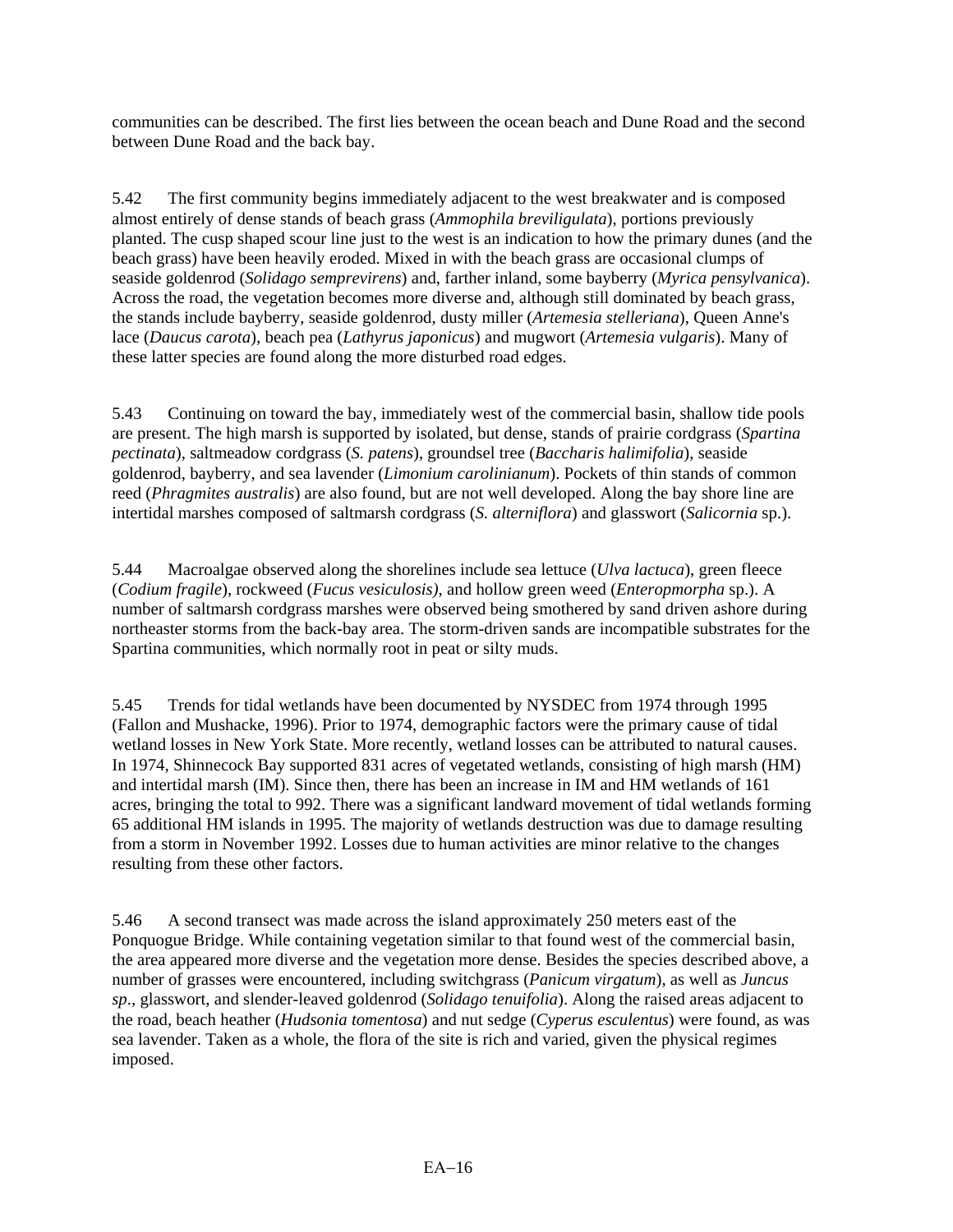5.47 Two rare but unprotected plant species in New York were reported by the New York Natural Heritage Program (NYNHP) as occurring within the vicinity of the subject area (NYNHP, October 29, 1997). Seabeach amaranth (*Amaranthus pumilus*) is listed as "Formerly Threatened" in the US, and carries a global rank of G2 (imperiled throughout its range due to rarity), and a state rank of SI (critically imperiled in New York Stated because of extreme rarity). It was last reported in the project area in 1994. Seabeach amaranth is an annual plant, typically found on actively accreting beaches. In New York State, it tends to be found away from well-developed and stable dune systems and has an affinity for inlets, storm washouts, and other rapidly eroding or accreting shorelines, sometimes precariously close to the surf (Mangels 1990). A seabeach amaranth site survey will be conducted, or alternately, the District will contact the New York Heritage program for their most recent information.

5.48 Seabeach knotweed (*Polygonum glaucum*) is unlisted federally, but carries a global rank of G3 (either very rare and local throughout its range, within a restricted range or vulnerable to extinction due to biological factors), and a state rank of S3 (rare in New York State). It was last reported in the project area in 1991, in a habitat area that has since been destroyed. Seabeach knotweed is also an annual plant that is generally associated with sandy beaches, brackish swales, dunes and the edge of salt marshes (Duncan and Duncan, 1987). Neither species were found during site reconnaissance conducted for this project (EEA, Inc., August and October 1997).

5.49 **Avifauna**. Birds found at the project site include shorebirds, urban species, raptors, and waterfowl. Of the shorebirds, the piping plover, least tern, and common tern have generated the most interest because of their status. As mentioned above, the piping plover is Federally listed as threatened, the least tern is New York State listed as endangered, and the common tern is State listed as threatened. All of these species occupy the same habitat: the open sandy shoreline to the foot of, and sometimes behind, the primary dunes. They are also found in the back-bay areas.

5.50 In 1996, NYSDEC conducted a survey of piping plovers on Westhampton Island, including the Shinnecock West site. During the survey, five piping plover nests were found on- site. The productivity (number of chicks hatched) for the specific site, though low, is not clear; the data sheets refer to loss of eggs and fledglings due to predation and beach traffic due to Flight 800 operations. Flooding of the area from Hurricane Bertha presumably destroyed many nests. For the entire island, the NYSDEC survey recorded 14 nests and 48 eggs, of which 20 chicks hatched and 1 survived as a fledgling.

5.51 According to a U.S. Fish & Wildlife Service (USFWS) report (1994), piping plovers return to Atlantic Coast beaches in March and breed from mid-April to late July. Clutch size is usually four eggs, and incubation takes approximately four weeks. Nests are in the open, on the beach, or in dunes. Predation by feral dogs and cats as well as other predators—including raccoons, fox, gulls, and crows—are thought to take a heavy toll on the eggs and chicks. Vehicular and pedestrian traffic may also cause some losses because the nests are small and difficult to see, especially at night. The continued presence of piping plovers in the vicinity of the project site was confirmed by letters from USFWS and the NYSDEC Natural Heritage Program.

5.52 Plovers feed on a variety of invertebrates, including polychaetes, beetles, crustaceans, or mollusks. Typical feeding areas include intertidal zones of ocean beaches, mudflats, sandbars, and marshes.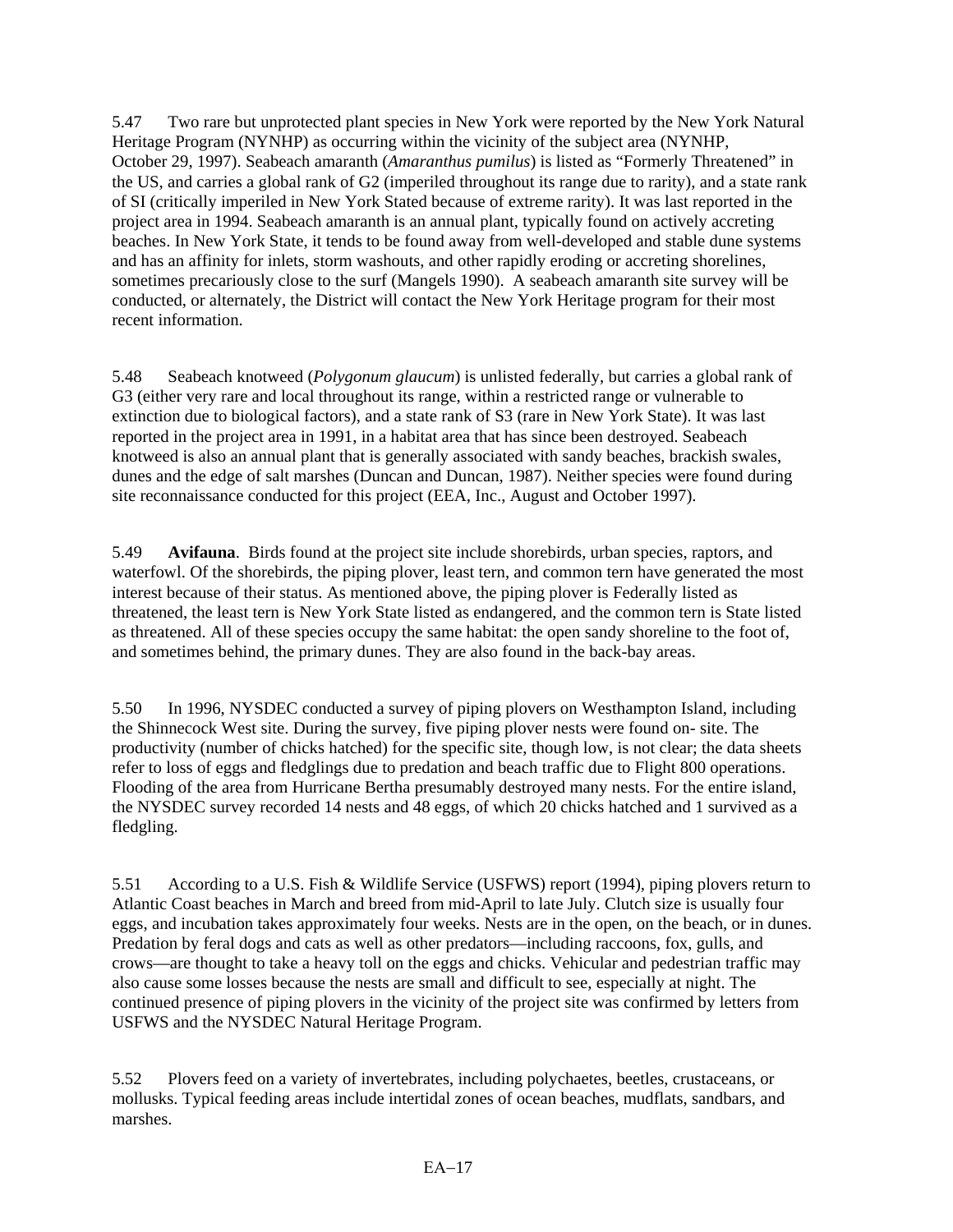5.53 A nesting colony of approximately 125 least terns was also recorded on-site. For the entire island, 215 least terns were observed in 1996, of which 4 fledglings were produced. Like plovers, terns nest on the open beaches; however, they are colonial, nesting in large groups of a hundred or more. Terns feed primarily on small fish and invertebrates. Their eggs and chicks are subject to the same predatory pressure as plovers.

5.54 Other bird species commonly found in the project site are shown in Table 2, below (USFWS, 1994). Many of the species listed above are common, typically found in urban areas. The gull population, for example, is probably bolstered by the presence of the fishing fleet. Egrets commonly hunt in the shallow waters of the back bay, while cormorants dive in the deeper waters to catch fish.

5.55 The project area lies within the Atlantic Flyway, an important migratory route for a great variety of waterfowl, shorebirds, songbirds, and raptors. Migratory passerines, such as warblers, thrushes and many other species may be observed flying over the barrier island, or descending into the shrub habitat areas to temporarily rest or feed on berries and insects. More than 150 species of songbirds were banded during an avian study conducted at the Fire Island Lighthouse between 1969 and 1972 (McCormick, January 1975).

5.56 Additionally, during the fall and spring migratory seasons, the site may be utilized as a hunting and resting areas by various birds of prey. The most abundant raptors counted at Fire Island during the fall migration are American kestrel (*Falco sparverius*), merlin (*Falco columbarius*), sharpshinned hawk (*Accipiter striatus*), northern harrier (*Circus cyaneus*), osprey

| <b>Common Name</b>          | <b>Scientific Name</b>        |
|-----------------------------|-------------------------------|
| Common Tern1,2              | (Sterna hirundo)              |
| Roseate Tern                | (Sterna dougalli dougalli)    |
| Least Tern1                 | (Sterna albigrons)            |
| Piping Plover1              | (Charadrius melodus)          |
| Semipalmated Plover         | (Charadrius semipalmatus)     |
| <b>Black-Bellied Plover</b> | (Pluvialis squatarola)        |
| <b>Ruddy Trunstone</b>      | (Arenaria interpres)          |
| Willet 1,2                  | (Catoptrophorus semipalmatus) |
| American Oystercatcher 2    | (Haematopus paliatus)         |
| Sanderling                  | (Calidris alba)               |
| Red Knot                    | (Calidris cannutus)           |
| <b>Black Skimmer1</b>       | (Rynchops niger)              |
| Double-Crested Cormorant    | (Phalacrocorax auritus)       |
| Ring-Billed Gull            | (Larus delawarensis)          |
| Herring Gull 2              | (Larus argentatus)            |
| Greater Black-Backed Gull 2 | (Larus marinus)               |
| Killdeer                    | (Charadrius wilsonia)         |
| Great Egret 2               | (Casmerodius albus)           |
| <b>Snowy Egret</b>          | (Egretta thula)               |
| Red-Winged Blackbird        | (Agelaius phoeniceus)         |

# **Table 2 Bird Species Commonly Found West of Shinnecock**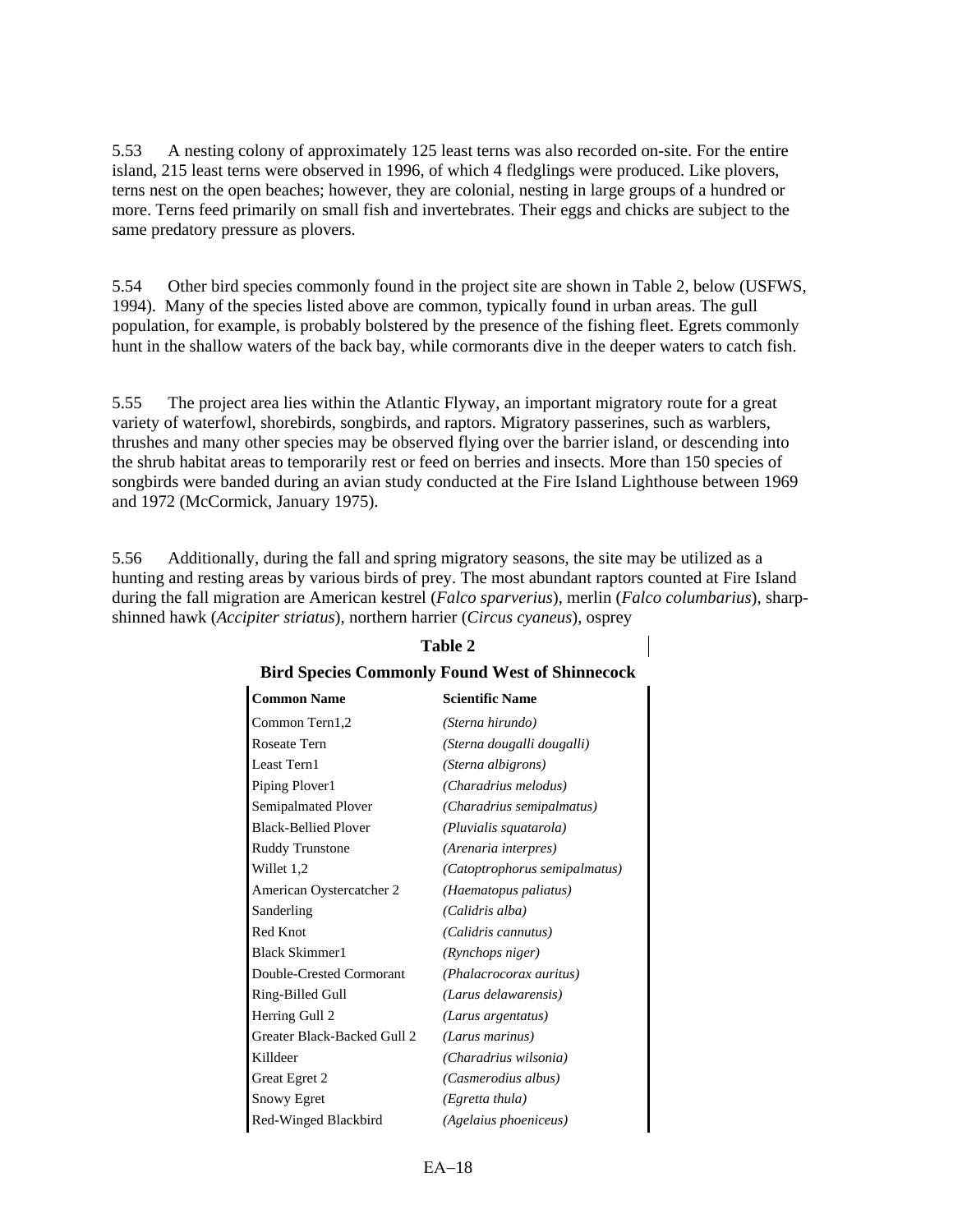## **Table 2**

#### **Bird Species Commonly Found West of Shinnecock**

| <b>Common Name</b>                                       | <b>Scientific Name</b>         |  |
|----------------------------------------------------------|--------------------------------|--|
| Common Grackle 2                                         | (Quiscalus quiscula)           |  |
| Northern Mockingbird                                     | (Minus polyglottos)            |  |
| Osprey 1                                                 | <i>(Pandion haliaetus)</i>     |  |
| American Crow 2                                          | <i>(Corvus brachyrhynchos)</i> |  |
| Seaside Sparrow 2                                        | (Ammospiza maritima)           |  |
| Notes:                                                   |                                |  |
| Observed breeding on Westhampton Island and are probably |                                |  |
| breeding on the project site.                            |                                |  |
| $\overline{2}$<br>Observed during field observation.     |                                |  |

(*Pandion haliaetus*), peregrine falcon (*Falco peregrinus*), and Cooper's hawk (*Accipiter cooperii*) (USFWS, 1998).

5.57 **Mammals**. The Environmental Inventory for Fire Island Inlet to Montauk Point (USFWS, February 1981) lists 36 species of terrestrial mammals that utilize the Long Island barrier island system and headland areas in East Hampton. Not all of these species are known to occupy the project area as the available literature is not limited to the project area. The following species are known (based upon actual observations) or expected to utilize the study area, based upon the types of habitats present: white tailed deer (*Odocoileus virginianus*), red fox (*Vulpes fulva*), rabbits (*Sylvilagus* sp.), white-footed mice (*Peromycus leucopus*), muskrat (*Ondatra zibethica*), and little brown bat (*Myotis lucifugus*). Black and/or Norway rats (*Rattus* sp.) are present, particularly near the fishing station.

5.58 **Back-Bay Area.** Shinnecock Bay is connected to Moriches Bay on the west by Quogue Canal and to Great Peconic Bay to the north via the Shinnecock Canal. The back-bay area is bordered by a residential population on the northern shoreline of the study area and small craft harbor facilities (north and west sides). It contains extensive areas of open water and contiguous tidal wetlands and mud flats along the southern shoreline from the Ponquogue Bridge eastward to the Shinnecock Basin Marina. The entire Shinnecock Bay area supports eight NYSDOS Designated Significant Fish and Wildlife Habitats: 1) Southampton Beach; 2) Tiana Beach; 3) Shinnecock Bay; 4) Dune Road Marsh; 5) Far Pond Inlet; 6) Middle Pond Inlet; 7) Quantauck Creek; and 8) Quogue Refuge.

5.59 The substrate within Shinnecock Bay consists of fine-grained sand and silt materials. Due to its proximity to the inlet, the average water salinity is approximately 29 parts per thousand (ppt) (NYSDEC, 1977).

hhh) **Submerged Aquatic Vegetation**. Seagrass meadows dominated by eelgrass (Zostera marina) are abundant in Shinnecock Bay. They are an important resource habitat and have fluctuated in density in the mid-Atlantic region during this century. These meadows reduce the effects of currents and wave action, stabilize sediments, and have high primary production rates. Additionally, they provide food and shelter for a diverse community of bay plants and animals. Although not documented, several gastropods are likely to use eelgrass habitat within the bay. Those species include bittium (*Bittium alternatum*), common periwinkle (*Littorina littorea*), and crescent mitrella (*Mitrella lunata*), as well as shore shrimp (*Palaemonetes vulgaris*).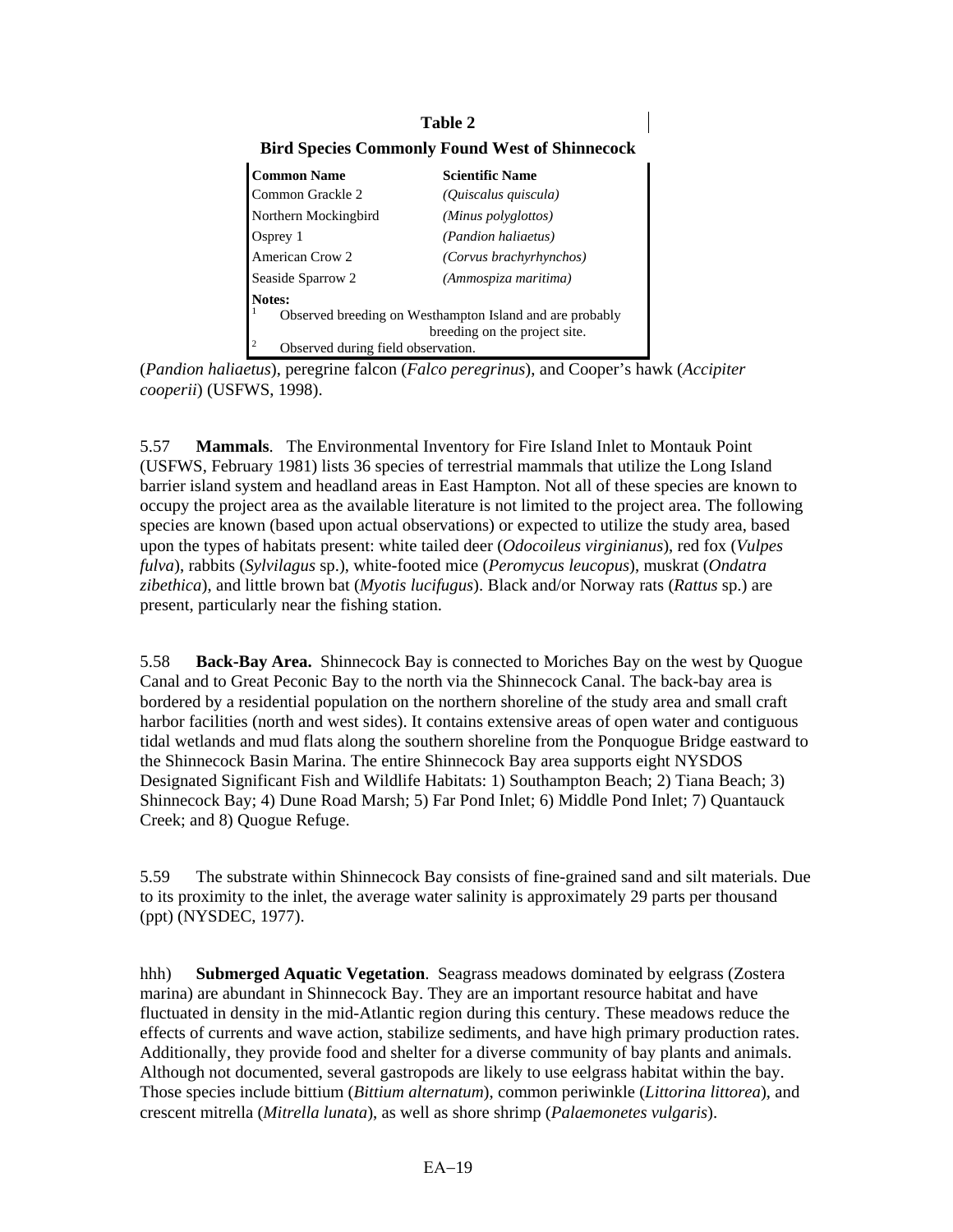iii) Observations of macroalgae on October 24, 1997 revealed that the bay supports hollow green algae and sea lettuce. Brown algae is abundant in the intertidal zone. The dominant species is rockweed. Other algae likely to be present, but not observed, include green fleece, *Cladophera* sp., and graceful redweed (*Gracilaria* sp.).

jjj) Several animals of commercial or recreational importance are abundant in eelgrass meadows and depend on this habitat as a nursery and adult habitat. Larvae of the bay scallop (*Aequipecten irradians*) depend on dense eelgrass for protection from predators. Hard clam (*Mercenaria mercenaria*) use eelgrass beds for protection from predators as well. Winter flounder (*Pleuronectes americanus*) use eelgrass meadows as nursery habitat. The distribution of major waterfowl feeding and nesting areas closely correspond to the distribution of eelgrass meadows.

kkk) Finfish. Shinnecock Bay is productive for several marine finfish. The bay serves as a feeding area and nursery from April through November for the finfish species outlined in Table 3.

| <b>Common Name</b>   | <b>Scientific Name</b>       | <b>Utilization</b>    |
|----------------------|------------------------------|-----------------------|
| <b>Bluefish</b>      | Pomatomus saltatrix          | Feeding and Nursery   |
| Summer Flounder      | Paralichtys dentatus         | Feeding and Nursery   |
| Winter Flounder      | Pleuronectes americanus      | Feeding and Nursery   |
| Tautog               | Tautoga onitis               | Feeding and Nursery   |
| Scup                 | Stenotomus chrysops          | Feeding and Nursery   |
| Atlantic Silverside  | Menidia menidia              | <b>Forage Species</b> |
| Mumichog             | <i>Fundulus heteroclitis</i> | <b>Forage Species</b> |
| Striped Killifish    | <i>Fundulus majalis</i>      | <b>Forage Species</b> |
| Northern Pipefish    | Syngnathus fuscus            | Forage Species        |
| Kingfish             | Menticirrhus saxatilis       | Feeding and Nursery   |
| Source: NYSDOS, 1987 |                              |                       |

**Table 3 Typical Finfish Found Within Shinnecock Bay** 

lll) The USFWS lists several other fish "Species of Special Emphasis" as utilizing the waters of Shinnecock Bay (USFWS, February 1998). These additional Species appear in Table 4.

mmm) It should be noted that Shinnecock Bay is a natural sink for many tropical species that arrive by way of the Gulf Stream during the summer months. Many species of grouper, snapper, butterflyfish, and tang have been collected in the bay as juveniles.

nnn) **Benthic invertebrates**. Shinnecock Bay is inhabited by hard clam, soft shell clam (*Mya arenaria*), bay scallop (*Aequipecten irradians*), blue mussel (*Mytilus edulis*), blue crab (*Callinectes sapidus*), and ribbed mussel (*Modiolus demissus*). A field reconnaissance also revealed the presence of the mud snail (*Nassarius obsoletus*), fiddler crab (*Uca pugilator*), and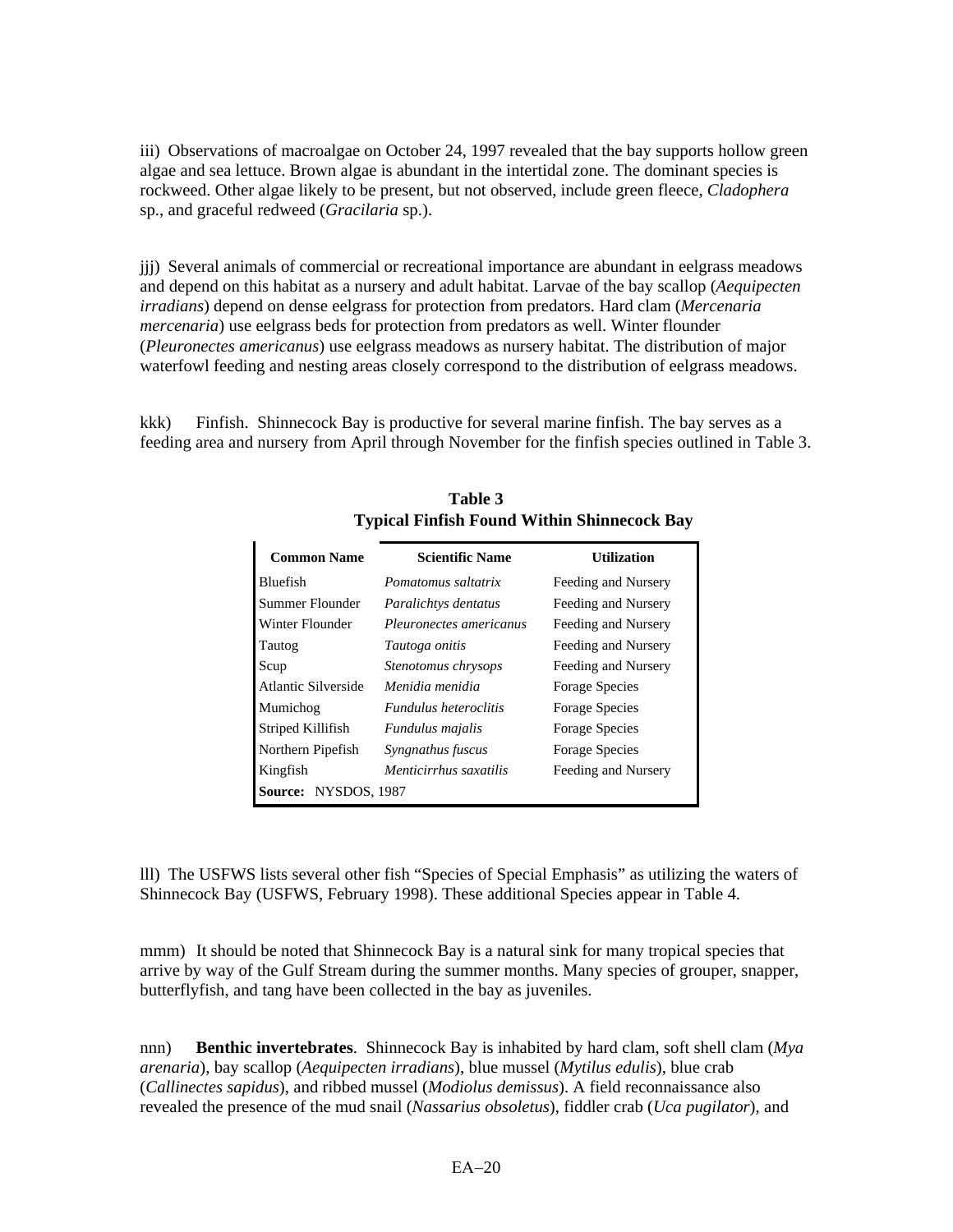numerous remains of the horseshoe crab (*Limulus polyphemus*). The salt marsh snail (*Melampus bidentatus*) and the marsh crab (*Sesarma reticulatum*) could also be found.

# **Table 4 Species of Special Emphasis**

| <b>Common Name</b>      | <b>Scientific Name</b>  | <b>Utilization</b>                              |
|-------------------------|-------------------------|-------------------------------------------------|
| Clearnose skate         | Raja eglanteria         | NI                                              |
| Little skate            | Raja erinacea           | Feeding                                         |
| Winter skate            | Raja ocellana           | Feeding and Migration                           |
| Atlantic sturgeon       | Acipenser axyrinchus    | NI                                              |
| American sandlance      | Ammodytes americanus    | Spawning, Nursery and<br>Feeding                |
| American eel            | Anquilla rostrata       | Nursery, Feeding and<br>Overwintering           |
| Inland silverside       | Menidia beryllina       | NI                                              |
| Oyser toadfish          | Opsanus tau             | Spawning, Nursery and<br>Feeding                |
| Windowpane              | Scophthalmus aquosus    | NI                                              |
| <b>Blueback herring</b> | Alosa aestivalis        | Spawning, Nursery and<br>Feeding                |
| Alewife                 | Alosa pseudoharengus    | Spawning, Nursery and<br>Feeding                |
| American shad           | Alosa sapidissima       | Spawning, Nursery and<br>Overwintering          |
| Atlantic menhaden       | Brevoortia tyrannus     | Nursery and Feeding                             |
| Atlantic herring        | Clupea harengus         | Spawning, Nursery and<br>Feeding                |
| Spotfin killifish       | Fundulus luciae         | NI                                              |
| Bay anchovy             | Anchoa mitchilli        | NI                                              |
| Atlantic tomcod         | Microgadus tomcod       | Nursery and Feeding                             |
| Red hake                | Urophycis chuss         | Nursery and Feeding                             |
| Naked goby              | Gobiosoma bosci         | NI                                              |
| Seaboard goby           | Gobiosoma ginsburgi     | NI                                              |
| Cunner                  | Tautogolabrus adspersus | Spawning, Nursery, Feeding<br>and Overwintering |
| Striped mullet          | Mugil cephalus          | NI                                              |
| Rainbow smelt           | Osmerus mordax          | NI                                              |
| White perch             | Morone americana        | Spawning, Nursery, Feeding<br>and Overwintering |
| Striped bass            | Morone saxatilis        | Nursery and Feeding                             |
| Brown trout             | Salmo trutta            | NI                                              |
| Weakfish                | Cynoscion regalis       | Spawning, Nursery and<br>Feeding                |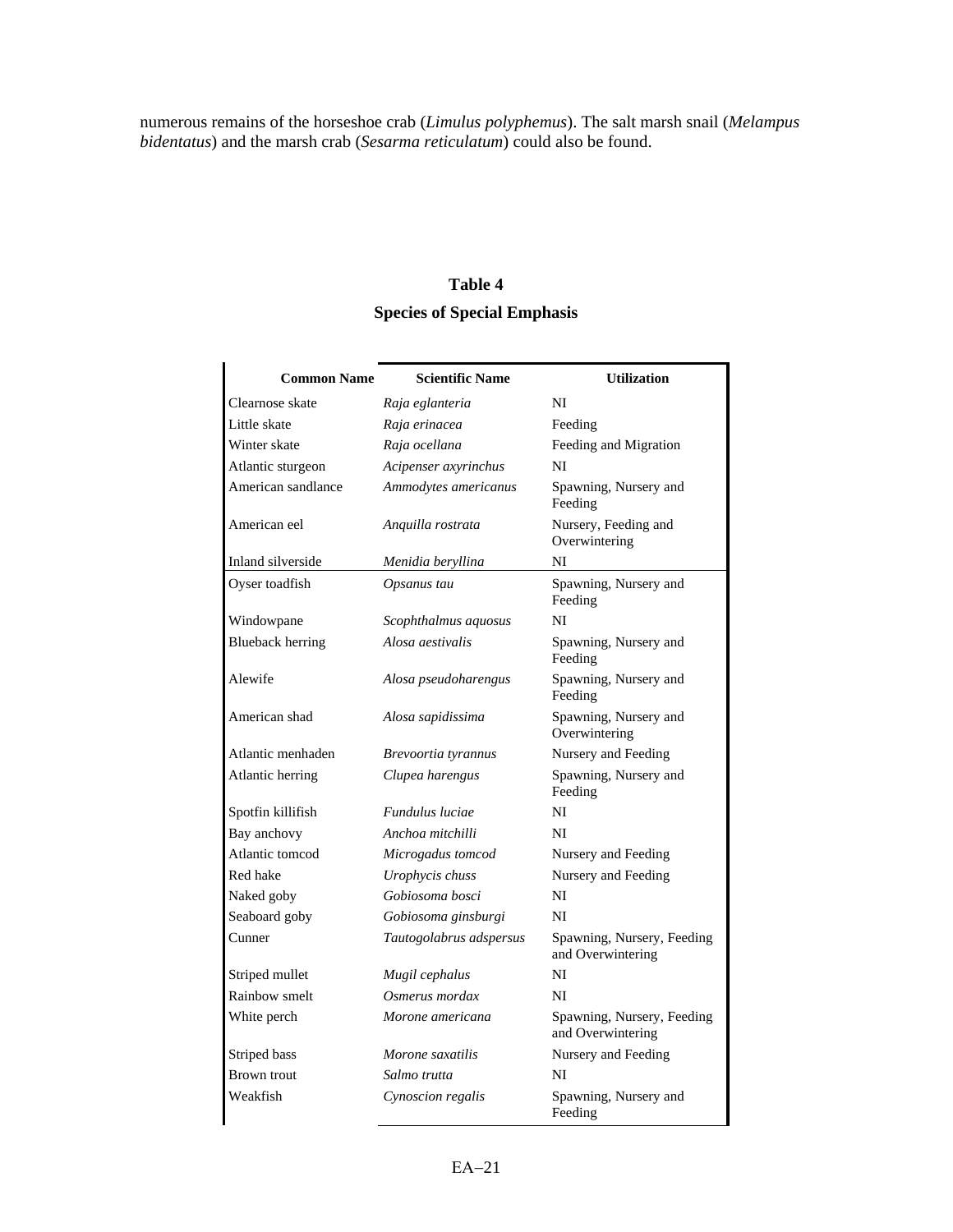ooo) Research conducted by Marine Science Research Center at Stony Brook University (1973) indicates that bottom substrates characteristically support distinct macrobenthic communities within eelgrass habitat. Dominant species in the sandy substrate would include Dumeril's clam worm (*Platynereis dumerilii*), hard clam, and Morton's egg cockle (*Laevicardium mortoni*). Additional abundant species could include fan worm (*Sabella microphthalma*), opal worm (*Arabella iricolor*), bamboo worm (*Clymenella torquata*), slipper shell (*Crepidula fornicata*), blue mussel, and mud crab (*Dyspanopeus sayi*).

ppp) In muddy sandy flats, dominant species could include gem shell (*Gemma gemma*), fifteen-scaled worm (*Harmothoe* sp.), Lumbrinerid thread worms (*Lumbrieneris brevipes* and *L. tenuis*), clam worm (*Nereis succinea*), orbiniid worm. *Lysianopsis alba*, and idotea (*Idotea balthica*).

qqq) **Waterfowl**. The back-bay area has been designated by NYSDOS as one of the most important waterfowl wintering areas (from November through March) on Long Island. The use of the bay by overwintering waterfowl depends largely on the extent of ice cover for each particular year. Typically, the waterfowl feed in open water areas through midwinter. Prior to migration in early spring, the birds feed in the adjacent salt marsh areas. Table 5 lists common overwintering waterfowl for the bay.

| ЭШШССОСК DAY                                            |                     |                          |  |  |
|---------------------------------------------------------|---------------------|--------------------------|--|--|
| <b>Common Name</b>                                      |                     | <b>Scientific Name</b>   |  |  |
| <b>Brant</b>                                            |                     | Branta bernicla          |  |  |
| Greater Scaup                                           |                     | Aythya marila            |  |  |
|                                                         | American Black Duck | Anas rubripes            |  |  |
| Canada Goose                                            |                     | <i>Branta canadensis</i> |  |  |
| Mallard                                                 |                     | Anas platyrhynchos       |  |  |
| <b>Red-Breasted Merganser</b>                           |                     | Mergus serrator          |  |  |
| <b>Bufflehead</b>                                       |                     | Bucephala albeola        |  |  |
| Common Goldeneye                                        |                     | Bucephala clangula       |  |  |
| Lesser Scaup                                            |                     | Aythya affinis           |  |  |
| Canvashack                                              |                     | Aythya valisineria       |  |  |
| Old Squaw                                               |                     | Clangula hyemalis        |  |  |
| Common Merganser                                        |                     | Mergus merganser         |  |  |
| NYSDOS, 1987<br><b>Sources:</b><br>USFWS, February 1998 |                     |                          |  |  |

# **Table 5 Common Overwintering Waterfowl on Shinnecock Bay**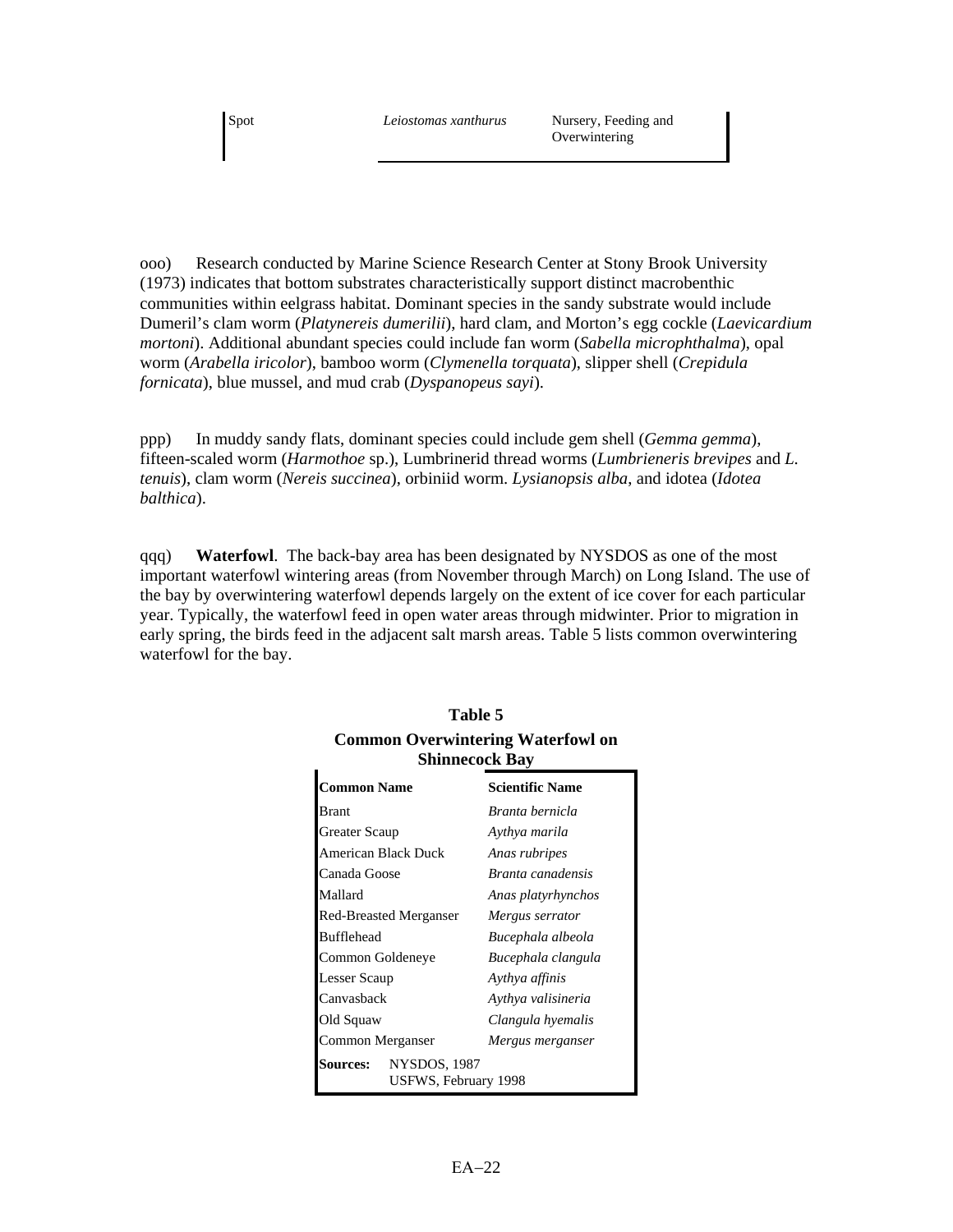rrr) **Migratory Shorebirds**. As discussed earlier, the project lies within the Atlantic Flyway, an important migratory pathway for many shorebirds. Warner Island, located within the bay, has been documented as one of the most significant shorebird nesting sites in the project vicinity. The site provides nesting habitat for the common tern, black-backed gull, and herring gull. The adjacent shallows provide an adequate food source of fish and invertebrates for these species.

sss) **Wading Birds**. Wading birds were observed utilizing the intertidal wetland areas during both site visits. Species observed include the great egret (*Casmerodius albus*), snowy egret (*Leucophoyx thula*), and the great blue heron (*Ardea herodius*).

ttt) The greater yellowlegs (*Tringa melanoleuca*), lesser yellowlegs (*T. flavipes*), and American oystercatcher (*Haematopus palliatus*) were observed feeding within the tidal flat areas of the back bay.

uuu) **Mammals**. From December through early May, harbor seals can be seen in the bay. Approximately 20 to 40 seals each year have been documented using the bay and the exposed sand shoals near the inlet as a haul-out area (New York District, 1997[1]).

# **Rare and Endangered Species**

vvv) **Nearshore and Offshore Environment**. No State or Federal-listed endangered or threatened marine species are known to breed within the nearshore or offshore project area. The New York State Natural Heritage Program has indicated that several sea turtles may be in the vicinity, including, the State-listed threatened and Federal-listed endangered leatherback, Atlantic ridley, and Atlantic hawksbill. Additionally, the Federal-listed threatened loggerhead, and Federal- and State-listed threatened green sea turtles may be present in the project vicinity and back-bay area for feeding during the summer and early fall months.

www) Three species of whale designated as State and/or Federally endangered may potentially wander into the borrow area during the spring and fall migratory periods. Those species include the fin-backed whale, hump-backed whale, and right whale.

xxx) **Barrier Island**. The Federal-listed piping plover, and the State-listed threatened common tern and the endangered least tern all use the beach habitat west of Shinnecock Inlet. The New York District is undertaking formal consultation with the USFWS regarding the potential impacts of the proposed project on the piping plover and seabeach amaranth. The Draft Coordination Report is attached as Appendix A.

yyy) The New York State Natural Heritage Program database notes that the seabeach amaranth was last reported in the project vicinity in 1993.

zzz) **Back Bay**. No State or Federal-listed endangered or threatened marine species are known to breed within the back-bay area. As stated above, the State-threatened loggerhead, and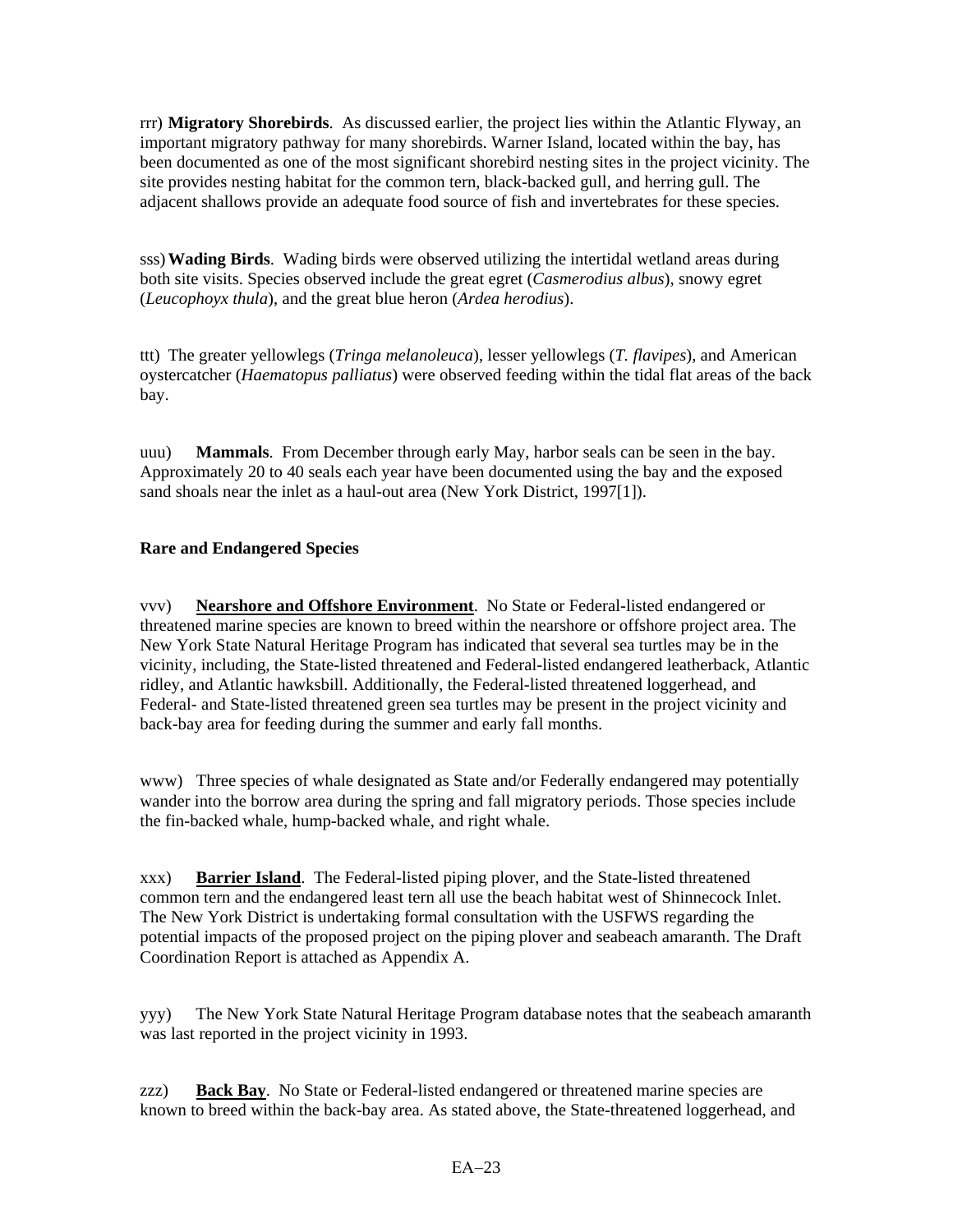the endangered Atlantic ridley, Atlantic leatherback, and green sea turtles may be present in the back bay area for feeding during the summer and early fall months.

aaaa) The intertidal marsh associated with the back bay provides feeding habitat during the migration period for several State and Federally endangered species, including the peregrine falcon, the State-listed osprey and northern harrier, and two State species of special concern—the short-eared owl (*Asio flammeus*) and Cooper's hawk (USFWS, 1998).

bbbb) The State-listed endangered/Federal-listed threatened piping plover, and the State-listed threatened common tern and the endangered least tern have been documented using the tidal marshes located immediately west of the inlet. During the 1996 Piping Plover Productivity Survey, piping plovers were observed consistently in the project area by NYSDEC and the Nature Conservancy. The NYSDEC Long Island Colonial Waterbird and Piping Plover Surveys also indicate that the Federally endangered roseate tern (*Sterna dougallii*) had been utilizing the back bay marsh islands for several years (1990-1996). The USFWS has yet to conclude if the will be impacted by the project (USFWS, 1998).

# **6)00 CULTURAL RESOURCES**

a) **Sand Placement Area**. There are no properties listed on the National Register of Historic Places (NRHP) within the bounds of the sand placement area. File research at the office of the New York State Historic Preservation Officer (NYSHPO) indicates a number of archaeological sites are located in the vicinity of the project area. Most of these sites are situated in the back-bay areas or the interior uplands of the Long Island south shore. Portions of two historic sites are located on or near Great South Beach on Fire Island, well west of the project site (Greeley-Polhemus Group, 1997).

b) A portion of the project area was subjected to a shovel test survey when one of the alternatives considered for the project to include the placement of steel sheet pile within the sand placement area. This alternative is no longer being considered. The shovel test survey consisted of a single transect of 80 shovel test units. According to the shovel tests, the east end of the project area has been extensively disturbed from cut-and-fill activities related to the construction of Road H, a parking lot and buildings. No intact soil horizons were found in any of the shovel tests. Several of the units revealed thin bands within the dunes, which probably reflect distinct episodes of sand deposition resulting from storms, tidal currents, and aeolian deposition. No artifacts were recovered from undisturbed cultural contexts. One shovel test excavated in a disturbed area yielded chert or chalcedony flakes that were probably introduced with fill material (Greeley-Polhemus Group, 1997).

c) **Borrow area**. A remote sensing survey of the proposed borrow area was completed utilizing a magnetometer, side scan sonar, and side sub-bottom profiler sensor in October 1996 (Greeley-Polhemus Group and Dolan Research, 1997). Two potentially significant targets were identified by this survey. One of the targets was identified slightly outside of the northwest quadrant of the proposed borrow site. The targer has a strong, sustained magnetic signature across a wide area; however, it does not have an associated acoustic signature, indicating that it is buried. The second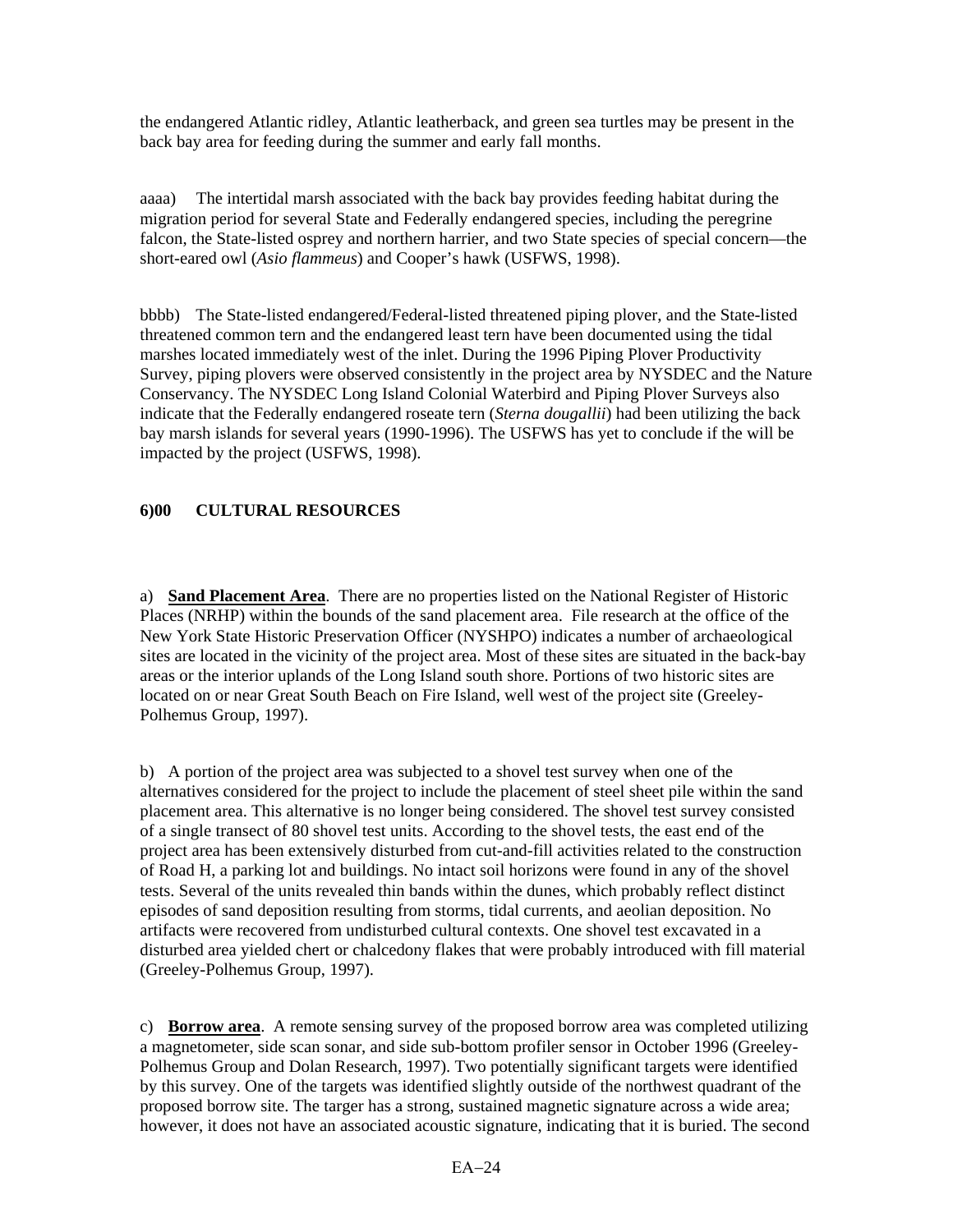target is located within the southeast quadrant of the borrow site. It has both a strong magnetic signature and an associated acoustic image. Sonar records indicate the presence of two large rectangular hard objects, possible boilers and machinery, that extend off the ocean bottom. Associated objects extend away from these hard objects and appear to become buried in the sand. The target appears to be part of a single large shipwreck site or possibly two different smaller shipwreck sites. The area of this signature is popular with local fishing boats, and informant interviews suggest the site may be the remains of the *Panther*, a steamer that sank off Southampton in 1893.

# **7) ENVIRONMENTAL IMPACTS**

a) **No Action Alternative**. Under the No Action Alternative for the proposed interim project, the only measures that would be taken by the Federal government to provide for storm damage protection in the study area would be those authorized by the Breach Contingency Plan. The No Action Alternative does not meet the objectives of the project. Although this alternative was not considered for further development, it does provide the basis by which the with-project benefits can be measured. The cumulative impacts of the No Action Alternative are discussed below.

b) The No Action Alternative assumes that the Breach Contingency Plan is in place, and that any breach that may occur in this area would be closed within 3 months to an elevation of +9 feet NGVD using the authority provided under this plan. The intent of the Breach Contingency Plan is to close breaches and retard inlet migration (should one be formed) by filling storm-induced breach areas when the State of New York and the New York District determine that there is an emergency situation and the breach area should be closed. (For an assessment of the Breach Contingency Plan, refer to the Fire Island to Montauk Point (FIMP), Long Island, New York Breach Contingency Plan Executive Summary and Environmental Assessment dated January 1996.)

c) In the placement area, the critical threshold for a barrier island breach is exceeded during a 10- to 15-year storm event under current conditions. Given the long-term erosion rate of 25 feet per year associated with this area, the level of protection provided decreases to a 2-year storm event in the placement area after a period of 1 year. In light of recent efforts, it is likely that historical protection will be maintained for a period of years. The cost to close a breach is approximately \$2.9 million in 1996 dollars ( New York District, 1997[2]).

#### **Social Impacts with the No Action Alternative**

d) Many of the social impacts associated with the No Action Alternative stem from the potential closure of Dune Road, which provides the only access to the commercial fisheries, restaurants, marinas, and public beaches in the study area. If Dune Road washed out, the aforementioned businesses would be inaccessible, placing them in financial jeopardy. Furthermore, the breachstranded areas would not be accessible to emergency vehicles, and waterborne conveyance would be required to respond to life-threatening or emergency situations. Without the project, long-term erosion is estimated to continue at a rate of 25 feet per year in the placement area (New York District, 1997[1]). This is a conservative estimate given that higher erosion rates have been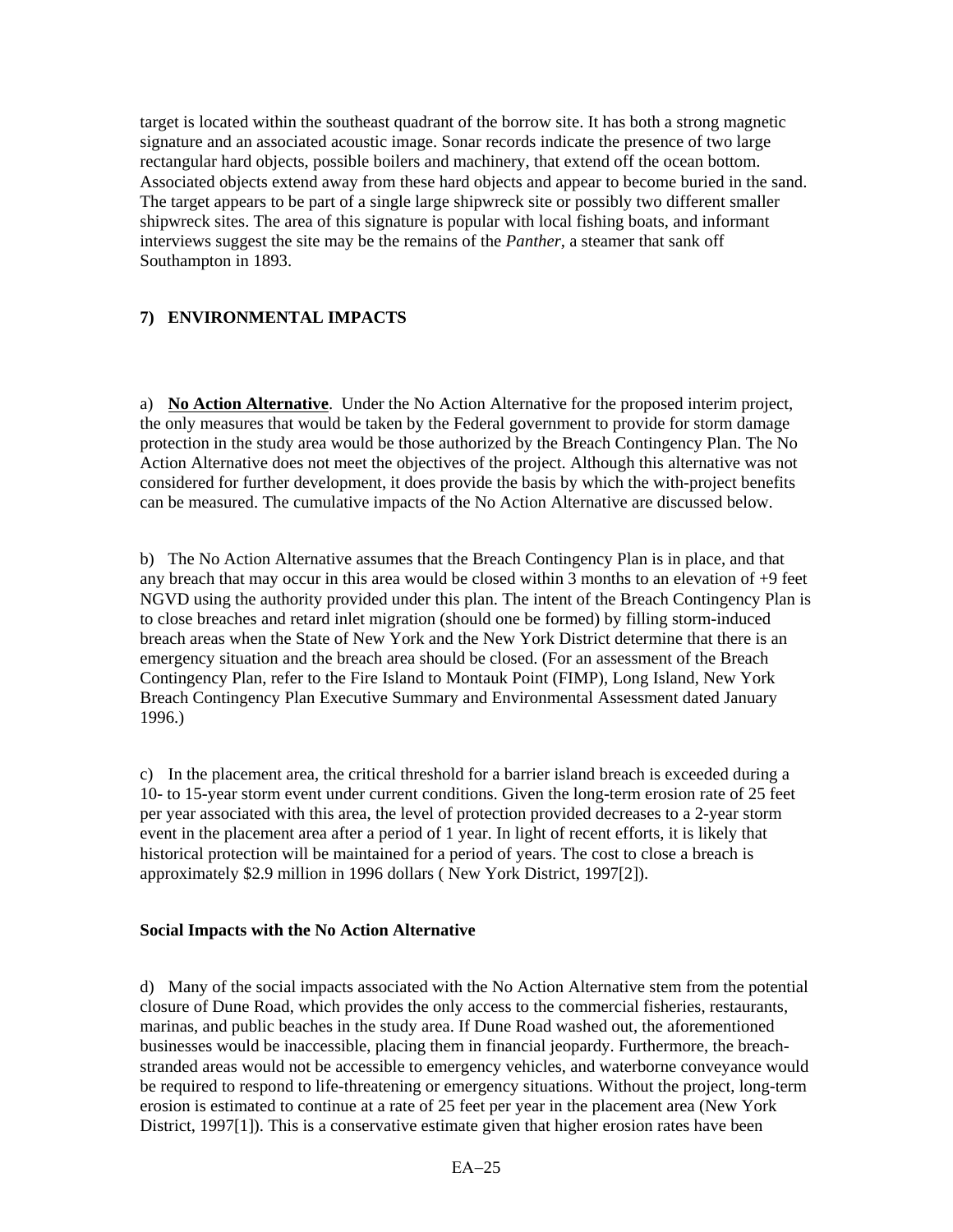recorded in recent years. Considering an erosion rate of 25 feet per year in the placement area, it is likely that Dune Road would be vulnerable to damages in the immediate future (i.e., within 2 years).

e) Many socioeconomic impacts would result from a breach, including interrupted business operations, damages to commercial structures valued at \$6.6 million (1996 dollars), lost recreational opportunities for beach recreationists, interrupted chartered and recreational boating operations, increased mainland flooding and resulting damages to structures and their contents, and likely disruption of utility services provided to developed portions of the barrier island. These impacts are discussed below.

f) **Commercial Businesses and Facilities**. Taking no action would have a significant negative effect on the commercial enterprises in the project area. As discussed above, there are seven businesses in the study area, including commercial fisheries, restaurants/marinas, and a currently vacant bait-and-tackle shop. At the current rate of erosion, it is likely that Dune Road will be vulnerable to damage in the immediate future, which could temporarily sever vehicular access to these businesses.

g) In particular, the Shinnecock Inlet commercial fishing industry would not be accessible via the roadway, and would likely relocate to nearby fishing facilities, with the space to accomodate the vessels. The vessels would likely disperse to Freeport, NY, Greenport, NY, Cape May, RI, or New Bedford, MA, as discussed in the Main Report, Economic Analysis. The loss access for the commercial fisheries and the potential ultimate loss of the cooperative would be of great economic loss to the local economy. The commercial fisheries contributed more than \$10 million (1996 dollars) to the local economy in 1995. Because the fishery enterprises would likely relocate, the economic activity would not be lost on a macro level; however, the direct and indirect impacts of the fisheries' economic activity would be lost to the local community. Also, the fisheries would experience lower net returns due to the increased travel distance to the fishing grounds from the relocated site.

h) In addition, the segment of the barrier island where the commercial enterprises are located is the area most vulnerable to breaching. The No Action Alternative assumes that barrier island breaches would be closed under the authority of the Breach Contingency Plan. The design crosssection prescribed under the plan to mitigate breaches would result in regular overwash of the placement area and have a high potential for future breaches. Hence, even with the breach repair, it is likely that the businesses would opt to relocate, because of the high potential for future disturbance.

i) **Beach Recreation**. According to the New York District (1997[2]), beach use in the project area has declined due to beach erosion. Under the No Action Alternative, beach erosion is likely to continue at a rate of 25 feet per year in the placement area. This would result in reduced beach frontage, and lost recreational opportunities for visitors and residents of Long Island who rely on the public beaches for a significant portion of their recreation. Given the increased future vulnerability of Dune Road to wash out under the No Action Alternative, access to public beaches could be impaired for some portion of the study area (depending on the location of the wash out), resulting in lost recreation opportunities for beach-goers and lost direct and indirect beach-related tourism revenues for the local economy. Furthermore, the public beach facilities at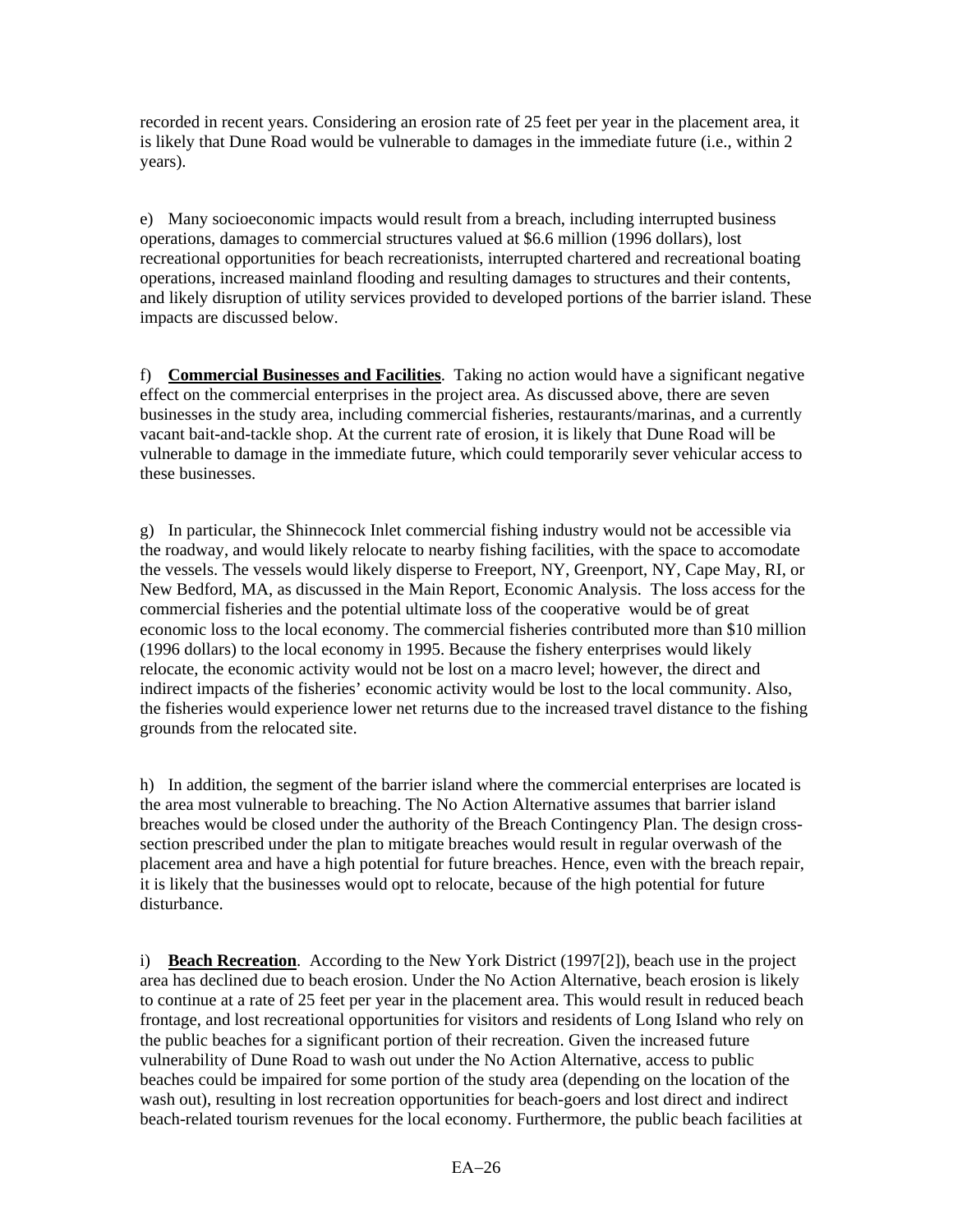the Ponquogue Beach Park may be damaged or rendered inaccessible due to continued beach erosion or a breach of the barrier island.

j) **Boating**. Charter and recreational deep sea fishing boats rely on Shinnecock Inlet as an ingress and egress to reach deep-sea fishing grounds in the Atlantic Ocean. A breach could disrupt charter and recreational boat traffic through the navigational channel of the inlet. Under existing conditions in the vicinity of Shinnecock Inlet, the critical threshold for breaching would be exceeded by a 10- to 15-year storm event, and after a period of 1 year, the level of protection would decrease to a 2-year storm event. A breach is likely to cause instability in the existing inlet, resulting in significant shoaling and siltation in the channel, rendering the inlet unnavigable. Due to safety concerns, the U.S. Coast Guard could limit boat traffic through the inlet during and after breach formation, as well as during breach closure operations when dredge boats may be blocking access to the inlet (New York District, 1997[2]).

k) In the event of a breach, charter boat operations would likely be disrupted for an indefinite period of time. This is because this type of business is sensitive to service interruptions since reservations are made well in advance and lost business may not be recoverable. Recreational deep-sea fishing boats would likely be temporarily relocated to Montauk in the event of a breach, resulting in increased travel time and expense for boat owners.

l) **Mainland Inundation Impacts**. The barrier island protects the south shore of Long Island from direct wave impacts and tidal surges. Should the barrier island breach, business and residential structures located in low-lying areas near the bay shore would experience increased flooding and tidal surges potentially leading to extensive damages to the structures and their contents as well as possible utility service interruptions. Under the No Action Alternative, annual damages to structures and their contents in the Shinnecock Bay area have been estimated at approximately \$3,800,000 (1996 dollars) by the New York District (1997[2]).

m) **Utilities**. Utility lines servicing the barrier island are located along Dune Road on aboveground utility poles. In the event that Dune Road is undermined or the barrier island breaches, utility services are likely to be interrupted, resulting in down-line customers losing utility services or necessitating the expensive repair/relocation of the utilities to service them.

#### **Biological Impacts Associated with the No Action Alternative**

n) **Offshore and Nearshore Oceanic Environment**. In the No Action Alternative, there would be no positive or negative impacts to the offshore and nearshore environment that differ from current conditions (including ongoing human activities). Overwashes and breaches may continue to occur absent beach nourishment. However, breaches are expected to be sealed within ninety days of creation, due to the Breach Contingency Plan (BCP). This impacts section, therefore, concentrates on this concept.

o) **Barrier Beach**. As stated previously, in the No Action Alternative, there would be continuing shoreline erosion and a strong possibility of a breach occurring during a tropical or extratropical storm. The first impact of such a breach would be the destruction of the beach grass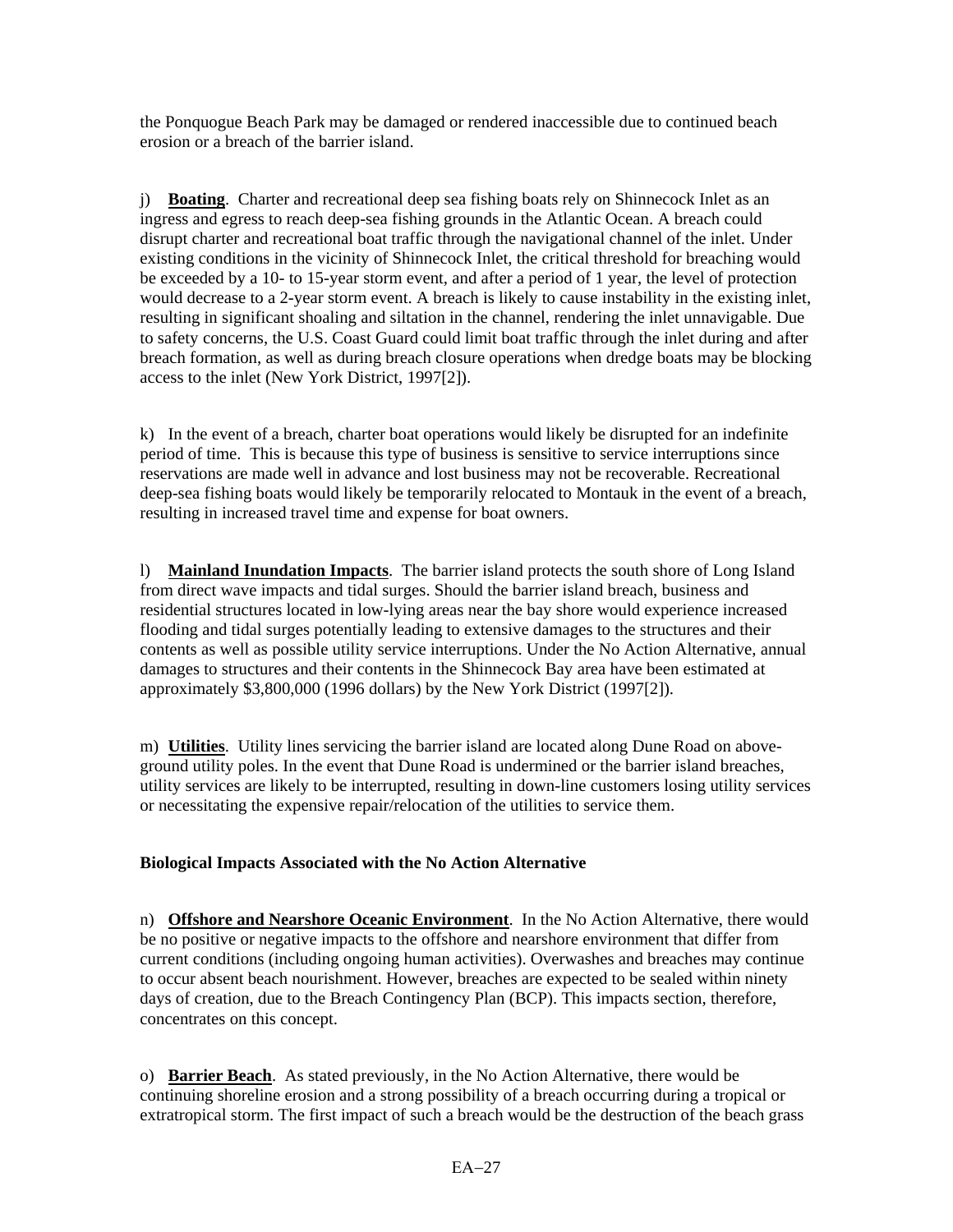habitats from the ocean to the back bay. The extent of this destruction would depend on the width of the breach. While the overwash and/or breach could possibly provide additional habitat for shorebirds, including the piping plover and least tern, timing may limit the extent of loss. Most overwashes occur during northeaster (fall and winter) storms when the plovers have migrated elsewhere. In addition, the loss of beachfront habitat (Tiana Beach, NYSDOS Designated Significant Fish and Wildlife Habitat) would negate the beneficial impacts of overwash habitat creation. However, because plover and tern numbers are so low, it is doubtful that lack of habitat would cause their decline. Available habitat along the south shore would support far larger plover and tern populations than currently exist. Should a breach occur in the summer due to a tropical storm or hurricane, the storm's destruction of plover nests by wind and flooding (as happened in 1996 during Hurricane Bertha) would be a more negative impact than any presumed short-term overwash habitat gain.

p) The avifauna and mammals dependent on barrier-beach habitats would be displaced or eliminated in the immediate area of any overwash or breach. While this is a negative impact, it is probably not significant in the context of the overall south-shore barrier island system.

q) **Back Bay**. Impacts without the proposed project (and with a presumed breach) would be both positive and negative. In general terms, barrier island breaches generally tend to increase bay tidal ranges, decrease previously established inlet flow velocities, increase bay salinities and reduce bay water residence times (Moffat & Nichol, Engineers, November 1994). Positive impacts include increased bay circulation, reduced bay water residence times, and potentially improved habitat conditions for benthic invertebrates, finfish, and migratory shorebirds. Increased tidal flushing generally promotes accelerated clam growth, decreased "small form" algae populations, and dispersion of phosphorous and nitrogen loadings (Cashin Associates, 1993). Negative impacts to the back-bay area (NYSDOS Designated Significant Fish and Wildlife Habitat) include increased tidal prism, washover, and smothering of existing intertidal marshes. These negative impacts would increase temporary scouring of back-bay shoreline, increased turbidity during the ebbing tide, increased light extinction to subaquatic vegetation, increased salinity, loss of quiet water habitat, and changes in shoreline vegetative community structure. These impacts are expected to adversely affect the overwintering habitat for waterfowl. The magnitude and extent of these impacts (positive and negative) would depend on the size of the breach, degree of associated turbidity, and shoaling within the back-bay area. Impacts to Warner Island as a result of the overwash are expected to occur, resulting in habitat losses for migratory shorebird nesting areas due to increased daily tidal prism. Additionally, the potential exists for structural damage to septic and petroleum lines associated with the resort and waterfront business district, which could increase coliform bacteria and levels of petroleum hydrocarbons. The degree to which these impacts would occur are dependent on the size and location of the breach. More wetlands were destroyed in Shinnecock Bay within a few hours during the 1992 December northeaster storm than in several decades of human activity (Fallon and Mushacke, 1996).

r) **Bay Water Circulation and Tide Levels**. A breach through the system would have the potential to improve water quality by reducing the number of waterborne pathogens, reducing turbidity of incoming tide, and by moderating water temperatures. These positive impacts would be favorable for the production of shellfish, particularly the hard clam. Additionally, eelgrass beds could potentially flourish, thus providing vital habitat for the bay scallop. Since the BCP will be implemented, these are changes are considered short-term.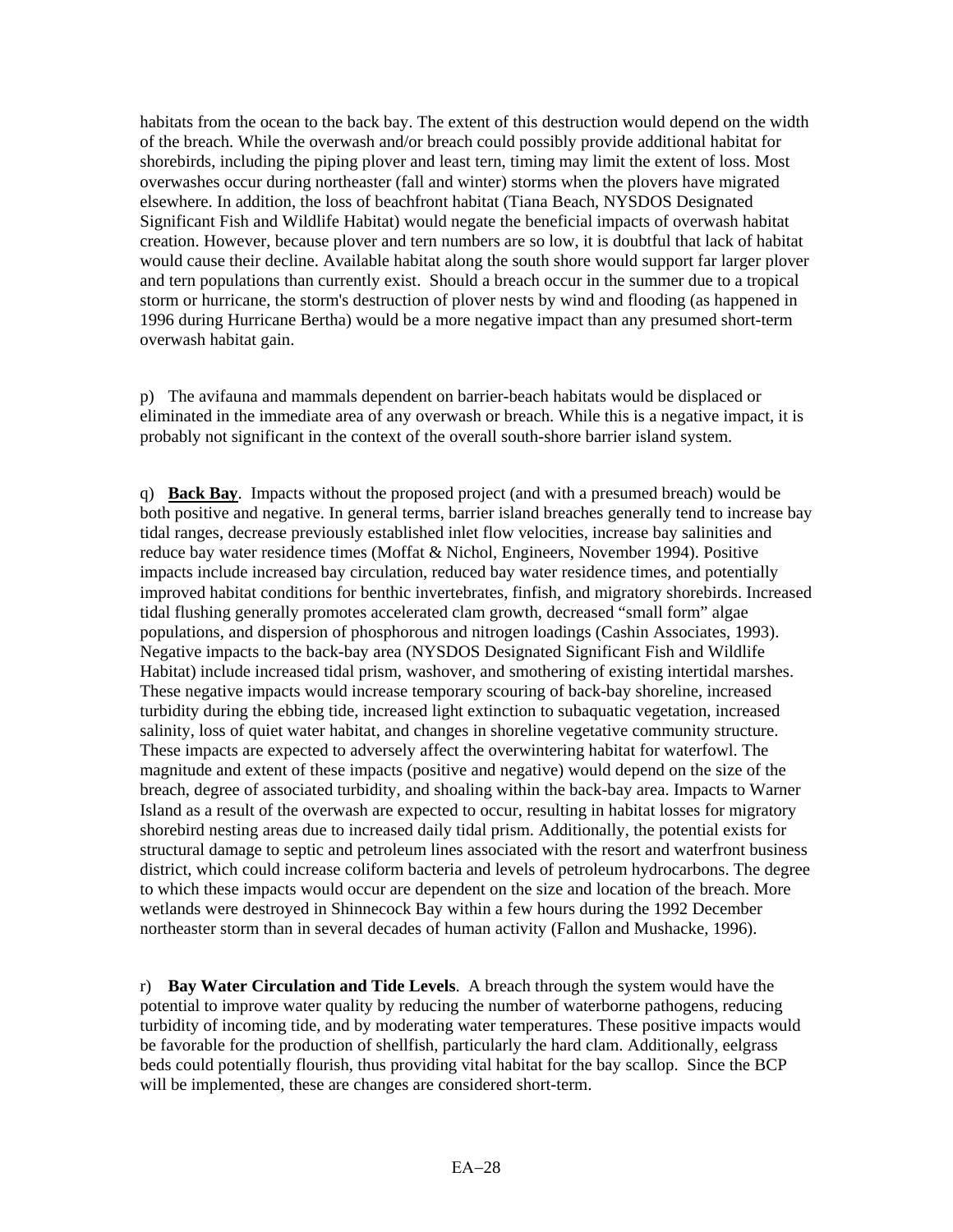s) On the negative side, increased tide levels could flood and drown existing intertidal marsh systems within the back-bay area. Additionally, water depth could increase enough (at high tide) to block necessary light for the production of eelgrass meadows, although this is uncertain.

t) If a breach occurs within this section of the barrier, water temperature and salinity could change significantly from current conditions because of the proximity to the new inlet. Cooler ocean waters, ranging from 4 to 21 degrees Centigrade (USFWS, 1981), infiltrating into bay water, which ranges from 0 to 30 degrees Centigrade, could improve temperature conditions for hard clams. Hard clam growth is optimal between 20-23 degrees Centigrade.

u) **Submerged Aquatic Vegetation**. On the bay side, the sand transported north from a breach could scour or smother any submerged aquatic vegetation in the bay adjacent to the breach. Turbidity is expected to increase during the ebbing tide as overwash sediments are moved throughout the bay, establishing new shorelines, shoals, and islands. Increased turbidity and consequent reduction of the photic zone could adversely impact existing eelgrass meadows.

v) Eelgrass meadows may not be capable of re-establishing due to increased deeper water habitat and increased wave action. Species that could be most adversely impacted due to the loss of eelgrass meadows include the bay scallop, tautog, winter flounder, and waterfowl. In general, small fish utilize eelgrass meadows, as they provide an abundant food source. New York Sea Grant (1993) also indicates that juvenile tautog and cunner (Tautogolabrus adspersus) depend strongly on eelgrass habitat as shelter and/or nursery and would be adversely impacted by loss of that habitat.

w) Historically, eelgrass beds within Shinnecock Bay have established on top of relict flood tidal deltas. This is a natural process and it is therefore expected that eelgrass beds would establish on newly formed tidal deltas. Presumably, the newly formed shoals colonized by eelgrass would compensate for those beds destroyed by the breach.

x) **Intertidal Wetlands**. In the event of a breach, overwash sands transported to the northern shoreline of the barrier island would scour or smother the intertidal marsh grasses. Cashin Associates (1993) point out that tidal marsh areas near active, migrating inlets would stay in early stages of vegetative succession, maintaining their highest rate of organic production and export to the estuary. Habitat destruction caused by overwashing of the intertidal marshes may be permanent or temporary, depending on the size of the breach and timing until closure. The system is dynamic and unpredictable. Although tidal wetland trends have been studied in Shinnecock Bay from 1974 to 1995, the system remains dynamic and unpredictable immediately following storm events. Fallon and Mushacke (1996) note that extensive wetland areas were buried by overwash caused by a 1992 storm.

y) **Benthic Invertebrates**. Benthic invertebrate species that benefit from these marshes include the mud snail, salt marsh snail, ribbed mussel, marsh crab, and the fiddler crab. These invertebrates are an important food source for mammals and birds that utilize the intertidal wetland areas.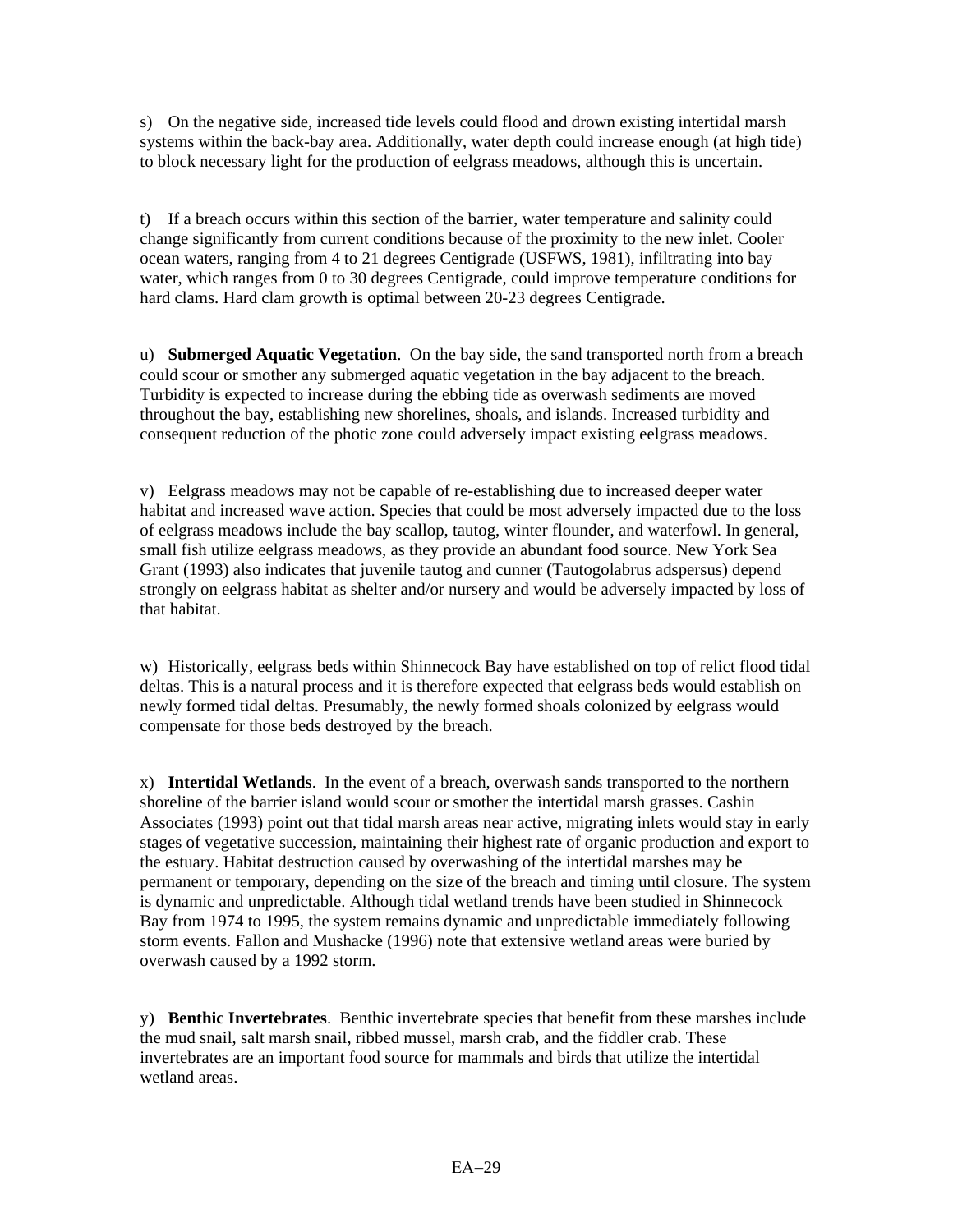z) **Finfish**. It is not anticipated that finfish would be significantly affected by a breach. The new channel would provide new habitat for certain species, especially bluefish, and newly established intertidal habitat would provide nursery grounds for small baitfish. Generally, unvegetated bottom is the preferred habitat of most benthic fishes.

aa) **Waterfowl**. Shinnecock Bay is a significant wintering waterfowl area. Opening of a breach is unlikely to either positively or negatively impact waterfowl populations to any measurable degree.

bb) **Migratory Shorebirds**. Certain migratory shorebirds rely on the back-bay environment for feeding and roosting. Breach formation could have both positive and negative impacts to these populations. These effects are different than those on avifauna that rely on the barrier island habitat. Obviously, scouring and destruction of intertidal marshes would be negative, but creation of new shoal areas would be positive. As discussed earlier, the timing of breach creation could obviate most impacts as a winter breach (due to extratropical storms) would occur when the birds were elsewhere. A summer (tropical) storm would physically create new habitat, but also directly destroy nests and fledglings.

cc) Since it is doubtful that the currently low reproductive success of shorebirds is due to lack of habitat, the impacts of a breach on these habitats may be insignificant.

dd) **Wading Birds**. Wading birds rely on intertidal wetland systems for roosting and feeding. The small baitfish typically found in the back-bay area, including Atlantic silverside and mummichog, make up the dominant food source for the common species of wading birds. Wading birds have recently begun to overwinter in the back-bay area. The most common overwintering species include the great blue heron and night crown heron. As with shorebirds, the impacts of a breach would be both positive and negative, and effects of a breach on these populations are inconclusive.

ee) **Mammals**. Harbor seals could possibly benefit from additional shoal areas created by the natural processes of breaching. The seals use this habitat as haul-out areas.

ff) **Endangered and Threatened Species**. Breaching of the barrier would provide improved habitat for shorebirds, including the piping plover and the least tern, but this effect would only balance (at best) the loss of beach shorefront caused by the breach. Additionally, tropical storms or hurricanes may flood nests during the breeding season if the beach is not nourished to a sufficient elevation. Overwash sands from the foreshore area may expose existing seed banks of seabeach amaranth in both the foreshore area and back bay elevated overwash areas. This could provide the potential for improved habitat for the re-colonization of seabeach amaranth in these areas, if they are destroyed by the overwash.

#### **Cultural Resources Impacts with the No Action Alternative**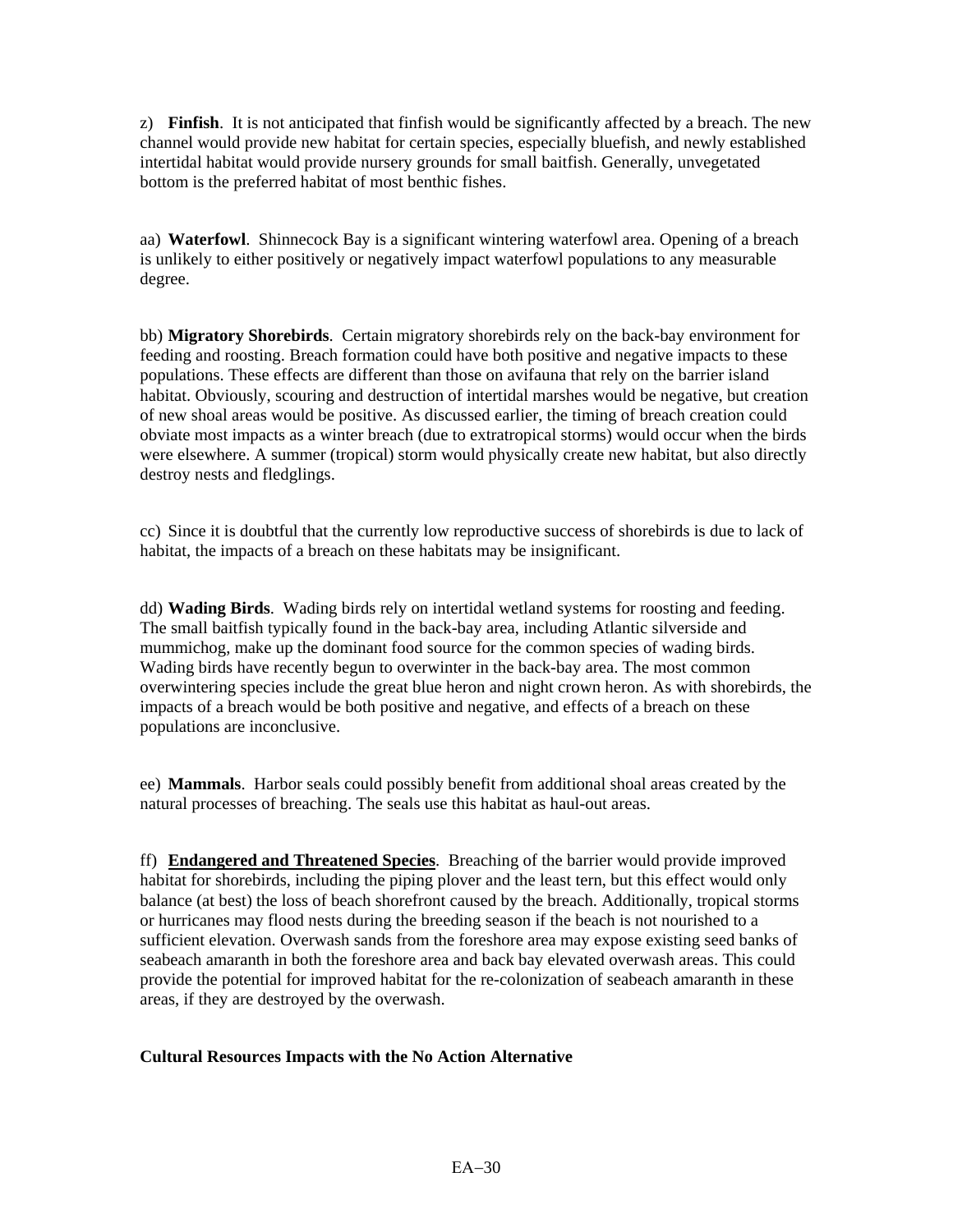gg) Adverse impacts on archaeological resources from both the prehistoric and historic periods could result from the No Action Alternative. As a result of this alternative, continued erosion could expose prehistoric land surfaces that may contain the remains of the area's early inhabitants. A breach in the barrier island and lack of stabilization could permit wave, wind, and other actions to cause irreversible damage and loss to archaeological sites in breach areas. Unknown archaeological resources—including sites located beneath the barrier islands or shipwrecks buried in the nearshore area—could be uncovered, damaged, or destroyed as a result of a breach.

hh) The Breach Contingency Plan outlines a process for treatment of archaeological sites in accordance with Section 106 of the National Historic Preservation Act, to avoid adverse impacts on such resources. Exposed sites or wrecks located adjacent to a breach would be investigated prior to sand placement to avoid adverse impacts from use of heavy equipment, as well as from the placement of sand over such resources. If peat layers preserving prehistoric land surfaces are exposed, surveys by trained personnel would be conducted to the extent feasible under conditions at that time. The investigation would determine if a site is potentially eligible to be listed on the NRHP; if sand placement would have an adverse impact on the archaeological resources; and if additional studies would be required. The results of the investigation would be coordinated with NYSHPO. If the site is eligible for the NRHP and would be impacted by sand placement, then the alternative of avoidance of the site would be explored. If avoidance is not feasible, then the Advisory Council on Historic Preservation (ACHP) and NYSHPO would be advised and a plan for the documentation of the eligible properties would be developed and undertaken prior to fill of the breach.

ii) To avoid impacts on cultural resources located within offshore borrow area, the borrow areas would require a remote sensing survey—including side scan sonar, magnetometer, and subbottom profiling—to determine if there are any potential NRHP-eligible remains of shipwrecks. All work would be coordinated with NYSHPO. All targets identified by this survey would be avoided during dredging, if feasible. If avoidance is not feasible, then the targets would require additional investigations in the form of underwater archaeological surveys to determine which targets are the remains of wrecks and their NRHP eligibility. A plan for documentation of all NRHP-eligible wrecks would be developed and implemented in coordination with ACHP and NYSHPO. Stabilization may serve to protect archaeological sites from destruction or irreversible damage.

jj) This plan would become operative if a breach occurred and the breach was not filled using emeregency authorization within 30 days of the occurrence of the disaster or emergency. However, archaeological sites located at the breach would likely be destroyed when the breach was created and therefore, the No Action Alternative could result in the loss of archaeological resources. In addition, archaeological resources could be adversely impacted if it is necessary for the New York District to undertake emergency measures within 30 days of the occurrence of a disaster or emergency. For those emergency actions that are undertaken soon after the occurrence of the emergency, a waiver will be sought from either NYSHPO, the Advisory Council, or the Secretary of the Interior, in accordance with current Federal regulations.

#### **Cumulative Impacts Associated with the No Action Alternative**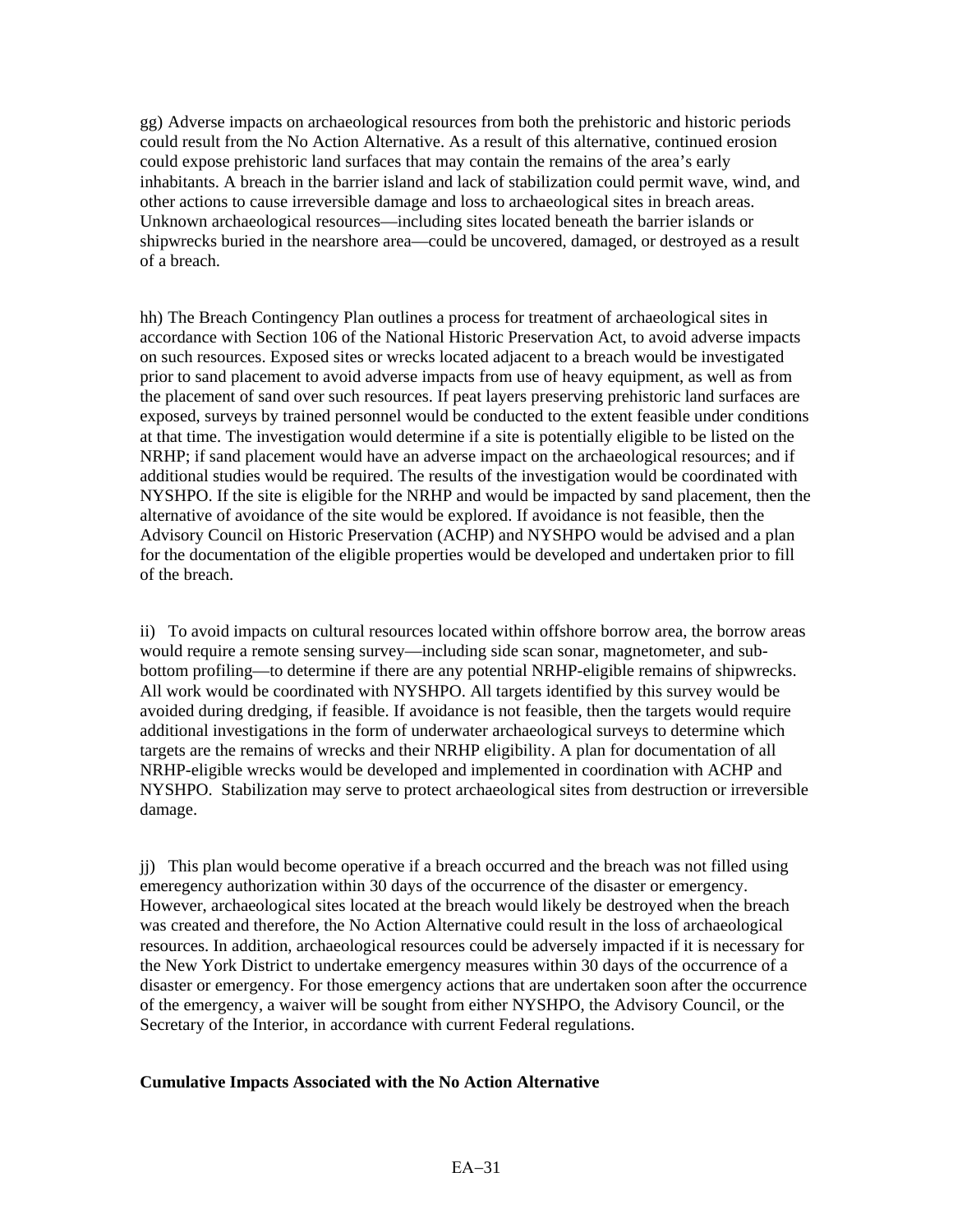kk) **Federal Governmental Actions**. Several other Federal projects are located along the Atlantic and south shore coast of Long Island. The four civil projects near the proposed interim West of Shinnecock Inlet Plan are: 1) Shinnecock Inlet Navigation Project, 2) the Westhampton Interim Project, 3) the Moriches Inlet Navigation Project, and 4) the Fire Island Interim Project. As discussed above, the Breach Contingency Plan would affect the area west of Shinnecock Inlet and the Reformulation Project includes the West of Shinnecock Inlet project area. The Reformulation Plan, since it would occur at a latter date, would have to consider the cumulative impacts of the No Action Alternative. Farther to the west, three Federal projects are completed or proposed, at Coney Island, East Rockaway, and Long Beach. To determine the potential cumulative impacts from these projects under the No Action Alternative, the areal extent of the borrow areas was calculated, and the results are shown in Table 6. The acreage includes all borrow areas between the 18- and 60-foot contours from Breezy Point to Montauk Point.

| <b>Borrow Area Size by Project</b>                                                                 |               |         |  |
|----------------------------------------------------------------------------------------------------|---------------|---------|--|
| Project                                                                                            | <b>Status</b> | Acres   |  |
| Coney Island                                                                                       | Constructed   | 528.0   |  |
| East Rockaway                                                                                      | Constructed   | 521.1   |  |
| Long Beach                                                                                         | Proposed      | 1,193.8 |  |
| Westhampton Interim <sup>1</sup>                                                                   | Constructed   | 308.5   |  |
| Fire Island Interim <sup>1</sup>                                                                   | Proposed      | 1,704.5 |  |
| 4,255.9<br>Used and Proposed Borrow Area Total                                                     |               |         |  |
| 183,655.0<br>Available Borrow Area on the South Shore                                              |               |         |  |
| Interim projects are to be subsumed by the<br>Note: $\frac{1}{1}$<br><b>Reformulation Project.</b> |               |         |  |

# **Table 6 No Action Alternative**

The used and proposed borrow area in the No Action Alternative would disturb about 2.3 percent of the total nearshore and offshore areas that could be used.

ll) At the direction of the U.S. Congress, the U.S. Army Corps of Engineers has initiated the South Shore of Long Island, New York Embayment Restoration Study. The study area encompasses the embayment area along the south shore of Long Island between the island proper and its fronting barrier islands, extending approximately 70 miles from East Rockaway Inlet to Shinnecock Inlet. The purpose of the study is to determine whether Federal projects have caused or contributed to the degradation of the ecosystem of the embayment area (including habitats, water quality, and other related environmental features), and identify a possible plan of improvement which assesses whether Federal participation in a follow-up feasibility study is warranted. Approximately 14 sites have been selected for evaluation and found to warrant potential Federal participation in the development of restoration alternatives including, salt marsh restoration, sea and shore bird habitat restoration, shellfish restoration, shoreline protection, submerged aquatic vegetation restoration, and estuarine pond restoration. Two of the 14 sites, Phillips Creek and Daves Creek, are located in the Township of Southampton. These sites are located outside of the West of Shinnecock Inlet project study area. Approximately 80 additional sites are being evaluated for possible selection, of which approximately 20 sites will join the initial 14 sites for further development.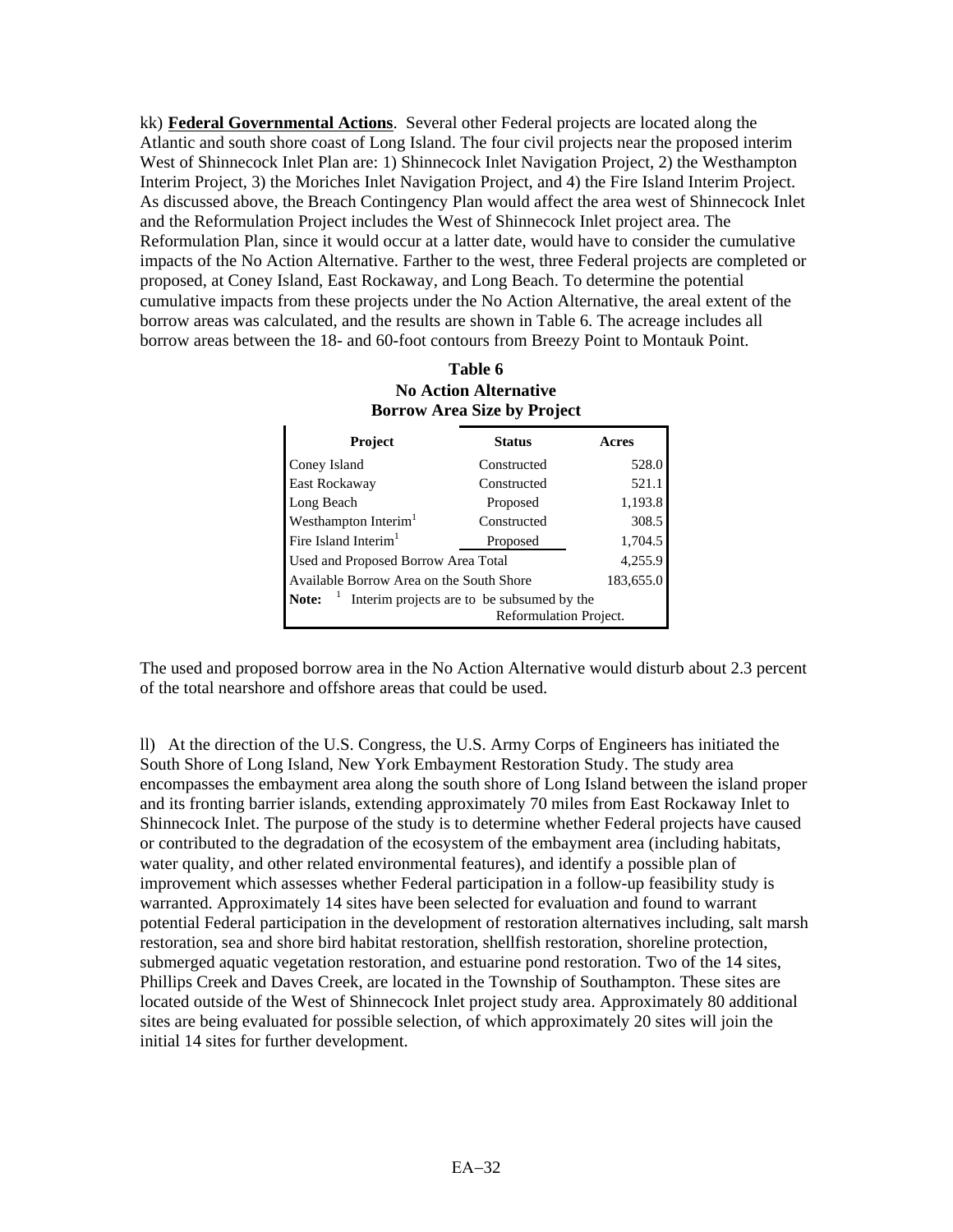mm) **Other Governmental Actions**. NYSDOS is currently evaluating two projects in the vicinity of Shinnecock Inlet: construction of a semi-fixed sand bypassing plant, and modification of the western jetty of the inlet by adding a spur. The proposed sand bypassing plant would transport approximately 130,000 cy of sand annually from the east side of the eastern jetty of Shinnecock Inlet to a location 7,000 feet west of the inlet. The proposed modification of the western inlet jetty would involve the construction of a 300-foot-long spur that would extend westward off the tip of the jetty. According to NYSDOS, the jetty spur would capture sand currently being deposited in the western ebb shoal area of the inlet, causing sand to reverse fill from the spur back to the beach area west of the inlet. These projects are currently in the preliminary planning stages. Under the No Action Alternative, the jetty spur would not provide sufficient accretion of sand in the placement area to sufficiently mitigate the highly eroded state of the beach system in this area; supplemental beach nourishment would be required. In addition, neither project would reduce the potential for breaching of the barrier island.

nn) NYSDOS, in cooperation with local governments (including the Town of Southampton), is developing the South Shore Estuary Comprehensive Management Plan (CMP). The South Shore Estuary is a 50-mile stretch of bays, rivers, and wetlands that includes Shinnecock Bay and the proposed project study area. The purpose of the CMP is to protect the natural, recreational, and economic resources of the estuary. The two-phase CMP first focuses on describing existing conditions and, second, evaluates issues, problems, and opportunities and develops recommended actions to ensure that the estuary is improved and protected.

oo) The Town of Southampton is developing a Local Waterfront Revitalization Plan. This plan, which is currently in draft form, focuses on promoting research to study the marine ecosystem in Southampton, restoring degraded waterfront areas, managing protected areas, encouraging sustainable development and pollution abatement, modifying policy design and regulatory frameworks, and providing public outreach services.

pp) The Town of Southampton has initiated a study to update and amend "Coastal Erosion Hazard Areas," of the Town Code. The objective of the code revisions is to identify a range of coastal protection approaches that could be employed to manage the Town's Atlantic Ocean shoreline, possibly including soft and hard structural techniques, setbacks, alternative building code requirements, and a National Shoreline designation. This analysis is in the preliminary development phase.

qq) Suffolk County periodically dredges local channels for maintenance purposes. This dredging is conducted subject to permits issued by the U.S. Army Corps of Engineers and NYSDEC. The dredging takes place mostly in the bays and not on the open Atlantic Ocean coast. The dredged materials are used as beach fill whenever the materials are suitable, and the placement is cost effective.

rr) **Other Non-Government Actions.** The project study area is all within public ownership. Therefore, no private actions are going expected to occur.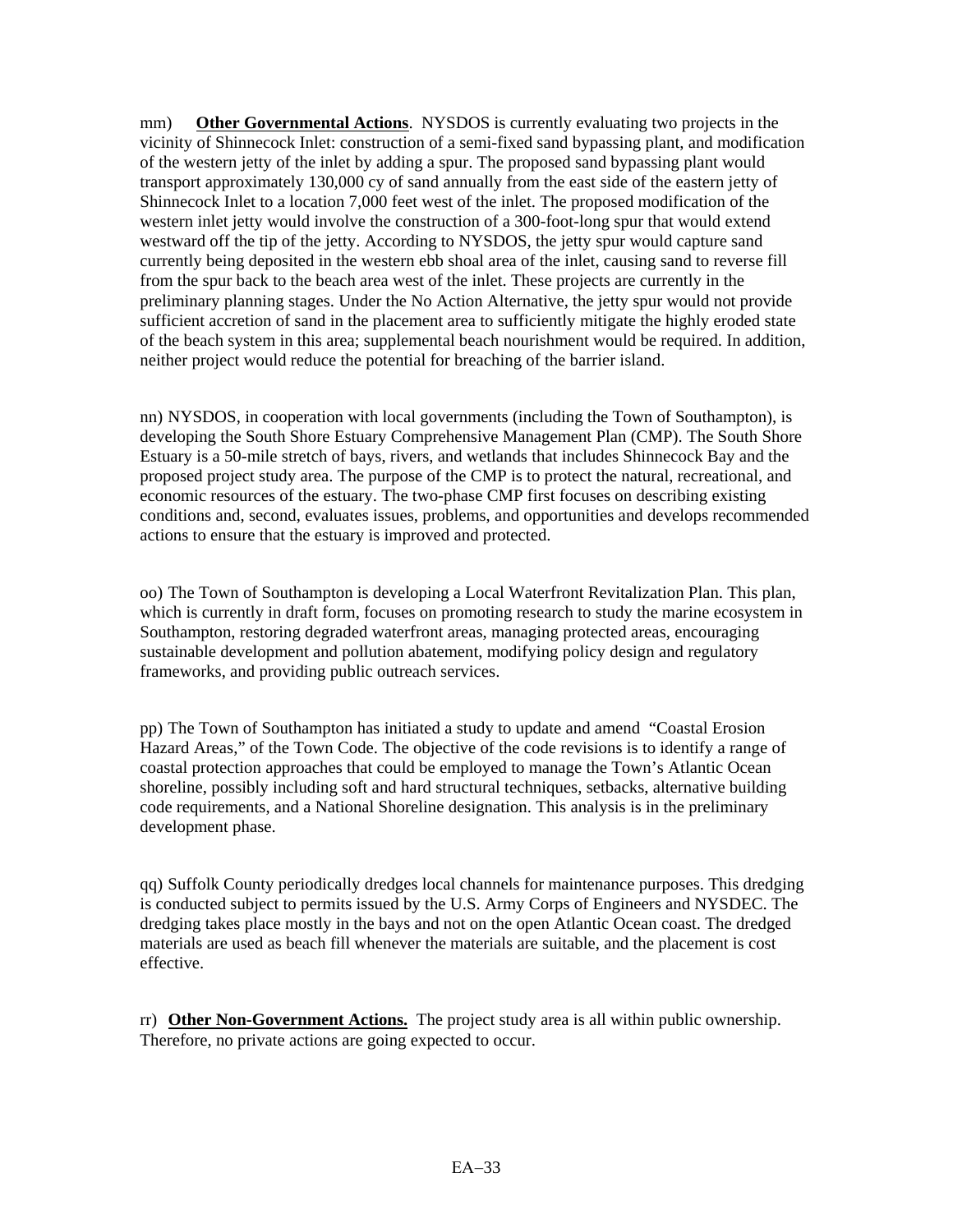ss) **Cumulative Impacts of the No Action Alternative.** The use of the nearshore and offshore borrow areas for Federal and State projects could have a cumulative impact on these resources. As discussed above, about 2.3 percent of the available acreage within the south shore of Long Island area would be disturbed over the 50-year life of these projects. In any one year, the disturbance would be far less. It has been shown that these borrow areas can quickly recolonize after the disturbance. Because of the low percentage of disturbance and the recolonization potential, no cumulative impact from these projects is expected. The borrow areas would be physically changed. However, natural forces are constantly moving sand and changing the form of the sea bed. Therefore, these cumulative physical changes are not considered to be impacts.

tt) Noise and air emissions are restricted to the construction site and occur only during the construction period. None of the projects would cause noise or emissions during the operational period. The dredging is offshore, away from sensitive noise receptors, and would not have an impact. The main cause of noise during the placement is the operations of the bulldozers. This source is short-term and would occur during the daylight hours. Therefore, no long-term noise impacts are expected.

uu) According to NYSDEC, Suffolk County is severe non-attainment for ozone. New York City and Westchester and Nassau Counties are also non-attainment for this pollutant. The projects would not occur at the same time and the main emission of concern from heavy construction equipment is particulate matter, not ozone precursors. Therefore, the cumulative impacts from the emissions are not expected to cause air quality violations.

vv) **Beach Nourishment Alternative (Interim Project)**. The direct impacts of the beach nourishment alternative would be the deposition of approximately 1,590,000 cy of beach fill (initial fill of 810,000 cy, and 390,000 cy of fill two times on a 2 year cycle for a duration of 6 years) on the placement area. The purpose of the beach nourishment alternative is to provide interim storm damage protection until the completion and potential implementation of the FIMP Reformulation Study. The interim project may be continued, based on the outcome of the overall FIMP Reformulation Study.

ww) The beach nourishment alternative is the preferred alternative to accomplish the goals of the interim storm damage protection project. The beach nourishment alternative is designed to provide protection for storms of magnitude of 44 years. With the interim project in place, there is a 1-in-50-year chance of a barrier island breach.

# **Social Impacts with the Interim Project**

xx) **Commercial Businesses and Facilities**. Under the beach nourishment alternative, the placement of beach fill at the project site would protect the commercial business district and Dune Road up to a 44-year storm event. Implementation of the beach nourishment alternative would enable businesses to continue to operate in the area. Due to the reduced likelihood of breach (breach potential is 1 in 50 years), commercial structures are much less likely to be damaged or destroyed, access to the businesses is less likely to be interrupted, and utility service is less likely to be disrupted.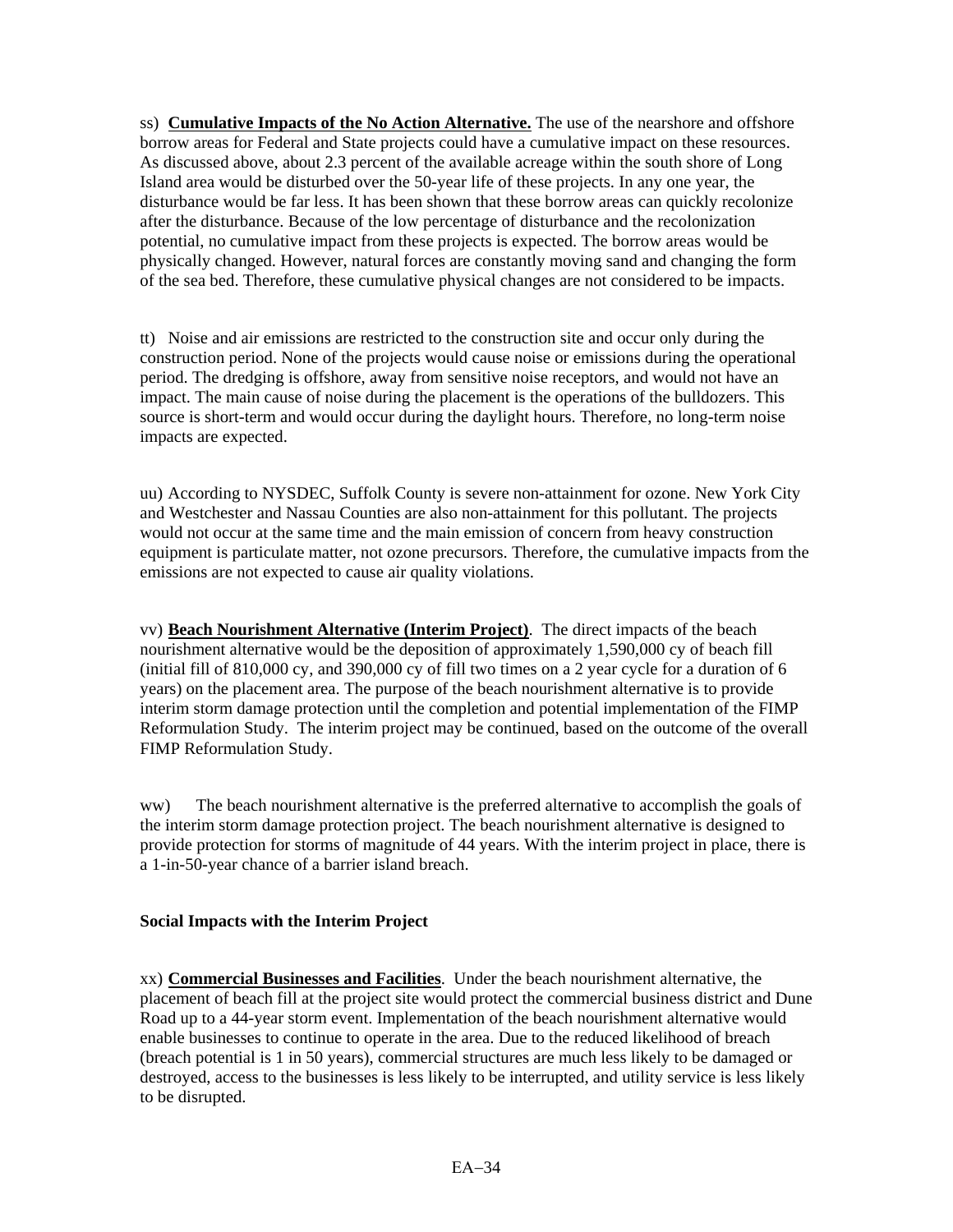yy) Given the 44-year level of protection provided under the interim plan, the relocation of the commercial fishing fleet would likely not be necessary as might be the case under the No Action Alternative. Detailed costs and benefits are discussed in the Main Report and its Economic Appendix.

zz) **Beach Recreation**. The beach nourishment alternative would extend and maintain the beach frontage at the project site. Beach nourishment would provide beach recreation areas for the approximately 175,000 annual beach-goers who utilize the project area's beaches, thereby promoting the local economy during the summer tourist season. Dune Road would be protected up to 44-year storm events, maintaining access to public beaches. The New York District (1997[2]) predicts that beach visitation would increase by an average of 93,000 visits annually upon completion of the interim project. There would be temporary disruption of beach recreation during project construction and renourishment phases. In addition, due to littoral drift, the proposed project would enhance the beach frontage directly west of the project area.

aaa) **Boating**. Charter and recreational boating would be impacted if the stability of Shinnecock Inlet were compromised due to a barrier island breach. The likelihood of a breach under the proposed interim storm damage protection plan is 1 in 50 years, making the disruption of charter and recreational boat ingress and egress through Shinnecock Inlet much less likely than under the No Action Alternative. In consideration of the 44-year level of protection provided by the proposed interim project, losses in net returns to charter boat businesses would be avoided. Should a breach occur and Shinnecock Inlet become unstable, recreational boaters would likely temporarily access deep-sea fishing grounds via Montauk. With the interim project in place and the associated reduced breach risk, there is a decreased potential that recreational boaters would incur travel costs (expenses and time) associated with relocating to Montauk.

bbb) **Mainland Inundation Damages**. The south shore of Long Island would be negatively impacted if subjected to wave impacts and tidal surges, as would occur in the event of a barrier island breach. Under the beach nourishment alternative, there is a reduced likelihood of a breach, and therefore mainland structures and contents would be less likely to experience damages due to flooding and tidal surges.

ccc) **Environmental Justice**. Executive Order 12898, entitled "Federal Actions to Address Environmental Justice in Minority Populations and Low Income Populations," requires that the potential for disproportionate adverse impacts on low income and minority populations be identified and addressed. According to 1990 census data, identified groups of minority and low income populations are not located in either the placement area or the project study area. The project would not affect land use or development plans. Therefore, the proposed interim project would not have a disproportionate adverse impact on these populations.

ddd) **Utilities**. Utility service is provided to the barrier island via utility poles with aboveground distribution cables that run along Dune Road. With the interim storm damage protection project, Dune Road would be protected for up to 44-year storm events. The provision of utility service would be impacted only by storms of magnitude larger than 44-year events with the interim plan in place.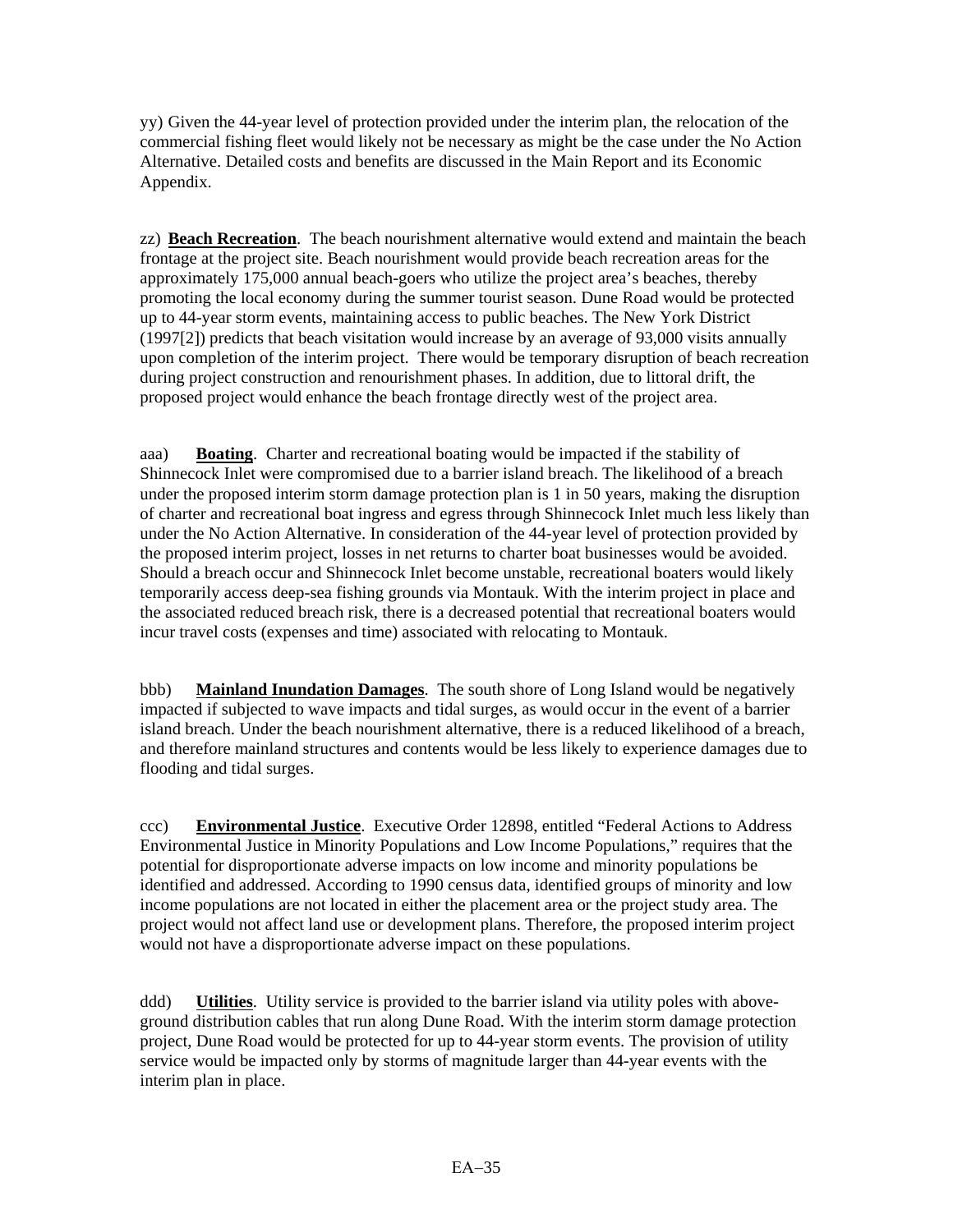#### **Biological Impacts Associated with the Interim Project**

eee) As discussed in the Introduction to the Affected Environment Section, the USACE is scheduled to commence pre-construction monitoring in the proposed borrow area in the sprin 1999. This data will assist the in the evaluation of impacts associated with the biological resources in the borrow area. If this sampling reveals that any portion of the proposed borrow pit supports significant populations or provides critical habitat for any species, these areas will be avoided. The defined boundaries of the borrow area are much larger than what will be required for beach nourishment by any phase of the project. Thus, great potential exists to select another sub-area within the borrow pit which is devoid of significant populations or unique habitat characteristics. As NYSDEC will be receiving continual updates to the biological preconstruction monitoring program, they will coordinate with the USACE on the final selection of appropriate sub-areas within the borrow pit to begin dredging.

Dredging Impacts in General. Dredging has been defined as "an earth-moving process specialized to remove bottom material from under water to increase the water depth or gain the bottom material" (USACOE, 1991). Impacts associated with dredging at the proposed borrow area site in order to provide a clean source of sand for project beaches, and fill placement of the resultant material, are the major subjects of this section.

Dredging for this type of beach nourishment project can be accomplished by either a hopper dredge or a hydraulic (cutterhead) dredge. Although the District cannot predict the types of dredge(s) that will be bid for the specific project or awarded a contract, history has shown that these dredges are readily available with sufficient capability to perform the proposed project work. Hopper dredges normally perform at maximum production when the dredging to placement distances exceed three miles. Hydraulic dredges are usually used within the three mile distance. Even though the borrow site is approximately one- half mile offshore, the distance of the placement area is approximately seven miles. Therefore, the most cost- effective solution is to use both types of dredges.

A hopper dredge behaves as an underwater "vacuum cleaner", in that it moves along the ocean floor and inhales sediment through a pipeline which deposits the material into the vessel's hopper. The sediment, in each pass, is taken up in less than two foot increments until the hopper is full or the maximum dredging depth is met. The hopper dredge will normally transverse a large area, to minimize turns, and will incrementally dredge the entire area before the second pass is executed.

Conversely, the hydraulic dredge will dredge from a stationary position and continue until the limited depth is reached. The dredge will then position itself to another site to continue the process.

Although the techniques may differ, the outcome is the same: a specified area will be dredged to a depth (not to exceed twenty foot below existing ocean bottom) which will provide sufficient material to meet the necessary volumetric beachfill requirements.

It is further noted that there are other types of dredging vessels that may become available for use on the proposed project. The Federal objective (construction of the proposed project) will be the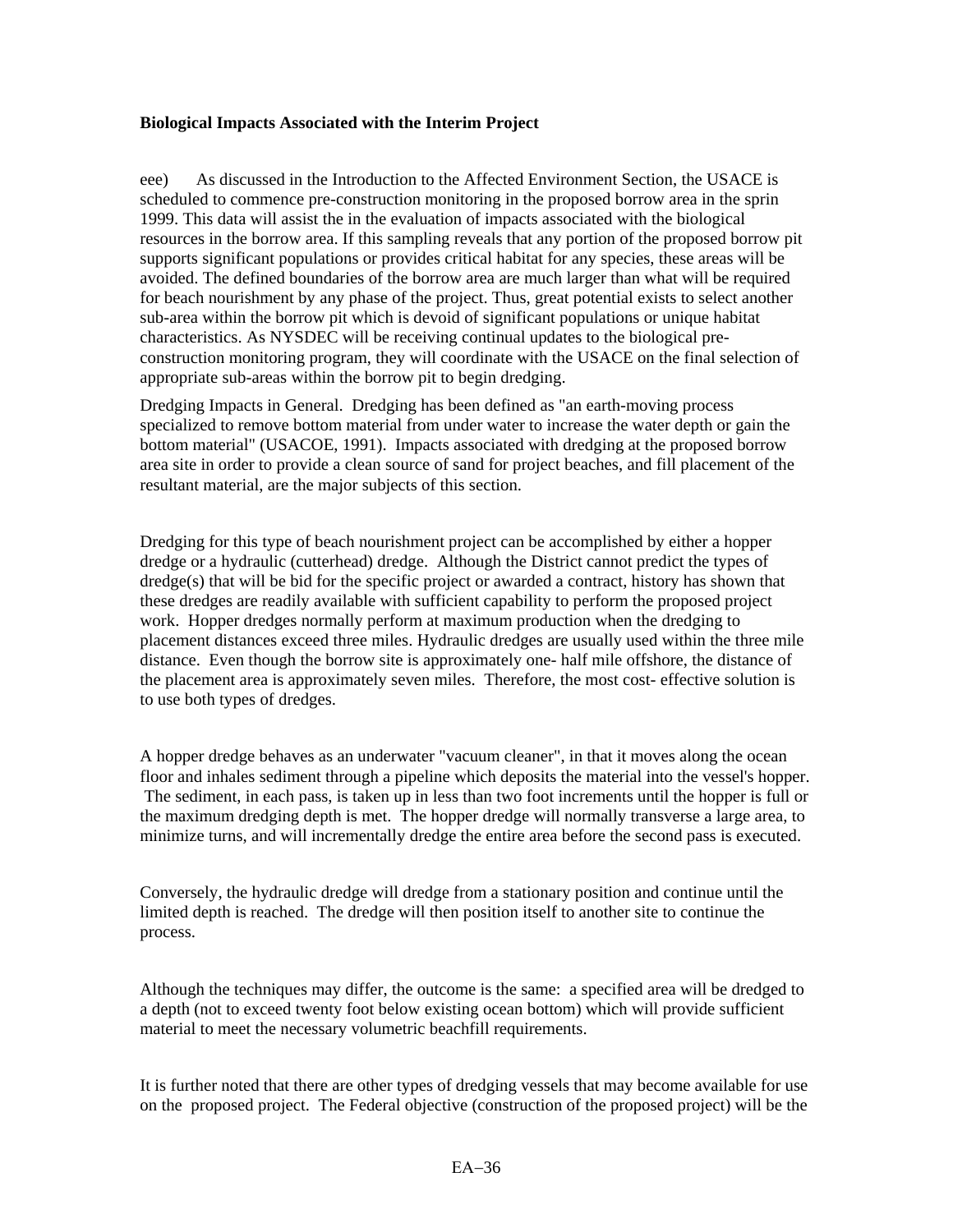same, and whichever type of dredge can perform the required work at least cost (low-bid), will fulfill the objective.

Standard dredging practices aim to avoid disturbing and dredging sediment types that are of high benthic quality and that are not compatible with the sand at the placement area. Areas that contain material that is not consistent with the placement area, are not utilized. Also, as standard practice, the District tries to dredge borrow areas to the minimum depth required with gently sloping sides to avoid a reduction or loss of circulation that may reduce dissolved oxygen (DO) levels.

It should be noted that the Dredged Material Research Program at the United States Army Engineers Waterways Experiment Station at Vicksburg, Mississippi has resulted in the publication of several hundred reports concerning dredging and dredged material disposal impacts. The information provided below can only summarize some of the great volume of information available.

Through its civil works, the U.S. Army Corps of Engineers has had a long and extensive involvement with the use of marine sand for beach replenishment. Nationally, potential fill requirements total millions of cubic yards annually, combining both initial sand placement and annual maintenance. Beginning in 1971 and continuing to the present, the Corps of Engineers Coastal Engineering Research Center and the Environmental Laboratory located at Vicksburg, Mississippi have supported research on the ecological effects of beach replenishment, examining both the depositional areas of the beach, above and below water, and the offshore sand source areas.

The effects on the environment of the operation of dredging and fill placement are materially influenced by the conditions at the dredging site, by the nature of the materials dredged, and, both directly and indirectly by the types of equipment used. By their action, dredges may cause a variety of negative environmental impacts to water quality and aquatic ecosystem. These include:

#### Water Quality

1. Increased levels of turbidity and suspended solids

resulting in:

- a. the reduction of dissolved oxygen levels, primary productivity and photosynthesis.
- b. higher occurrence of gills and filter-feeding structures becoming clogged.

#### Aquatic Habitat

- 1. Changing the aquatic habitat at the dredging site.
- 2. Destruction of benthic organisms.
- 3. Altered benthic diversity following recolonization.
- 4. Changes in circulation patterns.
- 5. Modified sediment deposition.
- 6. Creation of either hypoxic or anoxic zones.
- 7. Biological uptake of released pollutants.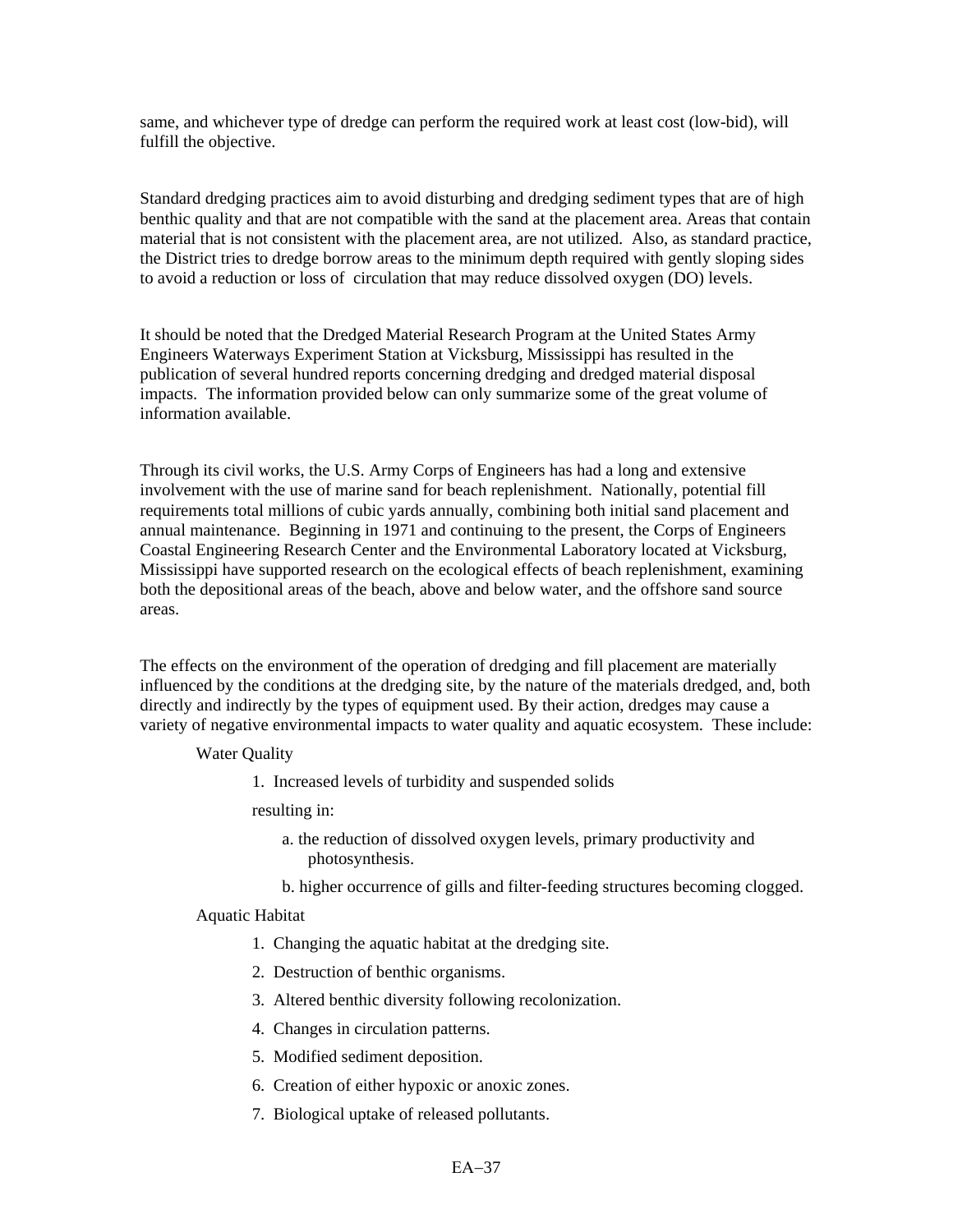8. Modified behavior of organisms due to increased stress levels possibly effecting reproduction.

9. Mortality of organisms being entrained within the dredging device.

Water Quality. There will be short-term adverse water quality impacts during the construction period of this project. Naqvi and Pullen (1982) conclude that problems with anoxic sediments and nutrient release in the nearshore zone of a high-energy beach as a result of beach nourishment do not appear to be significant because: (1) Fine materials that are high in organics are generally moved offshore; (2) Sulfides are rapidly oxidized; and (3) Fine sediments are rapidly diluted by the high-energy mixing process. Dredging the proposed borrow areas will generate turbidity and sedimentation impacts within the immediate vicinity of the operation, and does not appear to significantly impact water quality (Naqvi and Pullen, 1982). Generally, the large grain-sized material will keep the area of impact small and will ensure that there are no impacts beyond the period of construction. The construction period will last several months and localized water quality impacts will be experienced in the proposed borrow area for the duration. Similar short-term water quality impacts will occur at the nourishment sites along the 4000 foot project shore but these impacts should not alter the Class SA water quality classifications set by the NYSDEC. Fill operations will deliver a slurry of sand to the receiving shore, increasing turbidity in the immediate area. This effect, however, will not be significant since turbidity levels in the high-energy surf area are naturally high.

Long-term impacts to water quality are not expected to occur as a result of project implementation. Short-term turbidity may effect organisms in several ways. Settling of sediments may bury sedentary species. Suspended matter can clog gills and filter-feeding structures, which could directly cause mortality or reduce energy efficiency, and cause indirect effects such as reduction in reproduction or decreased ability to avoid predation (Sherk, 1971). In addition, turbidity may reduce light penetration, lowering photosynthetic activity and dissolved oxygen content. Turbidity and associated water quality parameters at the borrow areas and placement sites will rapidly return to preconstruction levels with no lingering adverse impacts expected (Naqvi and Pullen, 1982). Periodic renourishment will produce water quality impacts similar to those generated by initial construction, but for a shorter time period (Naqvi and Pullen, 1982). Renourishment impacts are also not expected to be significant.

Based on the aforementioned studies, as well as a general review of dredging operations across the country (LaSalle, 1986) it is reasonable to conclude that, except for special or unusual circumstances, dredging does not produce a long-term significant adverse impact to water quality.

Potential adverse impacts within any borrow area include: (1) destruction of benthic organisms; (2) altered benthic diversity following recolonization; (3) changes in circulation patterns; (4) modified sediment deposition; and (5) creation of either hypoxic or anoxic zones. Loss of benthic and epibenthic organisms will be the most direct and most immediate impact in the borrow areas for the project. Mortality will occur as organisms pass through the dredging device or are transported to an unsuitable environment. Benthic and epibenthic organisms will be buried by resuspended and redeposited sediments. Sessile species will be eliminated by direct burial or capture while motile organisms can move away (See 4.21 & 4.22).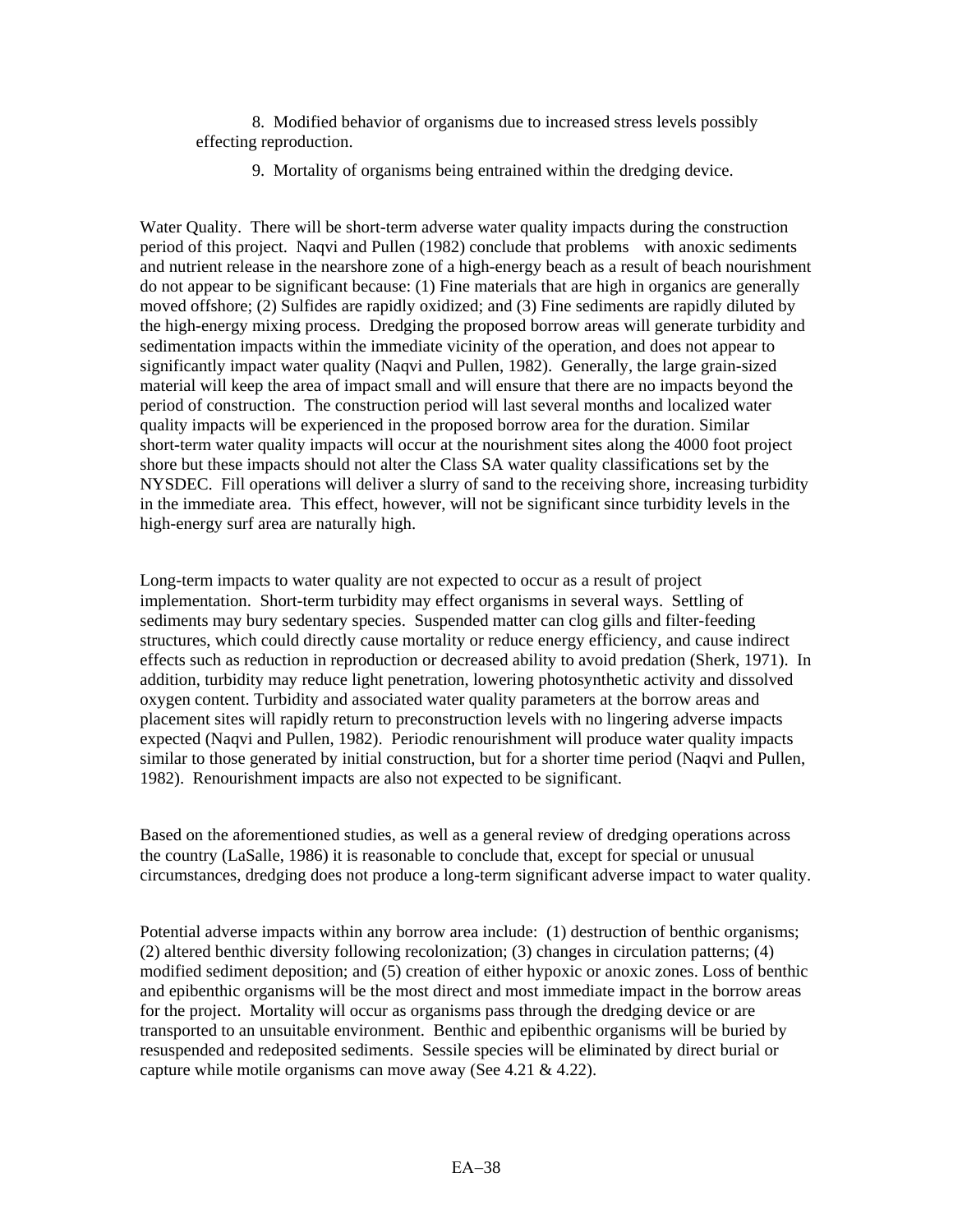Habitat changes brought about by dredging within borrow areas may include changing the bottom circulation patterns on where newly-dredged areas are created. This may create conditions whereby fine sediments are deposited replacing the sandy bottom, thus leading to either hypoxia or anoxia within the pits. Because many species are substrate-specific or nearly so, biological communities can be altered as a result of these changes. Filter-feeding organisms are most susceptible to fine sediments, and a change from a filter-feeding community to a deposit-feeding community in the area of borrowareas can develop. Data from borrow pits in lower New York Bay do not suggest that the proposed impacts will impede the recovery of the borrow area benthic and epibenthic communities (USACOE, 1991b).

Woodward-Clyde Consultants (1975) studying the lower New York Harbor found rapid repopulation of the Rockaway Beach borrow area to occur particularly by transient colonizing species [such as (Mulinia lateralis), (Polydora ligni), and (Capitella capitata)]. In comparing borrow areas to undisturbed shoals, Cerrato and Scheier (1983) report concentrations of pioneering species with rapid return to more stable communities within a short distance from dredged areas. These colonizing species are suitable for fish food, and thus provide a substantial short-term resource (to an extent mitigating a period of lower productivity) until the normal fauna is re-established. Past studies report that many features typical of "undisturbed" or normal benthic communities should be attained within one year following the dredging operations.

The Woodward-Clyde Consultants (1977) study found that several species were appreciably more abundant in October 1975 than in June 1976 or September, 1976, indicating a possible positive response to increased suspended materials loads. These species included: (Magelona obockensis), (Magelona spp.), (Nephtys spp.), (Acanthohaustorius millsi), (Parahaustorius longimerus), (Protohaustorius deichmannae), and (Trichophoxus espistomus) in the Shipek samples and (Ovalipes ocellatus) in the trawl samples. However, most of these species were concentrated at one or two stations, suggesting a local rather than some widespread effect of dredging.(Magelona obockensis) was outside the borrow site, (Nephtys spp.) was in the dredged borrow area, (Acanthohaustorius millsi) and (Parahaustorius longimerus) were in the undredged borrow area, (Protohaustorius deichmannae) and (Trichophoxus epistomus) were throughout the borrow area, and (Ovalipes ocellatus) was in the south reference area (outside of the Rockaway borrow area). (Magelona spp.) was widespread (found at all 11 stations and in 24 if 33 replicates) and numerically prominent only in October 1975 (173 of 177 individuals found). This species may be the only possible indicator of a widespread effect of dredging, based on increases among organisms that do better when water quality is poor. Possible dredging-sensitive species identified included sand shrimp, which were more abundant in June and September than during October, and (Streptosyllis spp.) and (Gammarus spp.), which were more abundant during September than during June or October. Both (Streptosyllis spp.) and (Gammarus spp.) were localized to only some of the sampled areas, suggesting possible local factors. Sand shrimp may well have avoided the borrow vicinity during dredging operations.

In Brinkhuis' 1980 assessment of the potential biological effects of sand and gravel mining in the Lower Bay of New York Harbor based on the literature, he concluded that the probable effects of sand mining operations on biota per se appear to be minimal.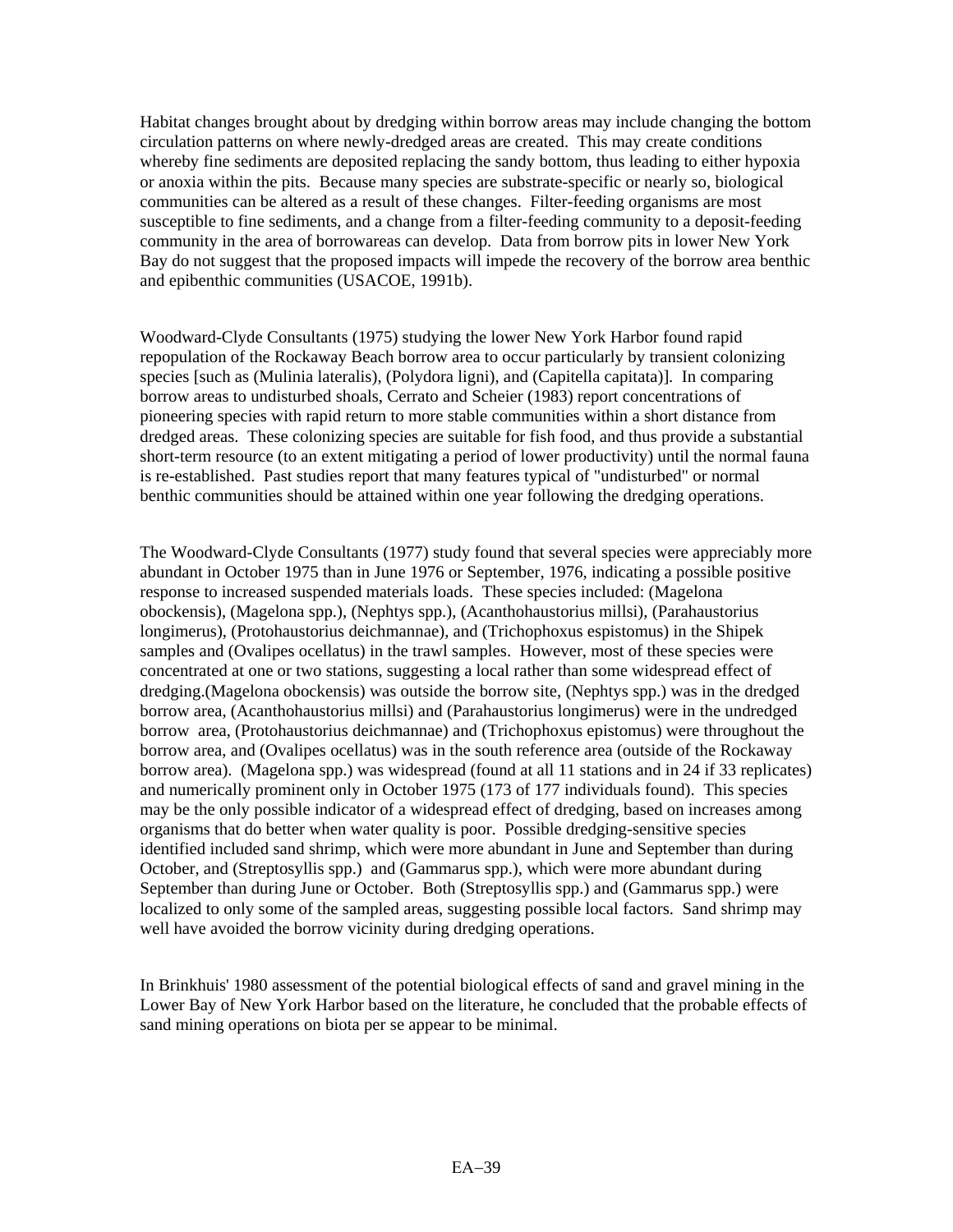fff) As stated previously, the following discussion of project impacts was prepared based upon review of the existing available literature and similar studies currently being conducted by the USACE. This impact analysis may vary as more site specific information becomes available from the proposed biological sampling of the borrow pit. However, the Corps does not anticipate that any findings from this sampling will result in a significant change to the proposed project or the borrow area.

ggg) **Borrow Area**. The biological community most likely impacted by the mining of sand at the borrow area would be both the macro- and megabenthic invertebrates. Two types of potential impacts could result: direct impacts (death) to organisms that are removed with the sediments utilized for beach nourishment; and indirect impacts to down-drift benthic organisms that are covered by the suspended sediments resulting from the dredging operations.

hhh) Surf clams are abundant along the entire south shore of Long Island and are likely to inhabit the borrow area in various life stages. If present, the exact locations will be confirmed by the preconstruction monitoring program. Long-finned squid may also utilize the offshore borrow area. This species typically spawns and attaches their eggs in a communal cluster to bottom substrates, hence, there may be an impact to this species. Finfish are considered a mobile species, and are likely to avoid the borrow area during periods of active dredging. Therefore, no direct impacts to finfish are expected to occur as a result to the proposed project. However, the yearround biological monitoring program will ascertain whether any unusual congregation (or spawning) of finfish, crustaceans or squid takes place within the borrow area. At this time, no other unique species or habitats are known to occupy the borrow pit, **which will have a depth of 5 - 10 ft,** and adjacent waters.

iii) As discussed briefly in the Affected Environment section, the MAFMC and NMFS are currently finalizing the designation of "Essential Fish Habitats" along the Atlantic coast. It is unknown at this time whether the project lies within any such designated area, and what, if any, effect this would have on the proposed project.

jjj) **Nearshore Environment**. Best Management Practices (seasonal restrictions and turbidity reduction measures) will be implemented during construction, and are expected to mitigate project impacts to aquatic organisms. Any potential increase in turbidity down-drift of the dredging and sand placement operation could impact fish. However, the fish are highly mobile and are capable of temporarily avoiding the construction area.

kkk) Planktonic organisms found in the water column would not be significantly impacted by the dredging operation. As previously discussed, it is assumed that the sandy characteristics of the sediment would not remain in suspension for long periods of time, and because there is no large plume of sediment down-drift, particles would rapidly fall out of suspension. Additionally, given the similarity of the waters surrounding the borrow area, it is anticipated that the area is not unique and represents only a small portion of the planktonic community.

lll) Physical disturbances of the bottom sediments from natural or man-made events can result in the destruction of benthic organisms (e.g., through burial, suffocation, etc.), and may cause major alteration of habitat (Cerrato 1986). Following a large scale disturbance, an order sequence of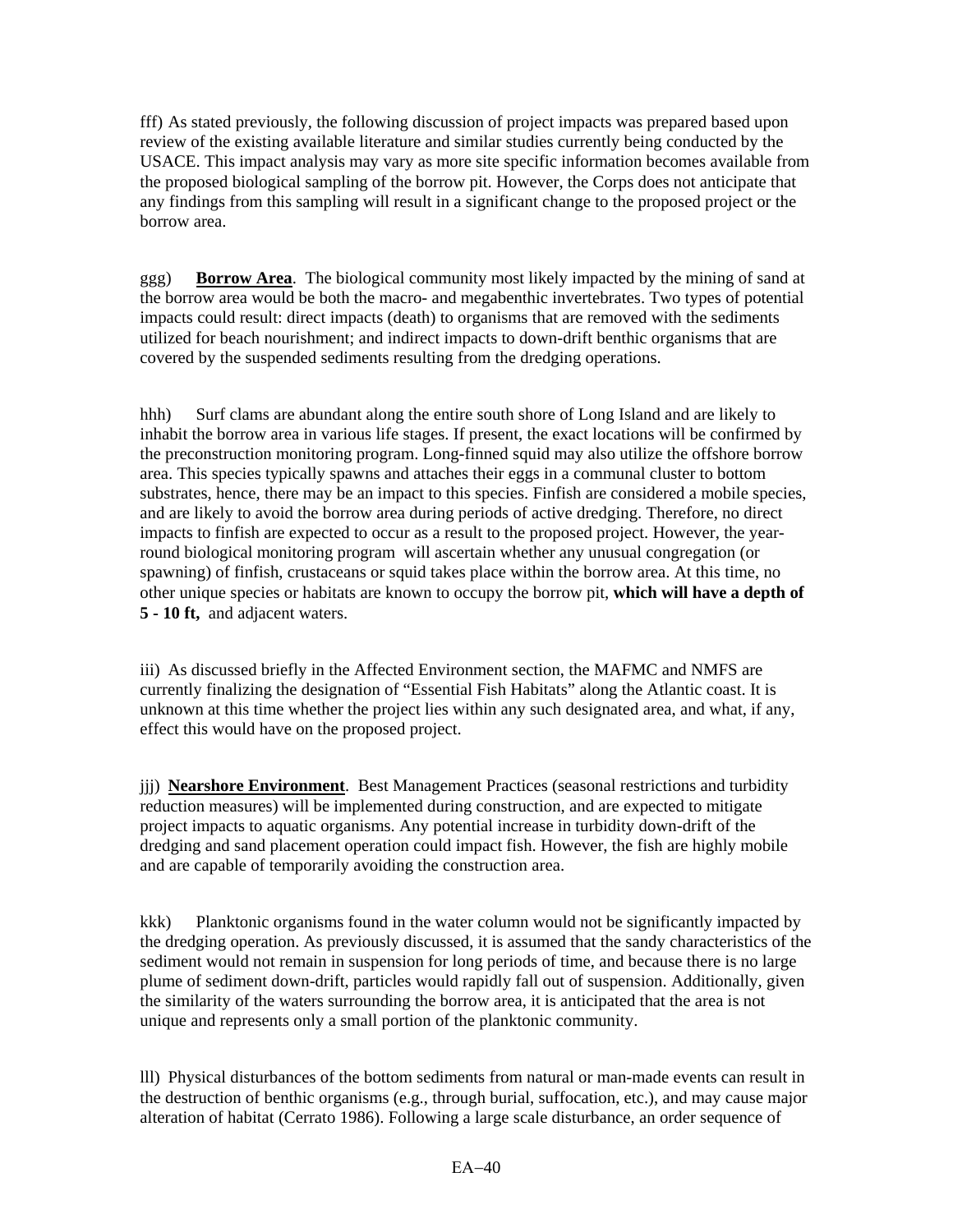species succession occurs, beginning with the colonization of the affected habitat by species with high reproductive and colonization potential.**"Under certain situations, there is a potential for more prolonged or permanent effects to mobile organisms. Large quantities of material that are either fine-grained or physically capable of degrading into fine particles may create prolonged, increased suspended sediments. Increased suspended sediments, particularly in conjunction with the deposition of fine material on bottoms composed of coarser sediments, can change the quality of habitat for motile species as well as for the non-motile benthic species discussed earlier. Geomorphic studies were conducted for this project to confirm that the sediments in the proposed borrow area are composed of the larger grain sizes of sand. Therefore, the sediments temporarily suspended by dredging activities will be coarse and are not anticipated to have any of the adverse effects associated with the suspension of fine-grained materials. Laboratory studies have shown that some fish, filter-feeders in particular, suffer gill damage or blockage under rigorous experimental conditions. These conditions use abrasive sediments in confined conditions where escape or avoidance is not possible, a situation that will not be typical at the project area.** 

mmm) Recolonization of the sediments would begin almost immediately; densities would remain low, but the establishment of new benthic communities should be completed in 12 to 18 months Naqvi and Pullen, 1982, Reilly and Bellis, 1978). Until they recolonized, this food source would be temporarily unavailable to the shorebirds utilizing the area. The South Shore of Long Island has approximately 130 miles of sand beach habitat and associated intertidal habitat. The benthic invertebrates found throughout the study area are not unique to the region. It is also anticipated that shorebirds displaced from the area during construction activities, would return shortly after the activities cease.

nnn) **Marine Endangered Species**. In addition to fin- and shellfish species, another group of marine organisms with the potential to occur in the area are the marine mammals and sea turtles. Three species of whales— the fin-backed whale, hump-backed whale, and right whale—have the potential to pass through the waters above the borrow area. All three species are listed as State and Federally endangered species. They are found significantly farther offshore, but have the (limited) potential to enter the area during spring and fall migration periods.

ooo) The occurrence of whales in the borrow area, if any, is expected to be very low. In addition, the whales are not restricted in their migratory route and are capable of avoiding the area altogether. The amount of time a whale would spend in the study area would be very brief. If necessary, work could be stopped while whales were in the area.

ppp) As discussed in Section 5.0, the Kemp's ridley sea turtle has previously been reported to migrate through the study area (Morreale and Standora, 1991). Endangered Kemp's ridley, leatherback, and green sea turtles, and threatened loggerhead turtles may be present in the vicinity of the proposed project's borrow area during the summer and early fall months. The New York District has agreed with NMFS to ensure that if hopper dredges are to be utilized between mid-June and mid-November, a monitoring plan would be implemented allowing NMFS-approved observers onboard to determine whether dredging operations would impact threatened or endangered turtle species. The New York District would include special conditions in the plans and specifications of a construction contract requiring that the contractor comply with the determinations of NMFS.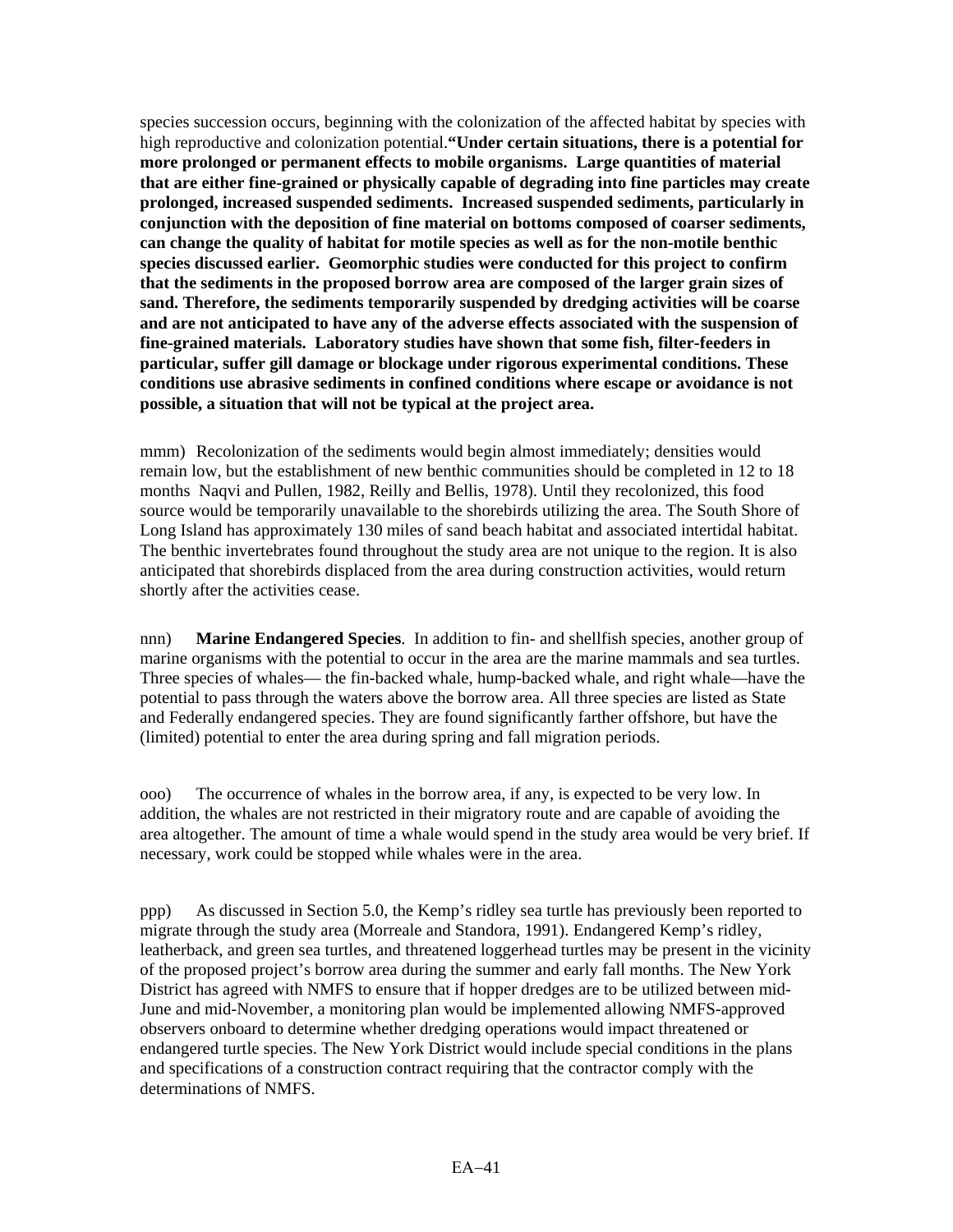qqq) All marine mammal species previously discussed, in particular the whales, are most likely to occur farther offshore. According to Morreale and Standora (1991), 40 percent of all dead turtles retrieved from New York waters have been struck by boats. Given the slow-moving nature of a dredging vessel and dredging operation, it seems likely that any whale (in the unlikely event it wandered into the nearshore waters) or turtle would be able to avoid the site.

rrr) Additional marine mammals in the project study area include the harbor seal and hooded seal, which have been observed utilizing the jetties at Shinnecock Inlet as a haul-out location. Neither species is currently considered to be endangered or threatened by either New York State or the Federal government.

sss) **Barrier Island**. The period of concern, with regard to piping plover and least tern use of the project area, extends from mid-March (when the birds begin to arrive and establish territories) to the end of August (by which time all of the young have fledged). Once the birds have arrived, and if practicable, construction activities would be scheduled to avoid their nesting period When construction activities do occur, shore birds may avoid the active construction site temporarily. Given the miles of adjacent shoreline and tidal flats, the availability of habitat is not a limiting factor and this temporary effect would not be significant.

ttt) Creating additional beach width and elevation would provide more habitat for the plovers and terns. However, this may have little positive impact on their long-term success because they currently do not lack shorefront habitat. The nourished beach, however, may decrease flooding (due to the increased elevation) of the shorebird nests during the hurricane season, and this may provide some real but unmeasurable benefit. Nourishment of the beach will reduce overwash and subsequent destruction of the existing beach grass and associated communities.

uuu) **Back Bay**. The back-bay within the project area would experience positive project impacts, including the protection of quiet water habitat for eelgrass beds, shellfish beds, and nursery habitat for finfish. As a result, a suitable food source would be available for benthic invertebrates, waterfowl, migratory shorebirds, and wading birds. The bay tidal prism will remain essentially unchanged. Therefore, tidal wetlands are expected to remain close to their current size and density. The probability of overwash occurring would be reduced, and therefore the likelihood of further scouring of the productive tidal wetland areas would be reduced as well.

vvv) Implementation of the proposed project will reduce the likelihood and frequency of overwash and breaching events. Although there are several ecological benefits associated with increased erosion protection, there is also a detrimental aspect of reducing the delivery of sand, either over-barrier or into tidal deltas. Certain rare plants, such as seabeach amaranth and seabeach knotweed, thrive on such fresh, bare sandy deposits. In addition, several shorebirds are attracted to the sparsely vegetated conditions that these deposits provide for colonial nesting and congregating prior to migration. However, the birds utilizing these areas are also highly vulnerable to predation due to the lack of protective cover.

#### **Cultural Resources Impacts with the Interim Project**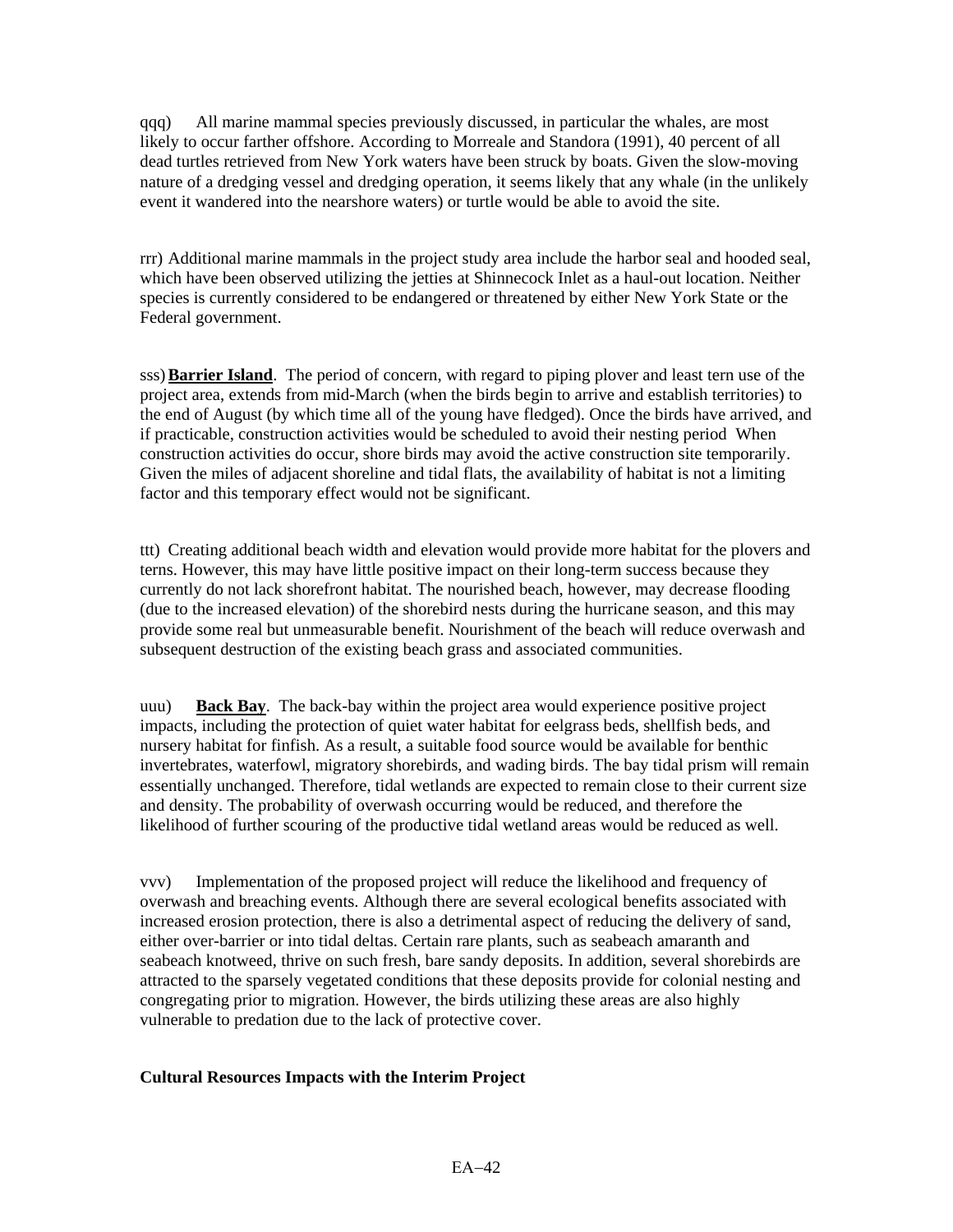www) **Sand Placement Area**. There are no known archaeological sites in the immediate vicinity of the project site, and a shovel test survey did not indicate the presence of cultural resources. Although the shovel tests did not identify any archaeological sites, there is a potential for the recovery of paleosurfaces deeply underlying existing beaches or dunes. Deep testing for these areas may be warranted if project plans change to include substantial excavation. Sand placement should have no impact on cultural resources located within the barrier island. The placement of sand along this area has the potential to help protect any deeply buried resources.

xxx) The flood shoal is a natural feature of a stabilized inlet. There is no potential for a historic wreck to be situated within the shoal. The removal of sand should not disturb prehistoric sites or paleosurfaces. If dredging does not penetrate below the shoal into the bottom floor, no additional work is recommended.

yyy) **Borrow area**. Remote sensing has indicated the potential presence of two objects protruding from the ocean floor in the area of the proposed borrow area. One is located outside the northwest quadrant; the other is located within the southeast quadrant of the proposed borrow site. Deep-sea dredging in the immediate vicinity of the objects could have negative impacts; hence, avoidance of both targets is recommended. For the target adjacent to the northwest section of the borrow site, a buffer zone with a radius of 400 feet from the target midpoint should be sufficient to protect the site. For the target within the borrow site's southeast quadrant, the buffer zone should have at least a 1,000-foot radius from the target midpoint. The difference in the buffer radii is related to the size of the observed anomaly. If site avoidance is not possible, additional archaeological investigation of these targets is recommended to determine the exact nature of the object(s). The goal of these investigations would be to determine the NRHP eligibility status of the submerged sites. Sites with the potential for inclusion on the NRHP would then require additional documentation.

#### **Impacts Associated with Continuation of the Interim Project**

zzz) The above analysis presents the impacts associated with initial construction and renourishment of an interim project for a total duration of six years, including two renourishment cycles. The following discussion of the potential extension of the project duration is to provide the foundation for impacts that may be considered in a future decision. Any future decision document would need to verify the extent of the expected impacts, based upon the results of construction monitoring undertaken as part of this project. In the event that the Reformulation Study is not completed, it is possible that the interim project could be continued, for a maximum total duration of fifteen years, based upon a future decision. The only deviation from the recommended alternative (six year duration) to the maximum duration of fifteen years would be to include up to three additional renourishment cycles (for a total of five) of approximately 390,000 cy each, for a maximum volume of 1,950,000 cy of sand being removed from the borrow areas, and placed on the beach immediately west of Shinnecock Inlet.

aaaa) As discussed above under "Biological Impacts with the Interim Project," biological communities, including surf clams, would continue to recolonize after each disturbance. In order to moderate the level of impact significance and to allow for recolonization to occur, each dredge cycle would be performed in a different portion of the previously described borrow area. In terms of downdrift effects, due to the anticipated grain size of the sediment in the borrow area,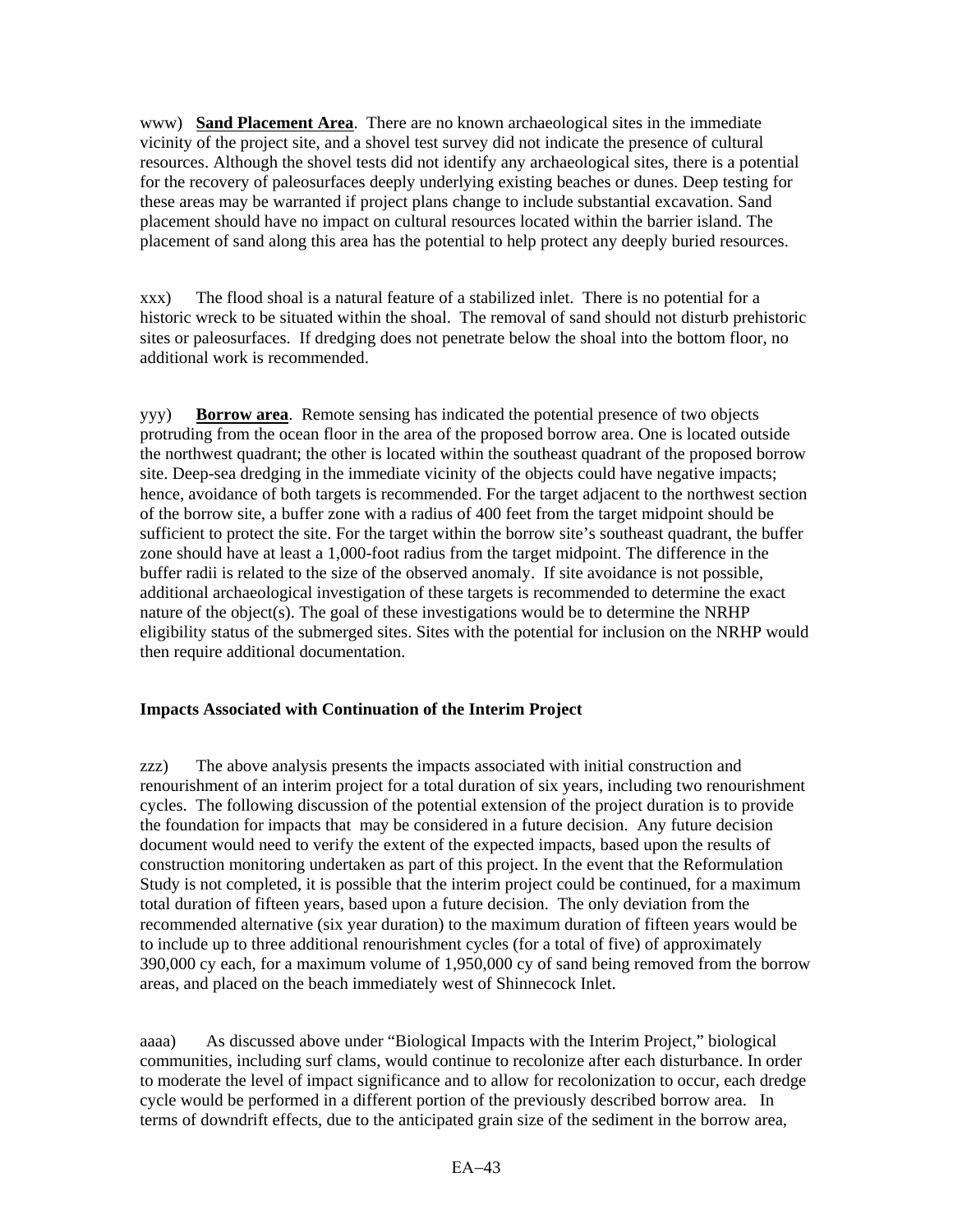sediment is not expected to affect a significant area beyond the borrow area during each dredging cycle. Because of the relatively low percentage of area that would be affected and the potential for species' recolonization, no significant impacts would be expected from extension of the project.

bbbb) Benthic recolonization is expected to be completed in 12 to 18 months (Naqvi and Pullen, 1982, Reilly and Bellis, 1978). The benthic invertebrates found throughout the study area are not unique to the region.

cccc) It is also anticipated that shorebirds displaced from the area during construction activities, would return shortly after the activities cease. One of the benefits of the continuation of the project would be the potential mainainenance of the created shorebird habitat that the project would provide. This is especially true immediately west of the jetty which currently lacks shorefront habitat. The continually nourished beach may decrease flooding of the shorebird nests during the hurricane seasont. Nourishment of the beach will prevent or greatly lessen overwash and subsequent destruction of the existing beach grass and associated communities.

dddd) The back-bay within the project area would experience continued protection of quiet water habitat for eelgrass beds, shellfish beds, and nursery habitat for finfish. The bay tidal prism will remain essentially unchanged. Therefore, the continued project will maintain tidal wetlands that are expected to remain close to their current size and density. The probability of overwash occurring would be reduced, and therefore the likelihood of further scouring of the productive tidal wetland areas would be reduced as well.

# **Cumulative Impacts Associated with the Interim Project**

eeee) Noise and air emissions would be restricted to the construction site and occur only during the construction period. The projects would not cause noise or emissions during its operational period. The dredging is offshore, away from sensitive noise receptors, and would not have an impact. The main cause of noise during placement is the operations of the bulldozers. This source is short-term and would occur during the daylight hours. Therefore, no long-term noise impacts are expected.

ffff) According to NYSDEC, Suffolk County is severe non-attainment for ozone. New York City and Westchester and Nassau Counties are also non-attainment for this pollutant. The main emission of concern from heavy construction equipment is particulate matter, not ozone precursors. Emissions during construction activities will be produced by the dredge, crew boat, work boats, bulldozers, trucks, and small construction vehicles. These impacts are expected to be localized, temporary, and insignificant, and within NQ and ozone limits for this non-attainment area. The interim project is expected to be in conformity with the Clean Air Act. A draft Clean Air Conformity Act Statement is provided in Appendix E..

gggg) This section of the cumulative impact analysis assesses the cumulative impacts of Federal activities along the South Shore of Long Island, New York. This assessment is limited to this region because the prevailing force which influences coastal features on Long Island and the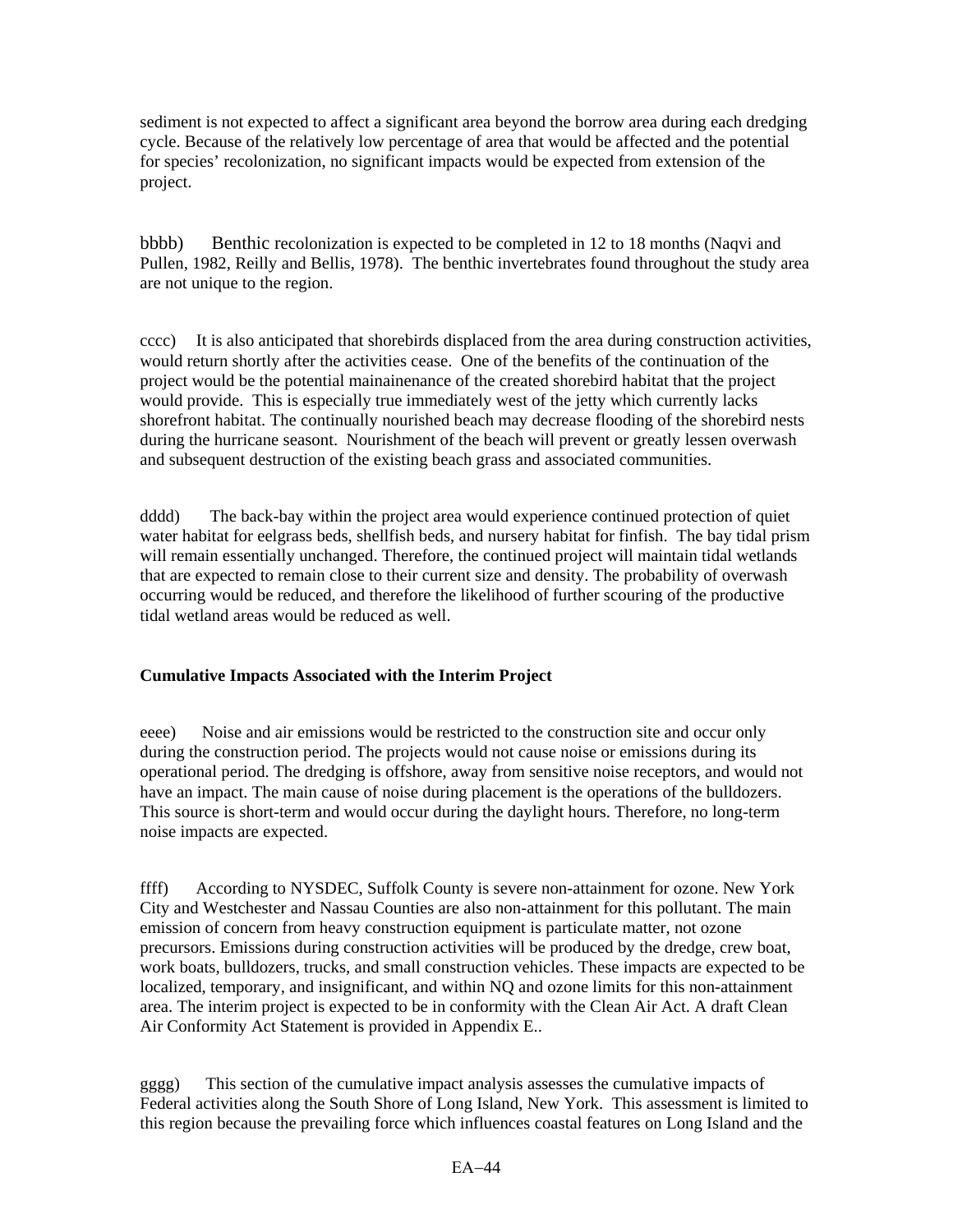West of Shinnecock Inlet project is the littoral drift that generally flows in an east to west direction. The drift initiates at Montauk Point and generally flows westward. The influence of the east to west littoral drift diminishes west of Breezy Point due to the mixing of currents associated with the Upper and Lower New York Bays.

hhhh) Federal activities which occur along the South Shore of Long Island include beach nourishment/storm protection projects and maintenance activities associated with navigation channels/inlets. The majority of these projects have had a project life of 50 years. This analysis therefore assumes that the project life of Federal activities on the South Shore of Long Island is 50 years. Although the scope of this analysis is limited to Federal activities, non-federal activities occur which also impact the South Shore of Long Island. These activities include, but are not limited to:

- 1- Shoreline Development/Storm protection structures
- 2- State, County and local agency beach by-passing and beach scraping
- 3- Water Quality degradation from point and non-point sources
- 4- Commercial and Recreational fishing/shellfish harvesting

iiii) **Federal Beach Nourishment Projects**. Beach nourishment projects are becoming increasingly common in coastal areas as areas of development become vulnerable to forces of erosion and accretion. Beach nourishment projects, supported by various Federal, State, and local agencies as well as private organizations and individuals have been implemented by interests along the Atlantic Coast since the 1920's. Information on each federal project located on the south shore of Long Island is provided below:

a. Coney Island- located approximately 90 miles west of the West of the Shinnecock Inlet project area. The completed project involved the widening of the existing beach with the placement of hydraulic fill for a distance of approximately 15,550 feet between Beach 42<sup>nd</sup> Street and Corbin Place. The project also required the extension of the West  $37<sup>th</sup>$  groin. The sand source of the beach widening was a borrow area located approximately 2 miles south offshore of the project area. The project plan requires initial construction and four subsequent renourishments over 50 years for using a total of approximately 6.24 million cubic yards of material. The first renourishment will be completed in the near future.

b. East Rockaway- located approximately 28 miles west of the West of Shinnecock Inlet project area. This project is currently authorized beach restoration/nourishment project that will continue through the year 2004. Two nourishment cycles remain (at three years apart) for 6.2 miles of shore between Beach 149<sup>th</sup> Street and Beach 19<sup>th</sup> Street of Rockaway Beach. A total of approximately 1,750,700 cubic yards of sand from two offshore borrow areas will used for beach nourishment. A re-evaluation is being considered to identify alternatives that would reduce the quantity of renourishment material required.

c. Long Beach Island- The Long Beach Island Storm Damage Reduction Project is located approximately 65 miles west of the West of Shinnecock Inlet project. This is a beach nourishment and groin construction/rehabilitation project. Beach nourishment would require an offshore borrow area located approximately 1.5 miles south of the project area. Initial construction, which should occur in 1999, and four renourishments over 50 years would require 28.24 million cubic yards of material. Sixteen existing groins will be rehabilitated and six new groins will be constructed.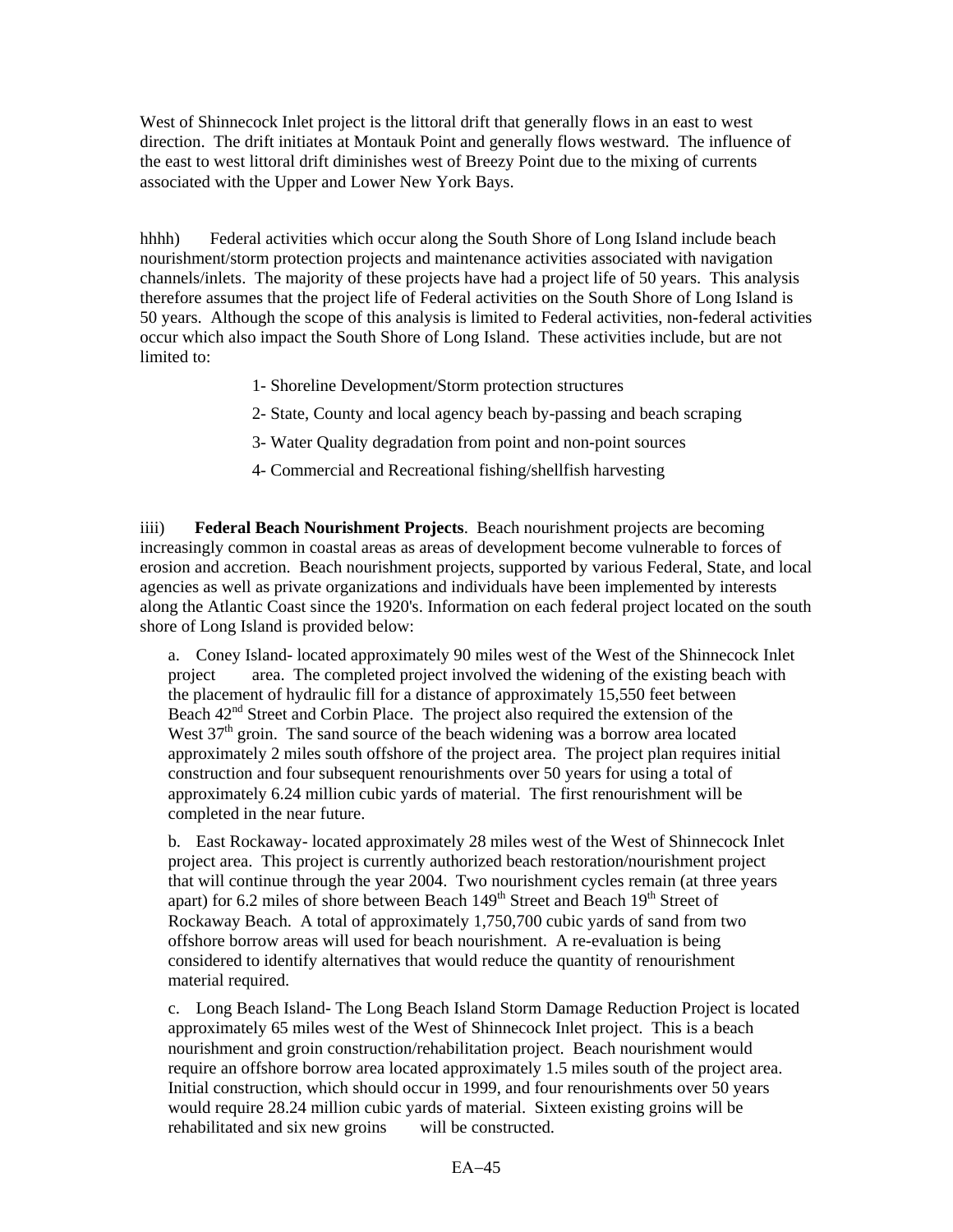d. Fire Island to Montauk Point (FIMP)- The West of Shinneock Inlet project is located within FIMP study's limits. A reformulation is being conducted to formulate a plan seeking to provide long term reduction of storm damage along the south shore of Long Island from Fire Island Inlet to Montauk Point (83 miles total). Alternatives being

 considered include: no-action; removal/modification of existing structures; buy-out plan/non-structural measures; sand by-passing; beach restoration/nourishment; groins; revetments; seawalls; break waters; ring levees; tidal gates; and various combinations of the above. The study is presently in the feasibility phase with a Draft EIS scheduled to be completed by 2002.

 In addition to the West of Shinnecock Inlet project, the other interim projects associated with the FIMP project area include:

Westhampton Interim Project- located approximately 12 miles west of the West of Shinnecock project area. Provides interim storm damage protection via modification of the groinfield and periodic beach nourishment in Westhampton. Initial construction has been completed. Renourishment, involving approximately 1.1 million cubic yards of sand from offshore borrow areas, is expected to occur every 3 years.

Fire Island Interim Project- The eastern extent of this project area is approximately 16 miles west of the West of Shinnecock Inlet project area. This proposed storm damage reduction project recommends periodic beach nourishment or non- structural measures in areas susceptible to breaching and overwashes from Fire **Island Inlet to Moriches** Inlet. Study currently in feasibility phase.

> Breach Contingency Plan- The WOSII project is within the limits of this plan, which establishes a procedure for the rapid closure of breaches. The plan calls for the initiating of closure efforts within 72 hours of a breach occurring. This plan has been approved and is available for implementation from Fire Island Inlet to Southampton, New York. Initial fill material may be trucked in, but larger and longer duration breaches would use material dredged from either bay channels or offshore borrow areas.

jjjj) **Maintenance of Federal Navigation Channels**. The following navigational channels/inlets are maintained by dredging and include a by-passing component whenever possible (approximate distance to the West of Shinnecock Inlet area in parenthesis):

- a. Rockaway Inlet (88 miles west)
- b. East Rockaway Inlet (28 miles west)
- c. Jones Inlet (24 miles west)
- d. Fire Island Inlet (19 miles west)
- e. Moriches Inlet (16 miles west)
- d. Shinnecock Inlet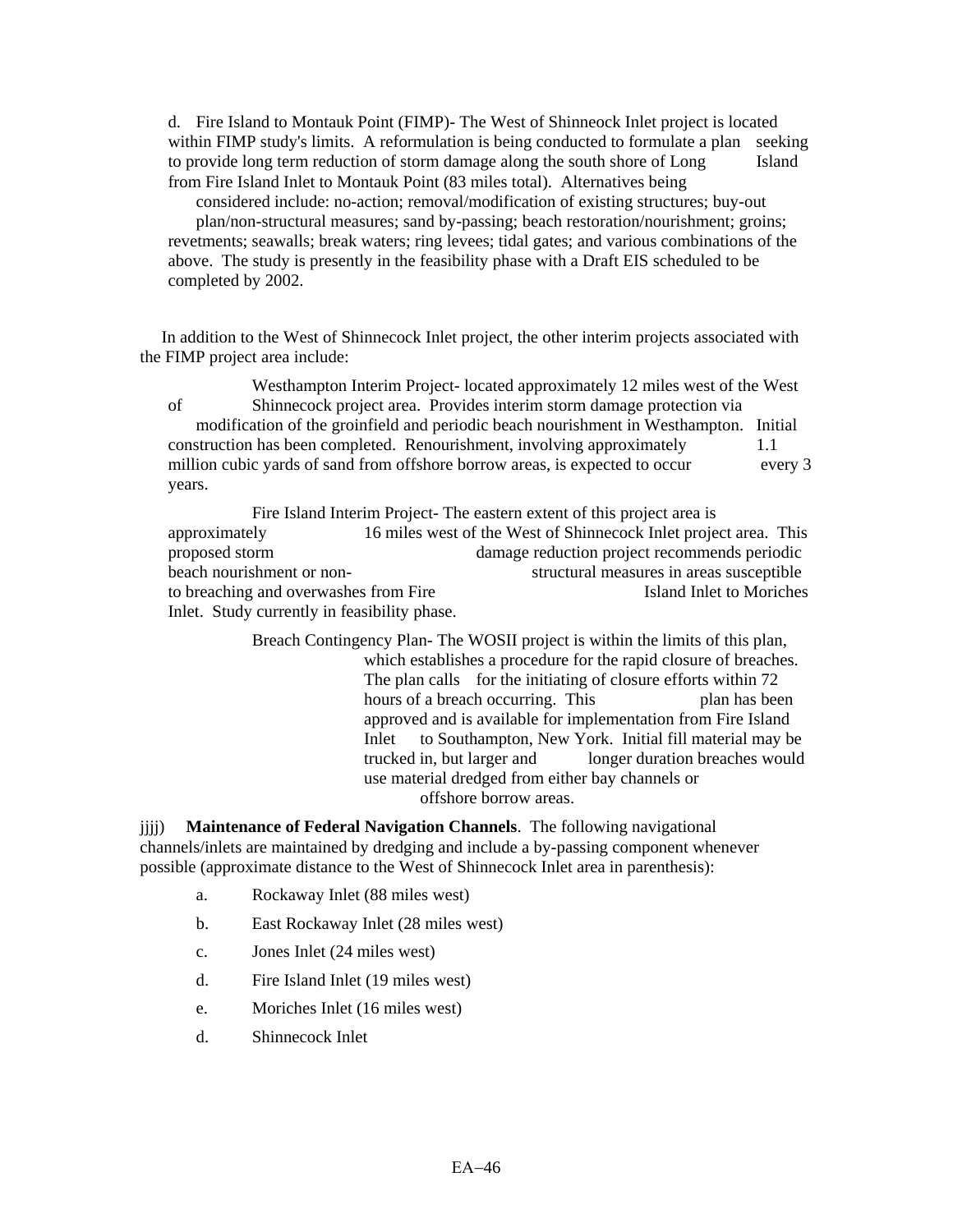kkkk) Bypassing practices introduce additional sediment to the littoral drift but are not sufficient nor designed to provide storm damage protection levels for areas down-drift of the inlets.

llll) The South Shore of Long Island Embayment Restoration Study, given its objective of identifying sites in the back bay area for habitat restoration, water quality improvement and shoreline protection, has goals comparable to those of the beach nourishment alternative

mmmm) **Impact Zone**. The project impact zone for this analysis, is the south shore of Long Island, consisting of an approximately 122 mile long shoreline from Montauk Point to the east and Breezy Point to the west. This project impact zone is defined by the dominance of littoral drift forces that predominantly carry sediments in an east to west direction, due to prevailing wind direction. The impact zone is located along the southern limits of Queens, Nassau and Suffolk Counties, New York, in the Atlantic Coastal Plain. Long Island is part of the Cretaceous and Tertiary Coastal Plain that extends along the entire Atlantic Coast south of New England. Sediments consist of Upper Cretaceous and Pleistocene sands, gravel and clays. The impact zone consists of barrier beaches and mainland shoreline (in the eastern portion). Six inlets (listed above) are present along the south shore of Long Island, each inlet being maintained by the Corps of Engineers.

nnnn) As listed in the Ecological Communities of New York State (New York State Department of Environmental Conservation New York Natural Heritage Program, 1990), the impact zone is located in the coastal lowland ecozone within marine and terrestrial systems. The communities present within the impact zone include:

Marine Subtidal

Marine Deepwater Community- Open ocean areas below lowest tide levels.

Marine Intertidal

 Marine Intertidal Gravel/Sand Beach - Areas washed by rough, high-energy waves that are well drained at low tide.

Marine Rocky Intertidal- Rocky shores washed by rough, high-energy waves.

Marine Cultural

Marine Submerged Artificial Structure/Reef- Artificially introduced structure submerged in marine waters that

Marine riprap/artificial shore- Constructed marine shore composed of broken rock, stones, wooden bulkheads and concrete.

Terrestrial Open Uplands

 Maritime Beach- Sparsely vegetated area on unstable sand, gravel or cobble ocean shores above mean high tide where the shore is modified by storm waves and wind erosion.

Maritime Dunes- Areas dominated by grasses and low shrubs that occurs on active and stabilized dunes.

Maritime Shrubland- Shrubland areas that occur on dry seaside bluffs and headlands that are exposed to offsh

Maritime Heathland- Dwarf shrubland areas that occur on rolling outwash plains and moraines near the oc

Maritime Grassland- Grassland areas that occur on rolling outwash plains near the ocean and within the influe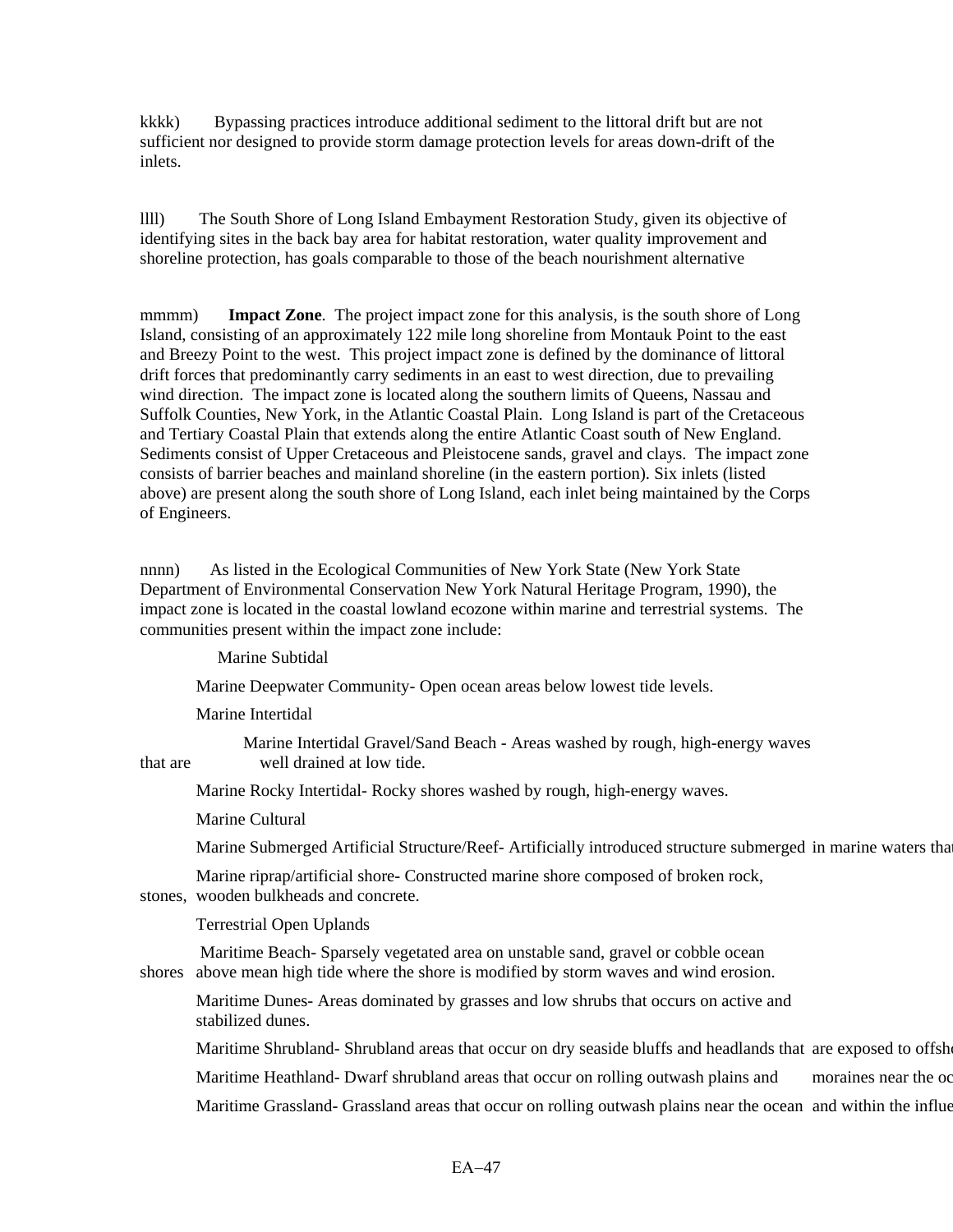7.1. A cumulative impact assessment requires consideration of impacts beyond the sitespecific direct and indirect impacts and consideration of effects that expand beyond the geographical extent of the proposed project. Relative to the categorization provided within Council on Environmental Quality guidance, the cumulative impacts of the federal projects on the south shore of Long Island can be characterized as additive (nourishment every three-five years, not a one-time event) in that programs are (or will be) scheduled on an as-needed basis for nourishment and inlet dredging and sand by-passing. The impacts are also interactive in that the stabilization of barrier beaches and mainland shoreline may alter/prevent early successional communities (in localized areas) such as maritime beach from evolving in overwash areas (further discussed in Indirect Impact Section).

7.90 The barrier beach environment exists in a continually changing state of "dynamic equilibrium" that depends on: the size of the waves, changes in sea level relative to the land, the shape of the beach, and the beach sand supply. When any one of these factors changes, the others adjust accordingly. Generally, beach nourishment and inlet maintenance projects have short-term and minor environmental effects. The two activities associated with Federal projects which have the potential to affect the human environment are the dredging of borrow areas and inlets, and the placement of sand along the shoreline. As directed in the Council on Environmental Quality's "Considering Cumulative Effects Under the National Environmental Policy Act", the following checklist/table depicts the potential direct (D) and indirect (I) cumulative impacts of federal nourishment projects on the communities present within the impact zone:

# **TABLE 7 IMPACT ACTIVITY**

| <b>COMMUNITY</b> | Dredging | Sand<br>Placement |
|------------------|----------|-------------------|
| A. MARINE SYSTEM |          |                   |
| Deepwater        |          |                   |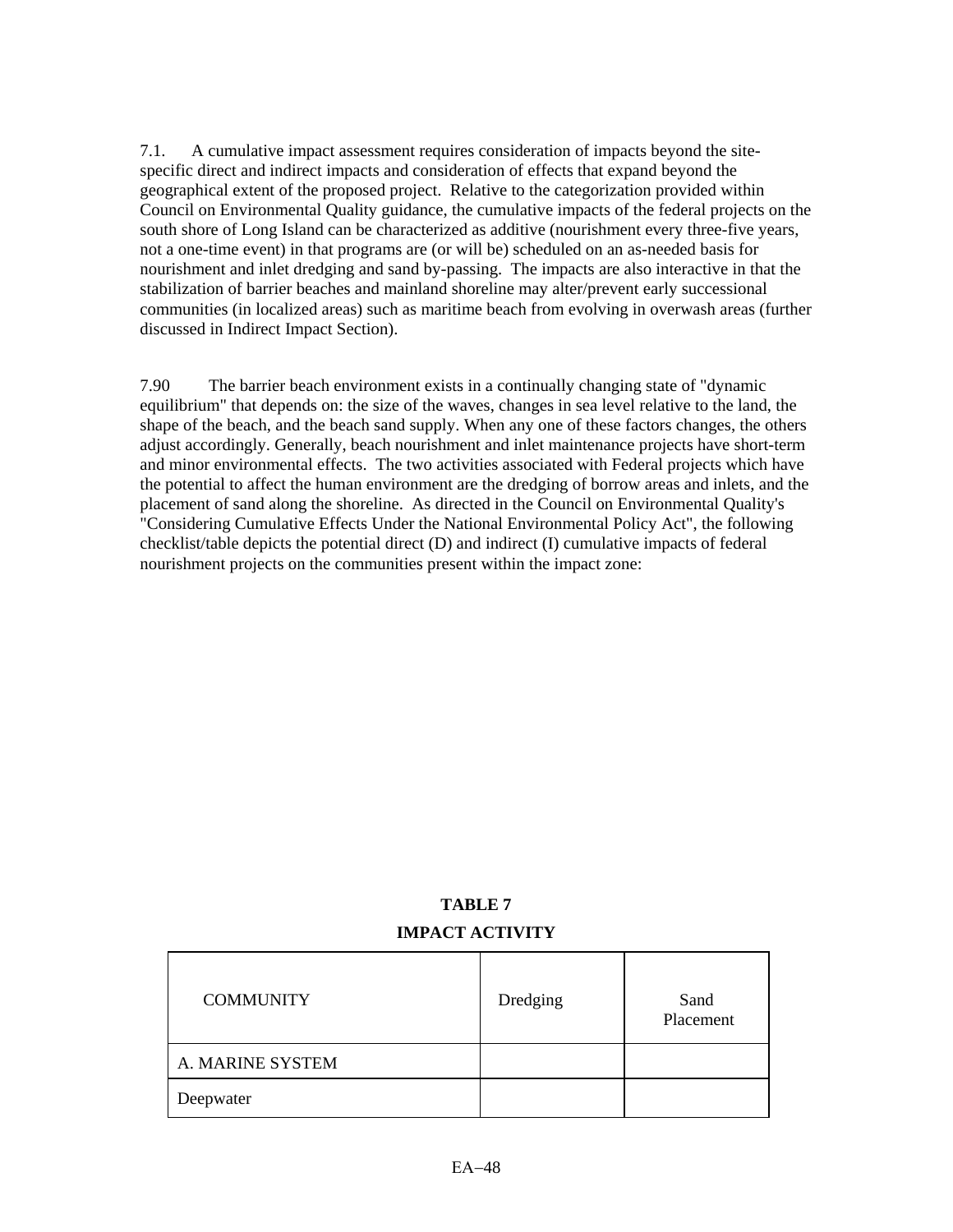|                                     | $\mathbf D$ |             |
|-------------------------------------|-------------|-------------|
| <b>Intertidal Gravel/Sand Beach</b> |             |             |
|                                     |             | D,I         |
| Rocky Intertidal                    |             |             |
|                                     |             | D           |
| <b>Artificial Structure/Reef</b>    |             |             |
|                                     | D           |             |
| Riprap/Artificial Shore             |             |             |
|                                     |             | D           |
| <b>B. TERRESTRIAL SYSTEM</b>        |             |             |
| Maritime Beach                      |             |             |
|                                     |             | D           |
| <b>Maritime Dunes</b>               |             |             |
|                                     |             | $\bf I$     |
| Maritime Shrubland                  |             |             |
|                                     |             | $\mathbf I$ |
| Maritime Heathland                  |             |             |
|                                     |             | I           |
| Maritime Grassland                  |             |             |
|                                     |             | I           |

7.2. The dredging of the borrow areas could potentially and directly impact the Marine Deepwater and Artificial Structure/Reef communities present in open water areas. Although Deepwater communities would be disturbed, such disturbance would be of a temporary nature and would occur in dynamic/high energy environments whose species have adapted to these conditions. Pre-construction surveys, such as those proposed for the WOSI project, ensure that impacts to highly diverse areas containing substantial surf clam populations are avoided or minimized.

7.3. The borrow areas required for the federal projects located on the south shore, the total of which consist of 4 percent of the total available habitat between -18 foot MLW and -60 foot MLW (see Table 8), are spatially distributed so that dredging impacts are not concentrated in one portion of the impact zone. Additionally, the borrow areas are sloped in a manner to prevent anoxic conditions. Finally, the substrate in the borrow areas is similar in composition in pre and post construction conditions, allowing for the recolonization of these areas, which, studies have indicated, should occur within one year following dredging operations. **The use of the borrow**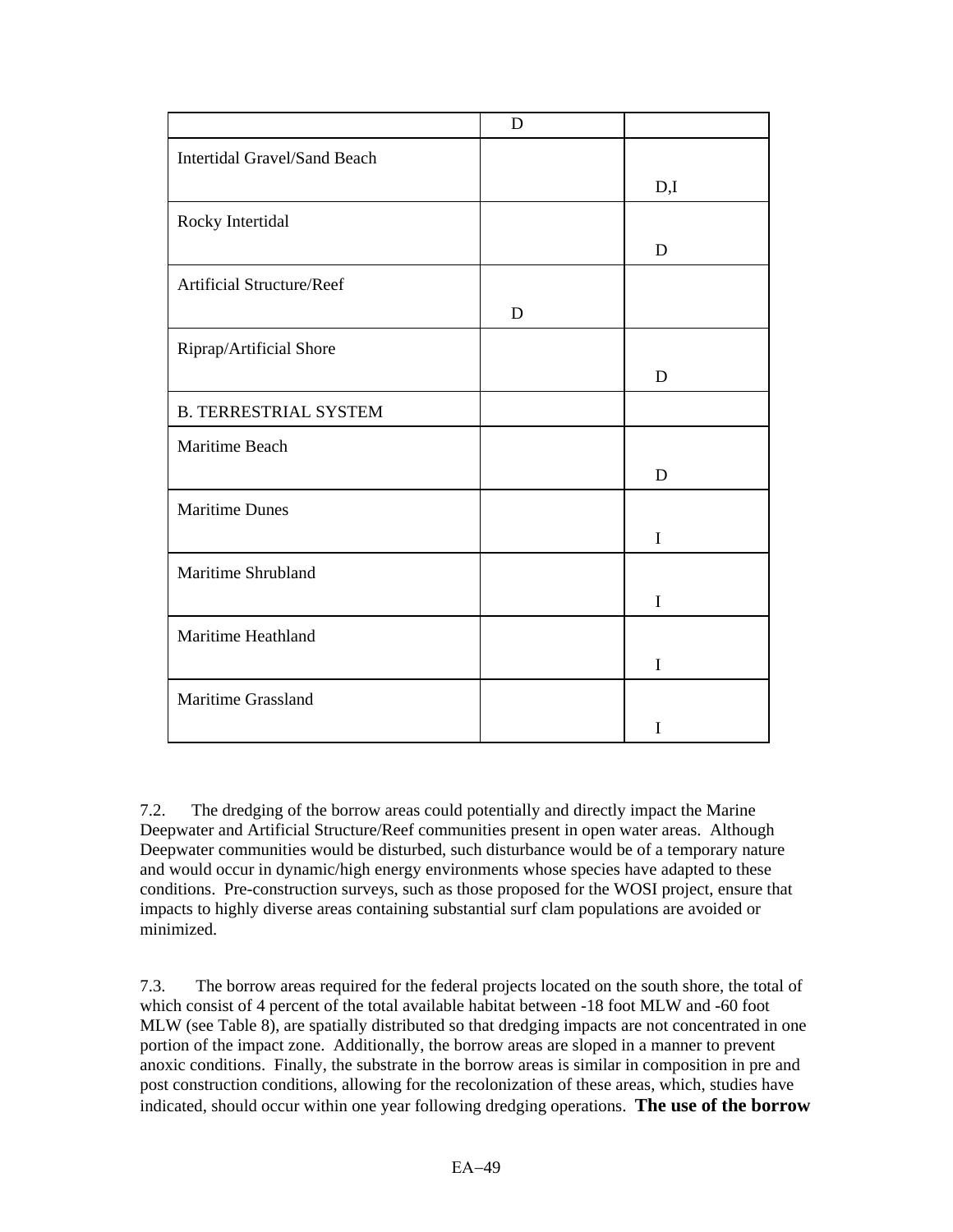**area for this project may have the potential to have cumulative impacts along with the use of the borrow areas utilized for maintenance renourishments of other projects (Westhampton Interim, Fire Island Interim, etc.). Due to the distance between the borrow areas and that the sand volume required for construction and maintenance of this project, no significant long-term cumulative impacts are expected** 

# **Table 8**

| Project                                                                      | <b>Status</b>           | Acres     |
|------------------------------------------------------------------------------|-------------------------|-----------|
| Coney Island                                                                 | Constructed             | 528.0     |
| East Rockaway                                                                | Constructed             | 521.1     |
| Long Beach                                                                   | Proposed                | 1,193.8   |
| Westhampton Interim <sup>1</sup>                                             | Constructed             | 308.5     |
| Fire Island Interim <sup>1</sup>                                             | Proposed                | 1,704.5   |
| West of Shinnecock Interim <sup>1</sup>                                      | The Proposed<br>Project | 3,294.6   |
| Used and Proposed Borrow Area Total                                          |                         | 7,550.5   |
| Available Borrow Area on the South Shore                                     |                         | 183,655.0 |
| Interim projects can be subsumed by the Reformulation<br>Note: $\frac{1}{1}$ | Project.                |           |

**Borrow Area Size by Project** 

7.4. Cumulative dredging impacts to Artificial Structure/Reef communities will not be significant since surveys will locate the majority of artificial reefs or shipwrecks, which will be avoided to allow for efficient dredging operations.

7.5. **Direct Sand Placement Impacts**. Sand placement activities have the potential of directly impacting several shoreline communities, including the Marine Intertidal Gravel/Sand Beach; Marine Rocky Intertidal; Marine Riprap/Artificial Shore; and Terrestrial Maritime Beach. As in the borrow areas, these communities are located in dynamic, high energy areas where substrates are continuously shifting, eroding and accreting along the south shore of Long Island. Beach and surf zone organisms are well adapted to their rigorous environments. Although a temporary loss of shallow nearshore/intertidal habitat would occur, studies cited within this document indicate that a new sandy bottom should begin to recolonize shortly after construction ceases. Loss of riprap/artificial shore habitat will occur due to the sand burial of groins and other artificial structures. Varying nourishment schedules and other project variables (contractor availability, funding, local conditions, etc.) may cause staggering of construction activities so that extensive stretches of the shoreline are not nourished at the same time. Additionally, for each individual project, only 500-1000 feet of beach is nourished at one time. This practice allows motile species to avoid areas where beach fill placement will occur.

7.6. Federally listed endangered and threatened species exist in these shoreline communities and include the federally threatened piping plover (*Charadrius melodus*), federally endangered roseate tern (*Sterna dougallii*) and the federally threatened seabeach amaranth (*Amaranthus pumilus*). The District coordinates and consults with the U.S. Fish and Wildlife Service in accordance with the Endangered Species Act (ESA) when projects along the South Shore of Long Island have the potential of impacting federally listed species. Section 7 (of the ESA) consultation usually requires that construction occur outside of the breeding/growing season of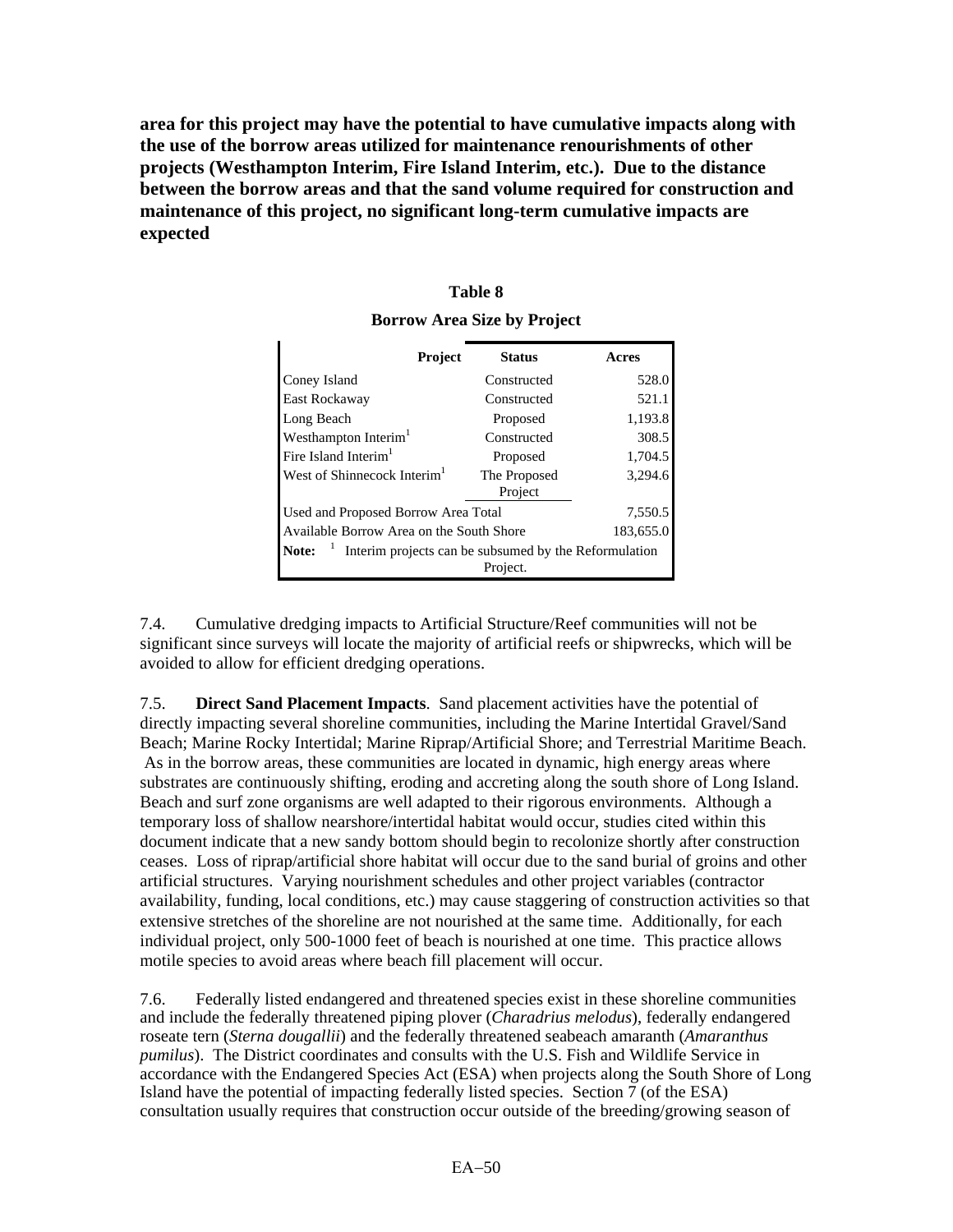these species and/or monitoring of these species during construction with the implementation of buffer areas to minimize project specific and cumulative impacts to these species.

7.7. **Indirect Sand Placement Impacts.** Sand placement activities also have the potential of indirectly impacting Marine Intertidal Gravel/Sand Beach; Terrestrial Maritime Dunes; Maritime Shrubland; Maritime Heathland; and Maritime Grassland. The primary indirect impact of federal nourishment projects to the Intertidal Gravel/Sand Beach is the infusion of additional material into the predominantly east to west littoral drift. The positive cumulative effect of this condition is the additional accretion of materials along the South Shore of Long Island, which will provide additional storm damage protection and the creation of additional intertidal and maritime beach habitat. The addition of materials into the littoral drift would also increase the amount of materials that will accrete in the ebb/flood shoals and inlets along the South Shore. Additional maintenance of the inlets would be required. Due to the low benthic value of these inlets, no additional impacts other than those associated with maintenance dredging are expected.

7.8. The primary indirect impact that federal nourishment projects along the South Shore of Long Island would have on the Terrestrial Maritime Dunes; shrubland; heathland; and grassland is the stabilization of these communities and the limiting of early successional communities associated with overwashing. The nourishment projects will increase the stability of the shoreline habitat thereby promoting the succession of open sand, dunes and grassland to more stable shrublands. This change in dominant communities could indirectly impact shorebirds that require sparsely vegetated sand/beach cobble areas for nesting (such as the piping plover). However, these projects will not entirely prevent overwashing from occurring. This coastal process will still occur, although most likely with less frequency. Due to the continued occurrence of overwashing, and sand placement along the shoreline communities which could mimic overwash conditions, the impact to these communities and nesting shorebirds is not considered substantial. The Fire Island Inlet to Montauk Point Reformulation Study will include a Habitat Suitablity Index model of the piping plover which should quantify the cumulative impacts of the storm protection project on this species. The results of this study will be incorporated in future cumulative impact assessments.

7.9. **Other Governmental Actions.** The NYSDOS sand bypassing plant and jetty spur programs, should they be implemented, would complement the proposed beach nourishment project. The sand bypassing plant would transport sand to the area west of the placement area. Spur construction, if successful, could reduce the quantity of beach fill required for renourishment in the placement area.

7. 10. The proposed West of Shinnecock Inlet project would complement the South Shore Estuary Comprehensive Management Plan (CMP) in that the two programs share the goal of protecting the estuary.

7.11. The Local Waterfront Revitalization Plan and the revisions to Article 138, "Coastal Erosion Hazard Areas," of the Town of Southampton are in draft stage, but are expected to be consistent with the objectives of the West of Shinnecock Inlet project. If the revised Town of Southampton code is available prior to the preparation of the Final EA for this project, then the potential effects will be included.

7.12. These governmental actions together with the proposed interim project could have a cumulative effect on the barrier island system and the back bay. The intent of the semi-fixed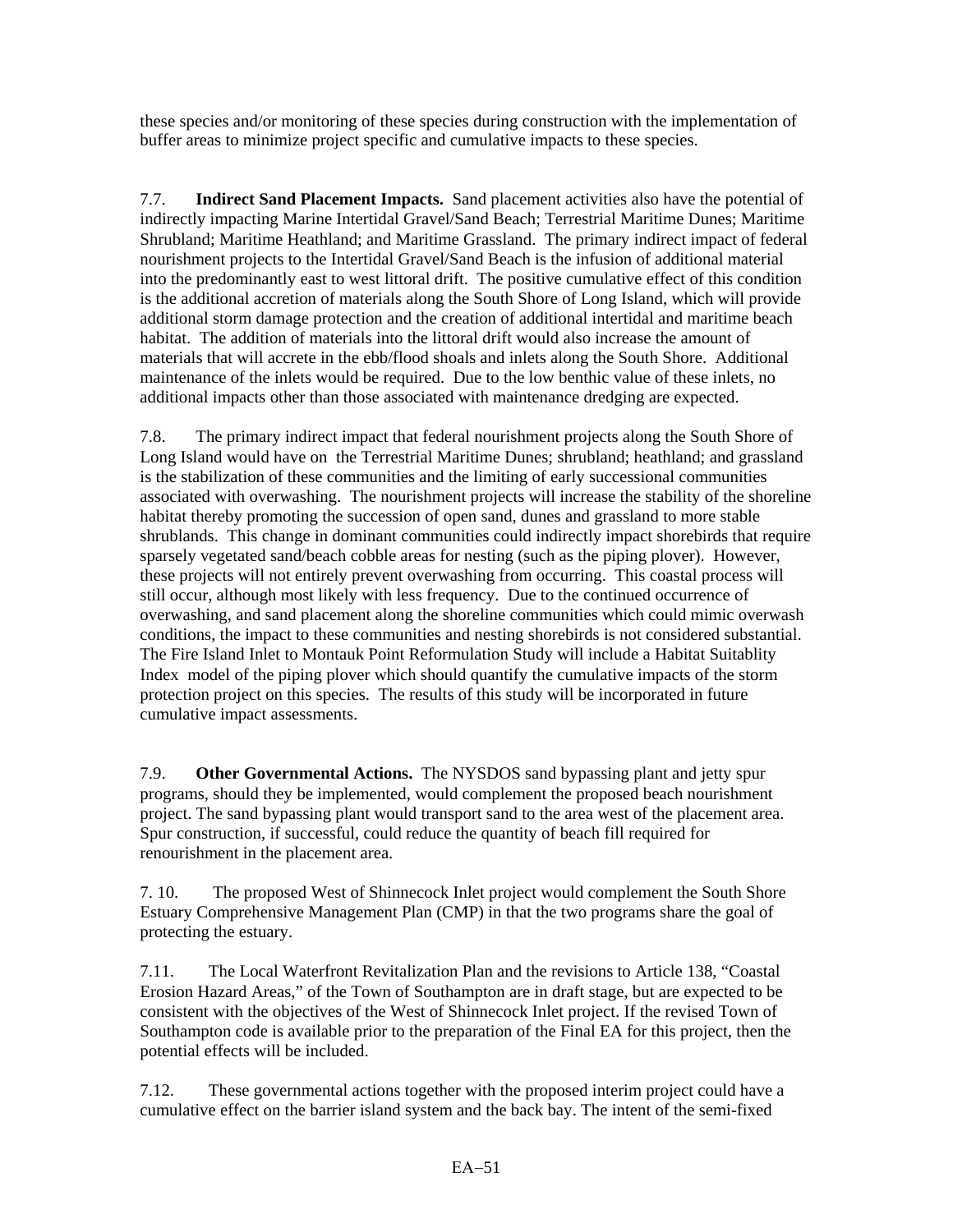bypassing and modification of the western jetty is to provide some protection to the barrier island, the same goal as that of the proposed project. The Town of Southampton is updating its code and developing the Local Waterfront Revitalization Plan to ensure orderly development along its south shore waterfront and to minimize the potential for erosion related impacts. The goals and objectives of all of these projects are congruent with the intent of the proposed project, and therefore, they would not have a cumulative adverse impact.

7.13. Suffolk County periodically dredges local channels for maintenance purposes. This dredging is conducted subject to permits issued by the New York District and NYSDEC. The dredging takes place mostly in the bays and not on the open Atlantic Ocean coast. The dredged materials are used as beach fill, whenever materials are suitable and placement is cost effective.

7.14. Noise and air emissions are restricted to the construction site and occur only during the construction period. The projects would not cause noise or emissions during its operational period. The dredging is offshore, away from sensitive noise receptors, and would not have an impact. The main cause of noise during the placement is the operation of the bulldozers. This source is short-term and would occur during the daylight hours. Therefore, no long-term noise impacts are expected.

7.15. According to NYSDEC, Suffolk County is severe non-attainment for ozone. New York City and Westchester and Nassau Counties are also non-attainment for this pollutant. Emissions during construction activities will be produced by the dredge, crew boat, work boats, bulldozers, trucks, and small construction vehicles. These impacts are expected to be localized, temporary, and insignificant, and within NQ and ozone limits for this non-attainment area. The interim project is expected to be in conformity with the Clean Air Act. A draft Clean Air Conformity Act Statement is provided as Appendix E.

# 7.16. **Measures to Mitigate Cumulative Impacts.** Measures proposed to mitigate the cumulative effects of the federal nourishment projects are listed as follows:

|               | The majority of unavoidable impacts are likely to occur within the borrow areas. |               |
|---------------|----------------------------------------------------------------------------------|---------------|
|               | Measures to minimize dredging impacts include dredging in a manner so as to      | avoid the cre |
| column. Post- | construction benthic monitoring between renourishment cycles                     |               |
| documents     | the level of recovery to identified sensitive areas.                             |               |

- 2. Adverse impacts to the surf clam population may be avoided or minimized along the south shore of Long Island by pre and post construction surf clam sampling. **Sampling will allow the District to determine current populations, and if possible, avoid these areas**. If commercially viable populations exist within proposed borrow areas, and are unavoidable, measures will be taken to minimize impacts to the clams. Some of these measures may include the commercial harvest of clams prior to dredging, or transplantation of the seed clams.
- 3. The New York District will coordinate with the U.S. Fish and Wildlife Service in accordance with the Fish and Wildlife Coordination Act Report and Section 7 of the Endangered Species Act when applicable. Measures to mitigate impacts to federally listed species include growing/nesting season construction windows, implementation of buffers, and monitoring during construction activities.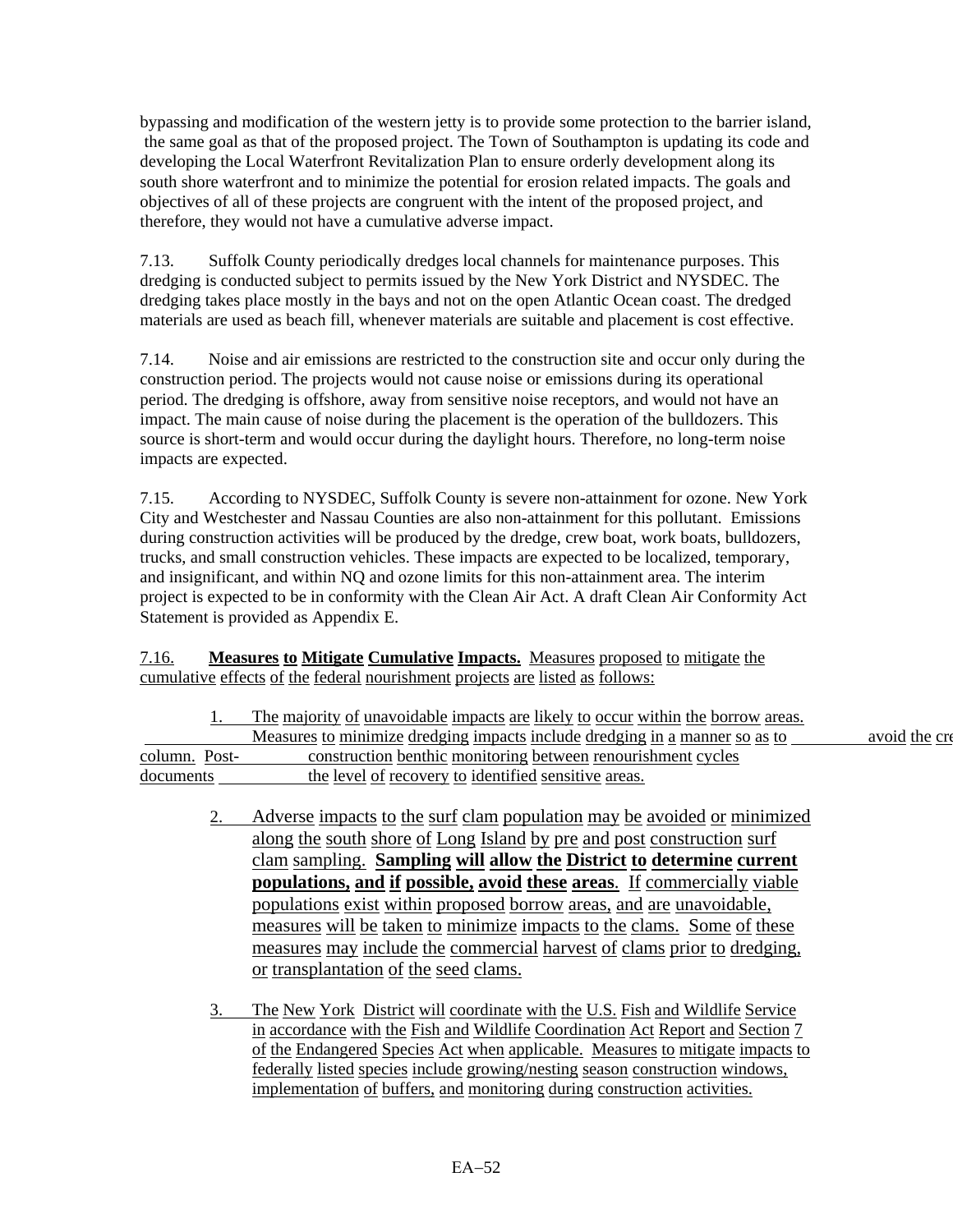7.109 **Cumulative Impact Conclusion.** The cumulative impact assessment of federal nourishment projects on the south shore of Long Island indicate that federal project actions would occur in dynamic environments whose inhabitants have adapted to these conditions. Studies indicate that borrow areas and sand placement areas recolonize shortly after construction activities are completed. Additionally, mitigative measures described above will ameliorate temporary impacts. Therefore, it is concluded that since this project is designed to minimize adverse environmental impacts, the cumulative impacts to occur on the south shore of Long Island are not significant to the human environment/communities present within this region.

# **8.00 COORDINATION**

8.01. The proposed interim plan for storm damage protection has been coordinated with the following agencies:

U.S. Fish and Wildlife Service (USFWS) U.S. Environmental Protection Agency National Marine Fisheries Service (NMFS) New York State Department of Environmental Conservation (NYSDEC) State of New York Department of State (NYSDOS) New York State Office of Parks, Recreation and Historic Preservation (NYSHPO) Suffolk County Executive Town of Southampton Village of Southampton

8.02. A Fish and Wildlife Coordination Act Section 2(b) Report has been prepared by the USFWS-Long Island Field Office and is attached as Appendix A.

8.03. The Water Quality Certificate (WQC) application process is ongoing. A Section 404 (b)(1) evaluation is attached as Appendix B.

8.04. The proposed project's Consistency Determination for the applicable New York State Coastal Zone Management (CZM) Policies is attached as Appendix C This will be coordinated with the State of New York Department of State (NYDOS).

8.05. Coordination with NYSHPO, in accordance with Section 106 of the National Historic Preservation Act of 1966, as amended, is ongoing. The remote sensing report has been coordinated with NYSHPO, who has concurred with the report recommendations of avoidance and additional investigations if avoidance is not possible. The coordination of the results of the shovel testing will be undertaken when the report of the investigations has been completed.

8.06. Table 9 indicates the relationships of the proposed plan to various Federal environmental protection and requirements statutes and Executive Orders, as well as State and local requirements.

8.07. The proposed project provides an interim plan for storm damage protection until the completion and potential implementation of the FIMP Reformulation Plan. It has been concluded that construction of this interim project is not a major Federal action significantly affecting the quality of the human environment, and that a fully coordinated EIS will not be necessary for this action to proceed in accordance with the National Environmental Policy Act. For more information, please see Appendix D, "Finding of No Significant Impact (FONSI)."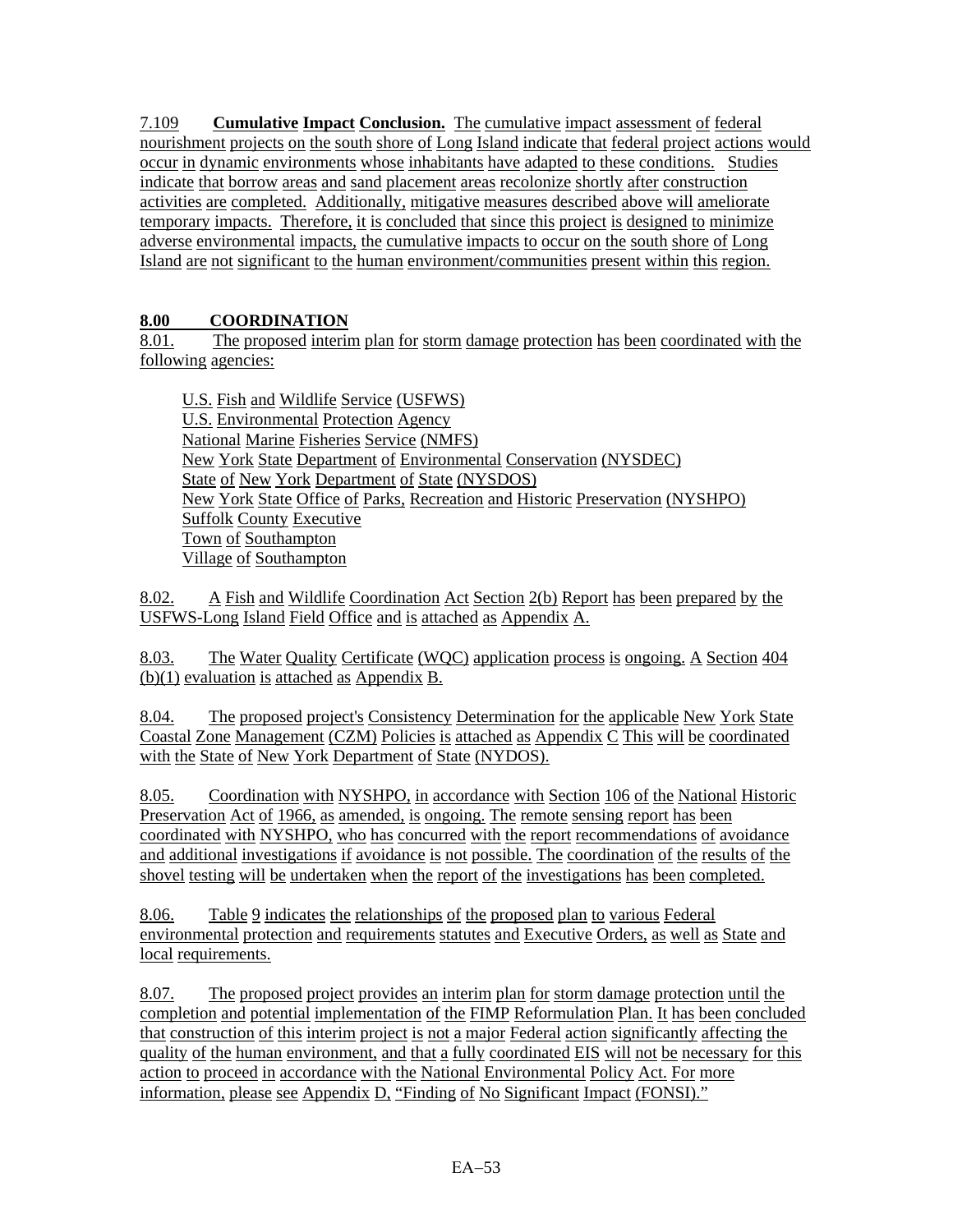| Table 9                                                                   |  |  |
|---------------------------------------------------------------------------|--|--|
| <b>Compliance with Environmental Requirements and Protection Statutes</b> |  |  |

| <b>Federal Policies</b>                                                         | <b>Compliance</b> |
|---------------------------------------------------------------------------------|-------------------|
| Archaeological and Historic Preservation Act, as amended                        | Full              |
| Clean Air Act, as amended                                                       | Full              |
| Clean Water Act of 1977, as amended                                             | Full              |
| Coastal Zone Management Act of 1972, as amended                                 | Full              |
| <b>Coastal Resources Barrier Act</b>                                            | Full              |
| Endangered Species Act of 1973, as amended                                      | Full              |
| Estuary Protection Act (PL 90-454)                                              | Full              |
| Federal Water Project Recreation Act, as amended                                | N/A               |
| Fish and Wildlife Coordination Act, as amended                                  | Full              |
| Land and Water Conservation Fund Act of 1965, as amended                        | Full              |
| Marine Protection, Research, and Sanctuary Act of 1969, as amended              | Full              |
| National Environmental Policy Act of 1969, as amended                           | Full              |
| National Historic Preservation Act, as amended through 1992                     | Full              |
| Organic Act of 1916                                                             | Full              |
| Fire Island National Seashore Act (PL 88-587)                                   | Full              |
| Wilderness Act (PL-88-577)                                                      | Full              |
| Fire Island Wilderness Act (PL 96-585)                                          | Full              |
| Rivers and Harbors Appropriation Act of 1899, as amended                        | N/A               |
| Watershed Protection and Flood Prevention Act, as amended                       | N/A               |
| Wild and Scenic River Act, as amended                                           | N/A               |
| Floodplain Management (E.O. 11988)                                              | Full              |
| Protection of Wetlands (E.O. 11990)                                             | N/A               |
| Toxic Substances Control Act (PL 94-469), as amended                            | N/A               |
| EXECUTIVE ORDERS, MEMORANDA, ETC.                                               |                   |
| Floodplain Management (E.O. 11988)                                              | N/A               |
| Protection of Wetlands (E.O. 11990)                                             | N/A               |
| Environmental Effects Abroad of Major Federal Actions (E.O. 12114)              | N/A               |
| Impacts on Prime and Unique Farmlands (CEQ Memo 8-30-76)                        | N/A               |
| STATE AND LOCAL POLICIES                                                        |                   |
| The proposed project will comply with all appropriate State and local policies. |                   |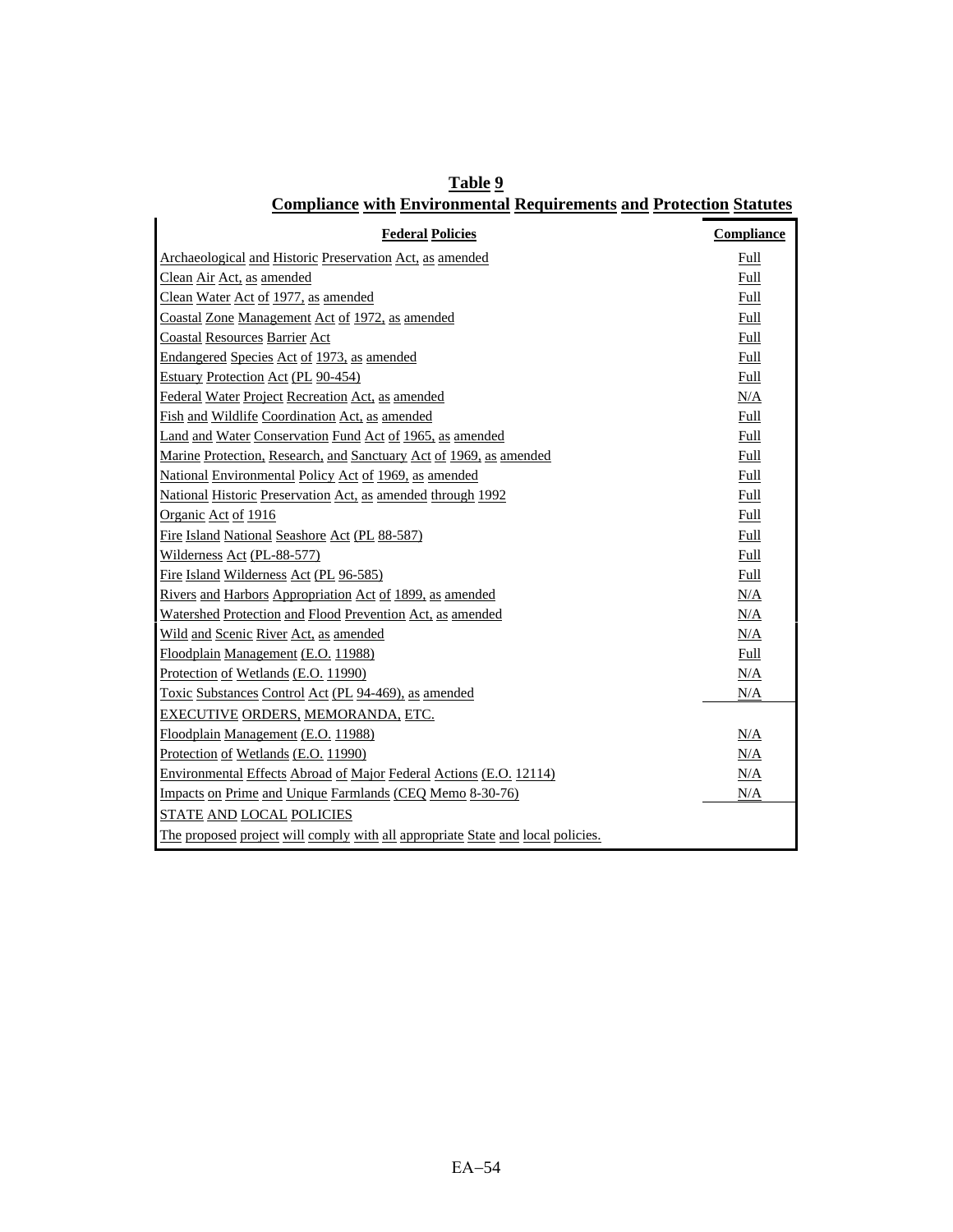#### REFERENCES:

- B.A. Vittor's Associates, Inc. 1998. Atlantic Coast of Long Island, Fire Island to Montauk Point, New York Reformulation Study, Fire Island and West of Shinnecock Interim Storm Damage Protection project for U.S. Army Corps. of Engineers, New York Division.
- Bigelow and Schroeder. 1953. Fishes of the Gulf of Maine. Fishery Bulletin of the U.S. Fish & Wildlife Service Vo. 53.
- Briggs, P.T. and F.M. Mushacke. 1982. "Characteristics of the Jonah Crab and Rock Crab in New York Waters." New York Fish & Game Journal, NYSDEC.
- Cashin Associates, P.C. 1993. The Environmental Impacts of Barrier Island Breaching with Particular Focus on the South Shore of Long Island, New York. Prepared for the State of New York, Department of State.
- Cashin Associates, P.C. September 1993. Scientific Literature Review: The Environmental Impacts of Barrier Island Breaching with Particular Focus on the South Shore of Long Island, New York. Report prepared for New York State Department of State. Cashin Associates, P.C., Hauppauge, New York.
- Cerrato, R.M. October 1983. Benthic Borrow Area Investigations, South Shore of Long Island, New York. Marine Sciences Research Center, State University of New York at Stony Brook, Special Report No. 51. 654 pp.
- Clarke, Ray, Gary & Douglas. 1995. Preconstruction Monitoring for Reach 1 of the Asbury/Manasquan Section of the Atlantic Coast of New Jersey Sandy Hook to Barnegat Inlet Beach Erosion Control Project. Interim report prepared for U.S. Army Corps of Engineers, New York District.
- Code of the Town of Southampton Land Use Legislation. 1996. County Of Suffolk, State of New York. General Code Publishers Corp.
- Duncan, W.H. and M.B. Duncan. 1987. The Smithsonian Guide to Seaside Plants of the Gulf and Atlantic Coasts. Smithsonian Institution Press, Washington, D.C.
- Fallon, D. and F. Mushacke. 1996. Tidal Wetlands Trends in Shinnecock Bay, New York, 1974 to 1995. New York Department of Environmental Conservation.
- Franz, D.R. and W.H. Harris. 1988. "Seasonal and Spatial Variability in Macrobenthos Communities in Jamaica Bay, New York. An Urban Estuary." Vol. II, No. 1. P. 15-28.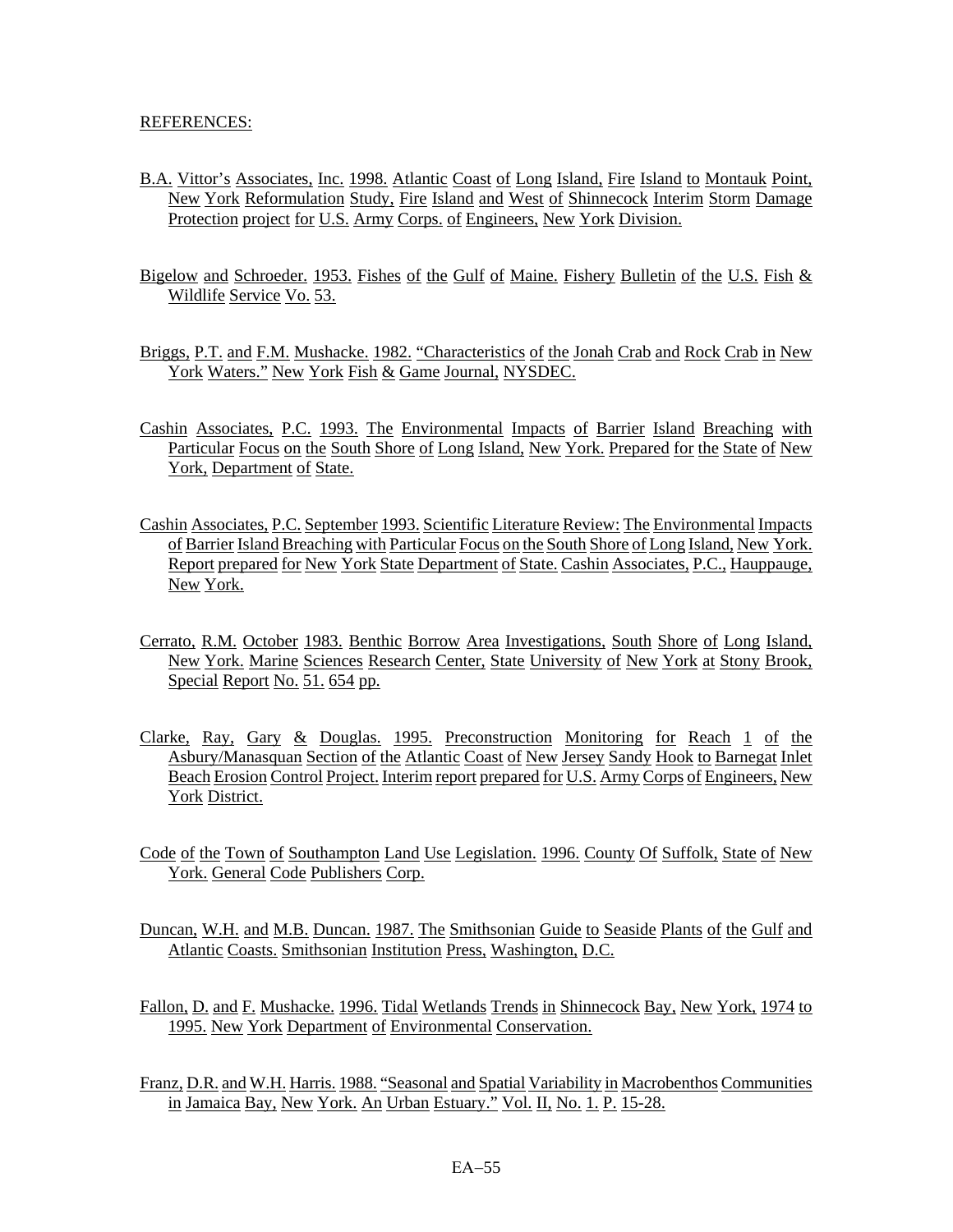- The Greeley-Polhemus Group, Inc. 1997. Cultural Resources Study, Fire Island to Montauk Point, Suffolk County, New York, Reformulation Study: Phase I Archaeological Survey. Prepared for the U.S. Army Corps of Engineers, New York District.
- The Greeley-Polhemus Group, Inc. and Dolan Research. 1997. Fire Island Inlet to Montauk Point, Long Island, Suffolk County, New York, Reach 2: Interim Project West of Shinnecock Inlet. Prepared for the U.S. Army Corps of Engineers, New York District.
- Long Island Lighting Company. 1975-1989. Preoperational Aquatic Ecology Study, Shoreham Nuclear Station, Unit-1.
- Long Island Regional Planning Board, 1990. Proposed Long Island South Shore Hazard Management Program for Nassau and Suffolk Counties. Hauppauge, NY.
- Morreale, S.J. and E.A., Standora. 1991. Okeanos Ocean Research Foundation Annual Report Occurrence, Movement and Behavior of the Kemp's Ridley and Other Sea Turtles in New York Waters. NYSDEC Return a Gift to Wildlife Program.
- Moffatt & Nichol, Engineers. November 1994. Impacts of Barrier Island Breaching on the Tidal Hydrodynamics, Salinity & Residence Times of Moriches Bay, New York. Report prepared for the Department of the Army, New York District Corps of Engineers. Moffatt & Nichol, Baltimore, MD.
- Naqvi, S.M. and E.J. Pullen. 1982. Effect of Beach Nourishment and Borrowing on Marine Organisms. Miscellaneous Report No. 82-14. U.S. Army Corps of Engineers Coastal Engineering Research Center.
- New York Sea Grant Institute. 1993. Estuarine Resources of the Fire Island National Seashore and Vicinity. Report No. NYSGI-T-93-001. Stony Brook, New York.
- New York State Department of Environmental Conservation. December 1994. 1992-1993 Long Island Colonial Waterbird and Piping Plover Survey. NYSDEC Stony Brook, New York.
- New York State Department of Environmental Conservation. April 1997. 1996 Long Island Colonial Waterbird and Piping Plover Survey. NYSDEC Stony Brook, New York.
- New York State Department of Environmental Conservation. 1990-1991 Long Island Colonial Waterbird and Piping Plover Survey. NYSDEC Stony Brook, New York.

NOAA - http://www.noaa.gov/public-affairs/pr97/jan97/noaa97-4.html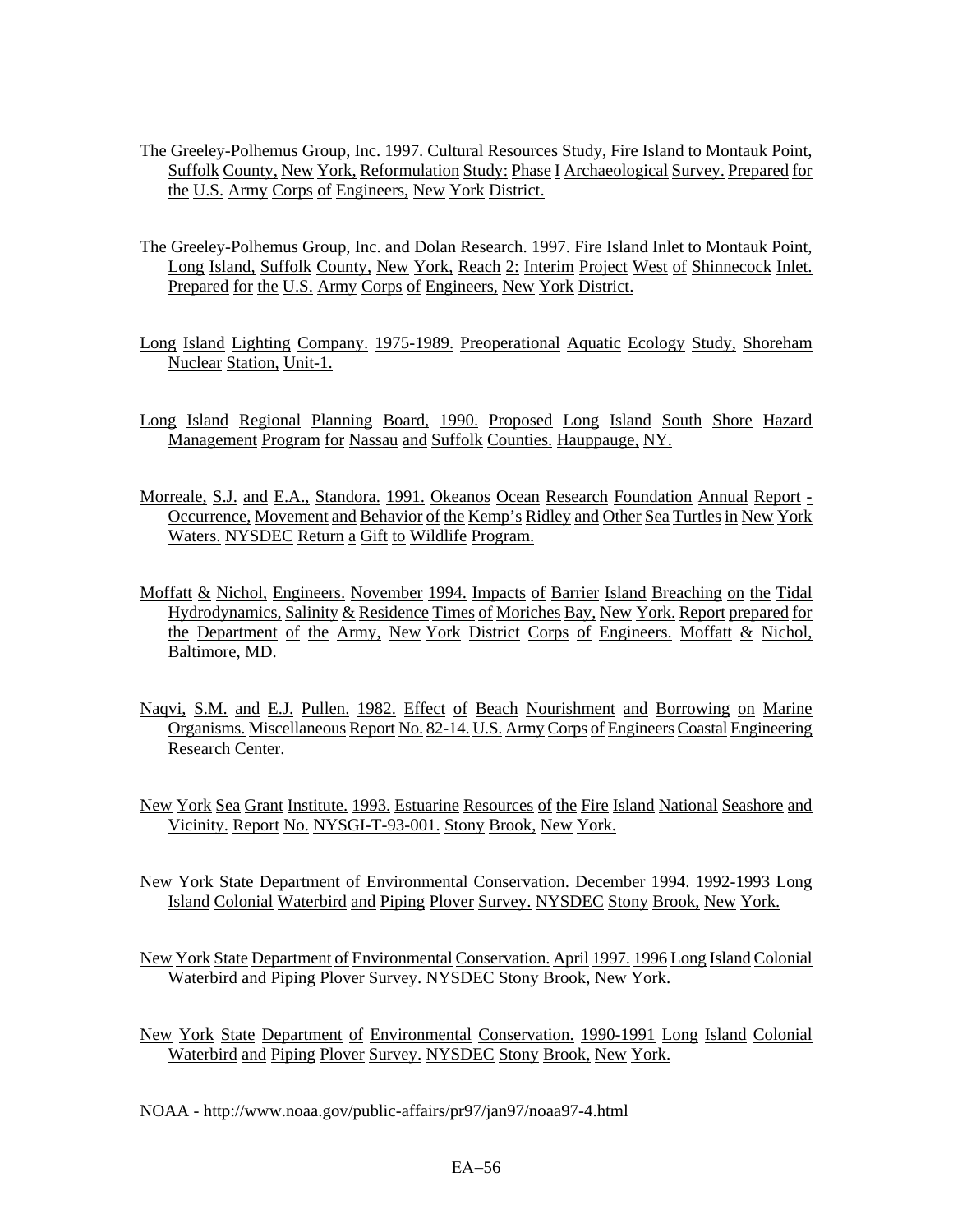NOAA. 1983. Navigation Chart No. 12352.

- NYSDEC. 1977. Primary Productivity and Basic Food Chain Relationships in Two Long Island Bays.
- Page et al. 1991. Peterson Field Guide to Freshwater fishes Vol 42. Page, LM & B.M. Burr Houghton Mifflin Co., Boston, Massachusetts
- Pavacic, John W. July 15, 1998. Correspondence between J.W. Pavacic, Regional Permit Administrator of New York State Department of Environmental Conservation in Stony Brook, New York to F. Santomauro, Chief of Planning Division, U.S. Army Corps of Engineers, New York, New York.
- RMC Environmental Services. 1996. Fire Island to Montauk Point Reformulation Borrow Sites Macroinvertebrate Community Characterization. Prepared for U.S. Army Corps of Engineers, New York District. Contract No. DACW51-94-D-0035.
- Robbins, C.R., G.C. Ray and J. Douglass. 1986. A Field Guide to Atlantic Coast Fishes of North America. Houghton Mifflin co., Boston, Massachusetts.
- Sirkin, L.1995. Eastern Long Island Geology with Field Trips. The Book & Tackle Shop, Road Island.
- Smith, C.L. 1985. The Inland Fishes of New York State. New York State Department of Environmental Conservation, Albany, New York.
- Spencer, Bob and Aram V. Terchunian. July 1997. *The Sand Thieves of Long Island's South Shore*. Shore & Beach. Vol. 65, No. 3, pp.4-12.
- Steimle, F.W. and R.B. Stone. 1973. Abundance and Distribution of Inshore Benthic Fauna off Southwestern Long Island, New York. NOAA Technical Report. NMFS SSFS-673.
- United States Army Corps of Engineers, New York District, and United States Environmental Protection Agency Region 2. 1992. Guidance For Performing Tests of Dredged Material Proposed For Ocean Disposal. Draft Revised Regional Testing Manual.
- United States Army Corps of Engineers. 1996. Fire Island Inlet to Montauk Point, Long Island, New York, Breach Contingency Plan, Executive Summary and Environmental Assessment. New York District. North Atlantic Division.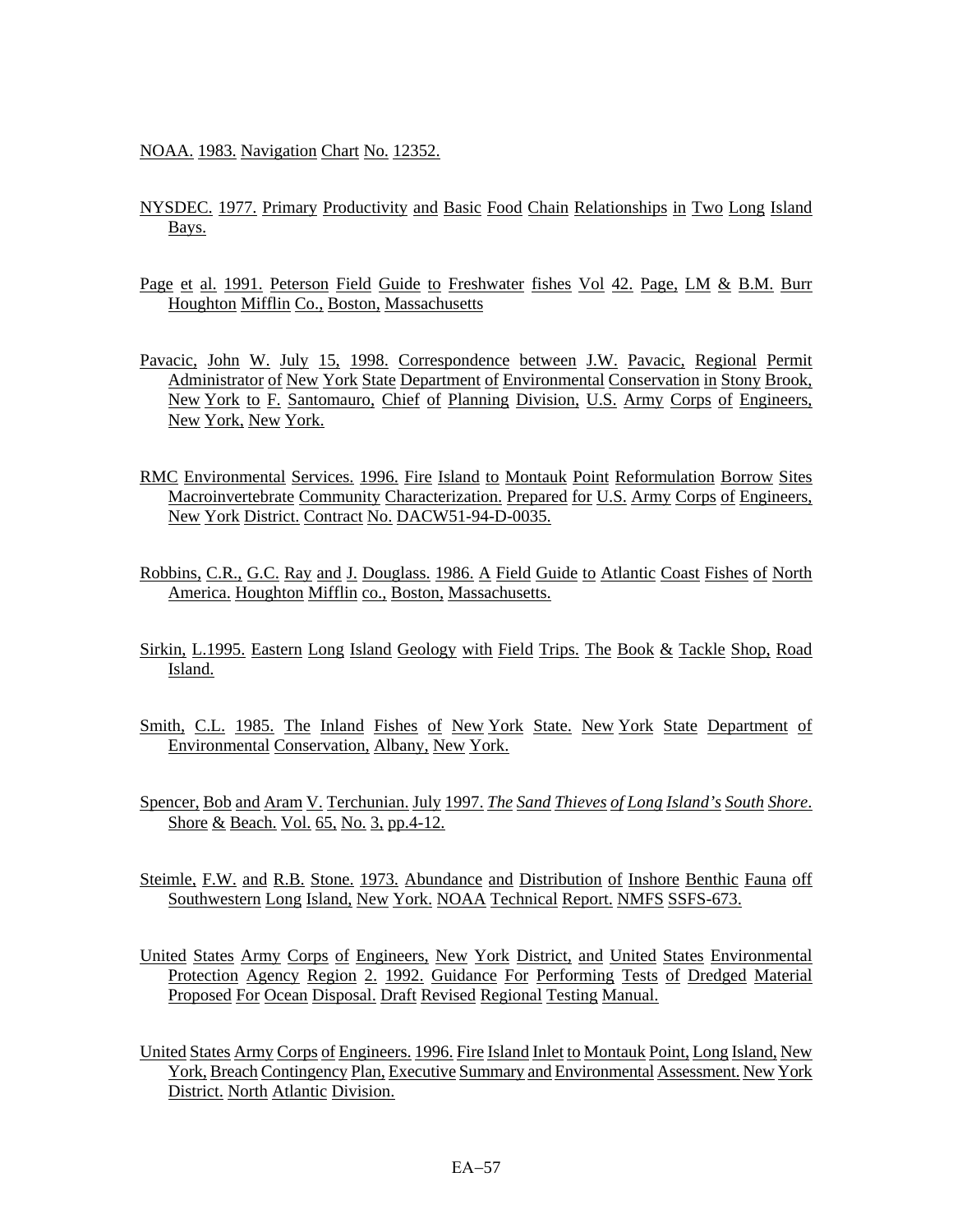- United States Army Corps of Engineers. 1997 [1]. Fire Island Inlet to Montauk Point, Long Island, New York, Moriches Inlet to Shinnecock Inlet Reach—Area West of Shinnecock Inlet—Interim Plan for Storm Damage Protection. New York District.
- United States Army Corps of Engineers. 1995. Fire Island Inlet to Montauk Point, New York, Moriches to Shinnecock Reach, Interim Plan for Storm Damage Protection, Technical Support Document with Final Environmental Assessment. New York District.
- United States Army Corps of Engineers. 1990. Regulation 1105-2-100: Policy and Planning Guidance for Conducting Civil Works Planning Studies.
- United States Army Corps of Engineers. 1988. Regulation 200-2-2: Environmental Quality, Procedures for Implementing the National Environmental Policy Act.
- United States Army Corps of Engineers. 1996. Regulation 200-2-2: Environmental Quality, Procedures for Implementing the National Environmental Policy Act.
- United States Army Corps of Engineers. 1997 [2]. West of Shinnecock Inlet Interim Economic Analysis. New York District.

United States Naval Oceanographic Office. 1966. Glossary of Oceanographic Terms. Second Edition.

- U.S. Fish and Wildlife Service, February 1998. Draft Fish and Wildlife Coordination Act Section 2(b) Report: Fire Island Inlet to Montauk Point Beach Erosion Control and Hurricane Protection Project, Reach 2-Moriches Inlet to Shinnecock Inlet Interim Storm Damage Protection Plan. USFWS Long Island Field Office, Islip, New York.
- U.S. Fish and Wildlife Service. February 1981. Environmental Inventory for the Fire Island Inlet to Montauk Point, New York Beach Erosion Control and Hurricane Protection Project Reformulation Study. U.S. Department of the Interior, Fish and Wildlife Service, Cortland, New York.
- United States Fish and Wildlife Service. 1998. Fire Island Inlet to Montauk Point, Beach Erosion Control and Hurricane Protection Project, Reach 2 - Moriches Inlet to Shinnecock Inlet, Interim Storm Damage Protection Plan, Draft Fish and Wildlife Coordination Act Section 2(b) Report. Long Island Field Office.

Urban Land Institute. 1997. Dollars and Cents of Shopping Centers: 1997.

Woodhead, P.M.J. 1992. Assessments of the Fish Community and Fishery Resources of the Lower New York Bay Area in Relation to a Program of Sand Mining Proposed by New York State. Stony Brook: Marine Sciences Research, SUNY at Stony Brook.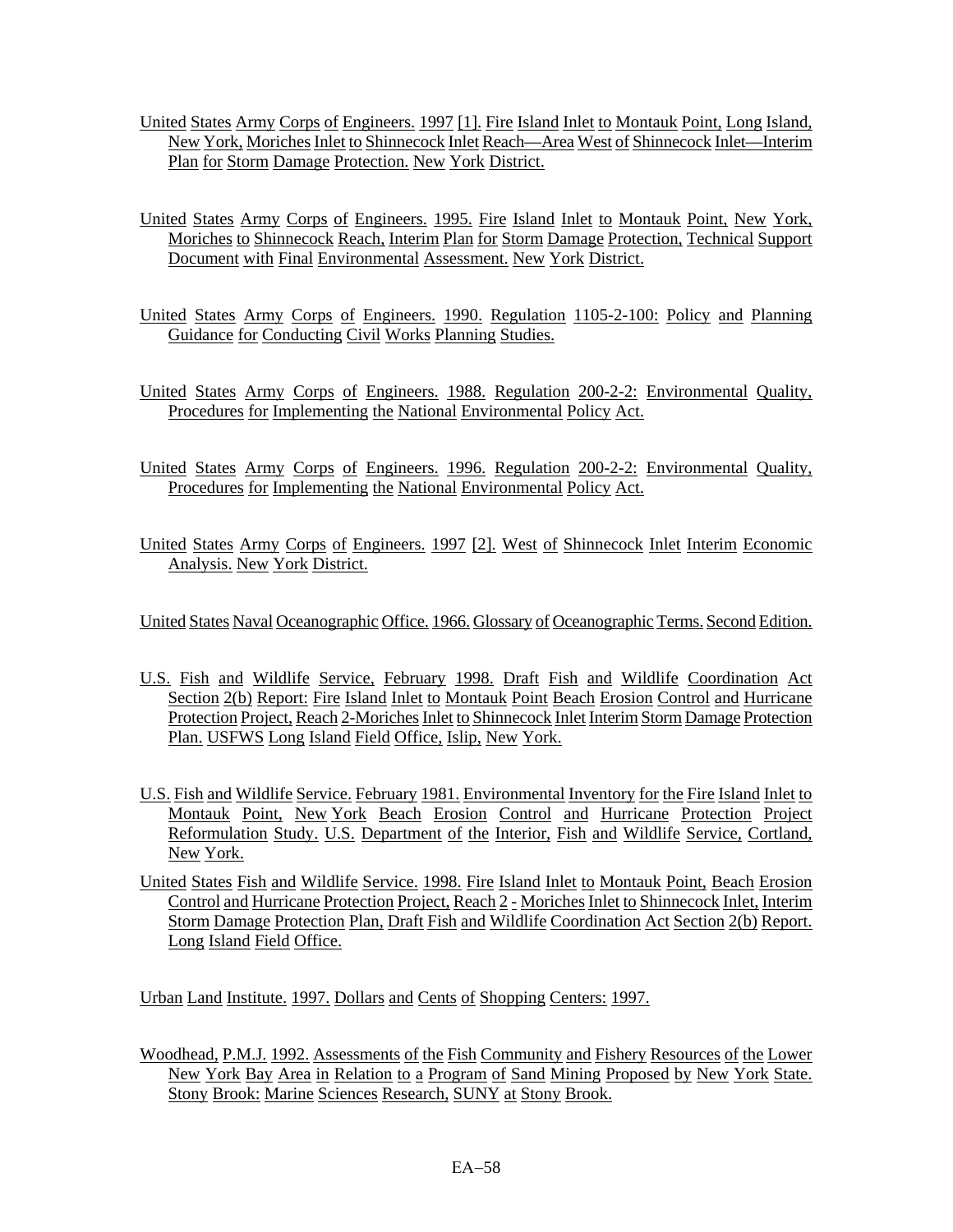- Woodhead, P.M.J. and S.S. McCafferty. 1986. "Report on the Fish Community of Lower New York Harbor in Relation to Borrow Pit Sites" in Draft Supplemental Environmental Impact Statement: Use of Subaqueous Borrow Pits in the Disposal of Dredged Material from the Port of New York-New Jersey, 1988. By the U.S. Army Corps of Engineers, New York District. New York: 1988
- Woodhead P.M.J. and M. McEnroe. 1991. A Report on Task 5.1 of the NY-NJ Harbor Estuary Program: "Habitat Use by the Finfish Community." SUNY at Stony Brook.
- Woodward-Clyde Consultants. 1975. Results of Phase I Pre-Dredging Study. Rockaway Beach Erosion Control Project Dredge Material Resource Program-Offshore Borrow Area. Report prepared for the U.S. Army Corps of Engineers, New York District.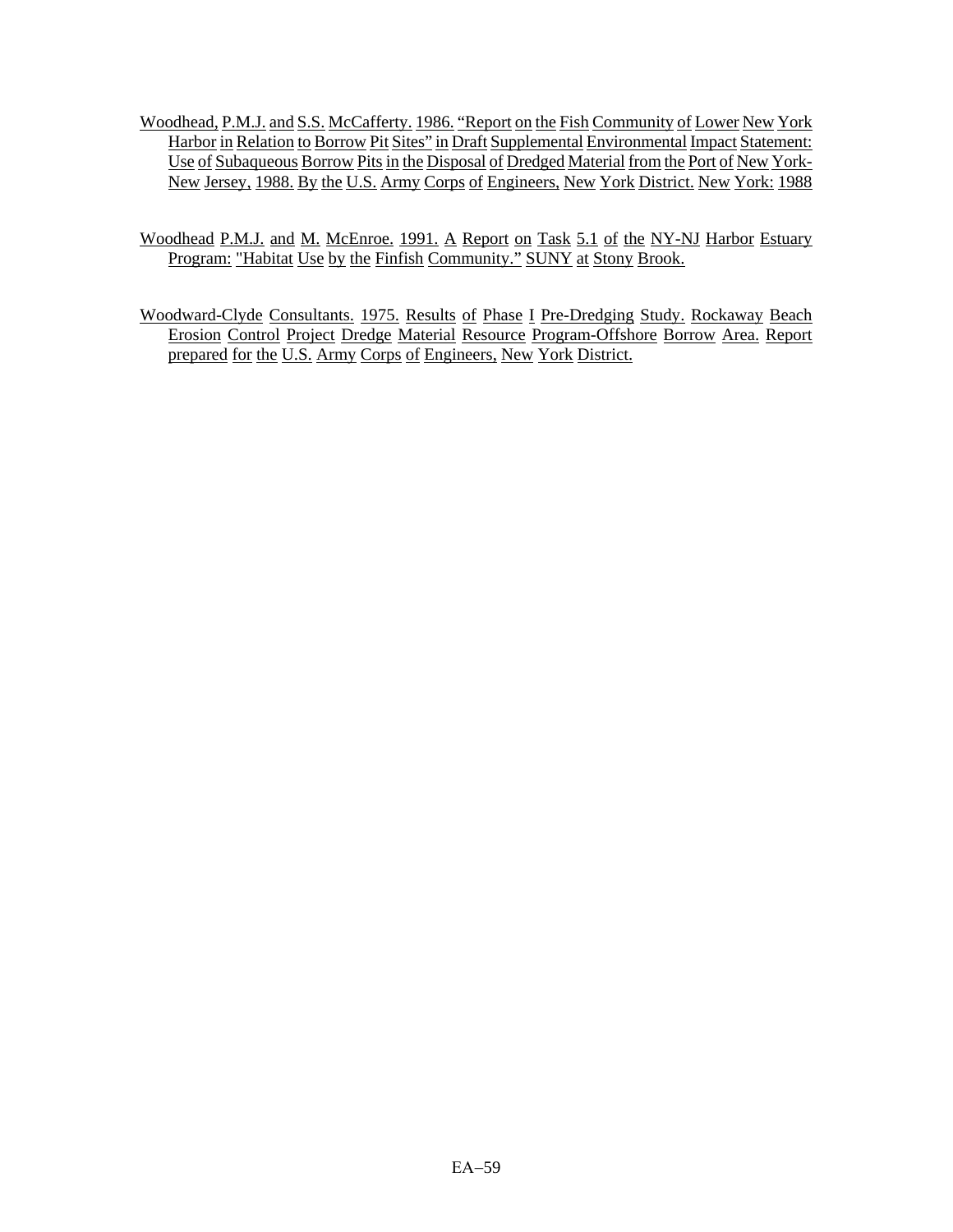### BIBLIOGRAPHY:

- Boggs, S. Jr. 1987. Principles of Sedimentology and Stratigraphy. Merrill Publishing Company, Columbus, Ohio.
- Gosner, K.L. 1978. A Field Guide to the Atlantic Seashore. Houghton Mifflin Company, Boston.
- Lerman, M. 1986. Marine Biology: Environment, Diversity, and Ecology. The Benjamin/Cummings Publishing Company, Inc. Massachusetts.
- United States Army Corps of Engineers. 1997. Environmental Scoping Document, Atlantic Coast of Long Island, Fire Island Inlet to Montauk Point, New York, Storm Damage Reduction Reformulation Study. New York District.
- United States Army Corps of Engineers. 1996. Fire Island Inlet to Montauk Point, Long Island, New York, Reach 1: Fire Island Inlet to Moriches Inlet, An Evaluation of an Interim Plan for Storm Damage Protection, Volume I Main Report with Preliminary Assessment of Environmental Impacts. New York District.
- United States Army Corps of Engineers. 1996. Fire Island Inlet to Montauk Point, Long Island, New York, Reach 1: Fire Island Inlet to Moriches Inlet, An Evaluation of an Interim Plan for Storm Damage Protection, Volume II Technical Appendices. New York District.
- United States Army Corps of Engineers. 1977. Fire Island Inlet to Montauk Point, New York: Beach Erosion Control and Hurricane Protection Project. Final Environmental Impact Statement. New York District.
- United States Army Corps of Engineers. 1994b. Fire Island Inlet to Montauk Point, New York: Westhampton (Moriches to Shinnecock Reach) Emergency Breach Closure. New York District.

United States Army Corps of Engineers. 1996. Fire Island Inlet to Montauk Point Reformulation: Borrow Sites Macroinvertebrate Community Characterization. New York District.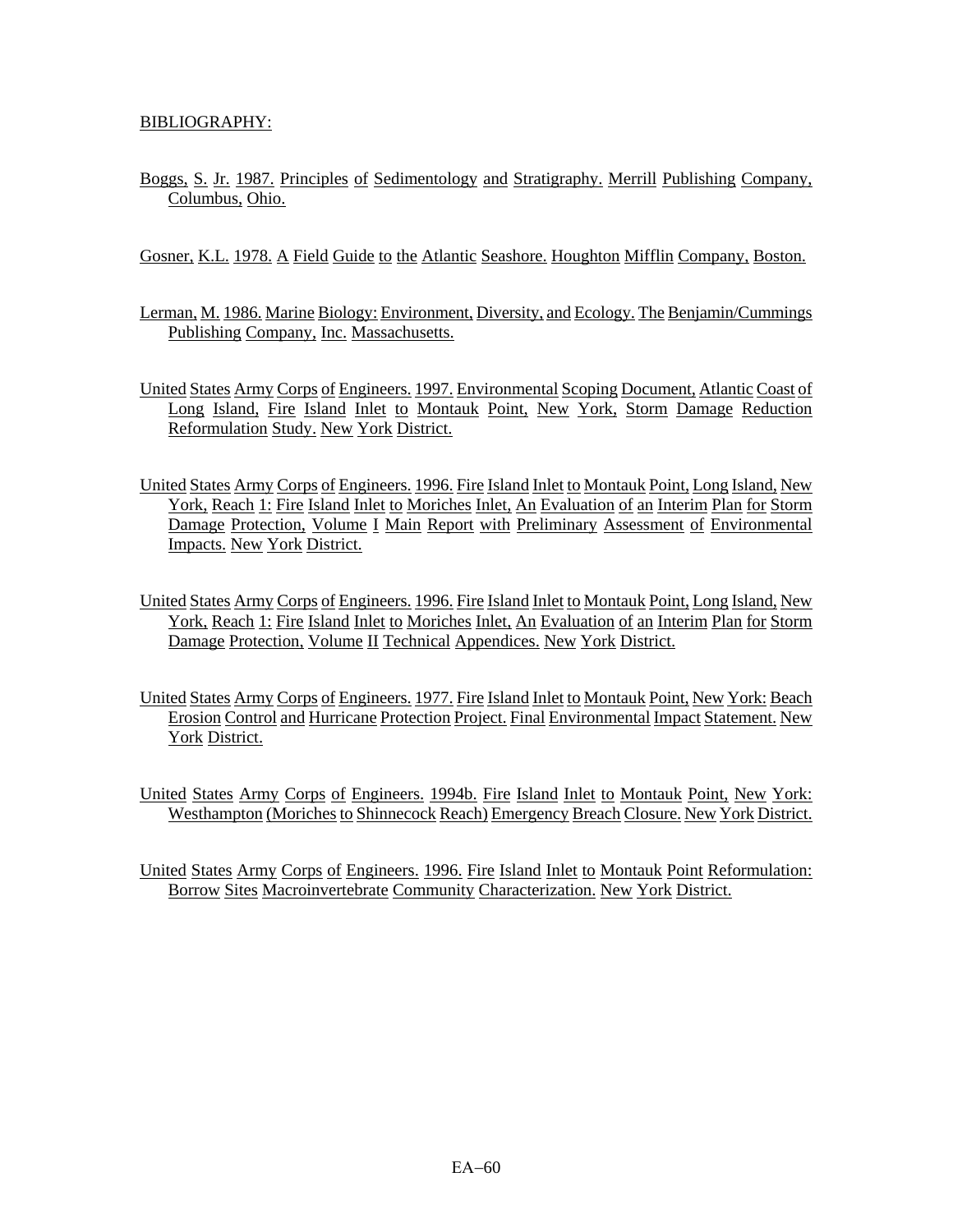# GLOSSARY:

avifauna: All the birds of any stated region.

bathymetry: The science of measuring ocean depths to determine the sea floor topography.

beach berm: A nearly horizontal portion of the beach or backshore formed by the deposit of material by wave action or can be formed by artificial placement..

ebb current: The tidal current associated with the decrease in the height of a tide. Ebb currents generally set seaward.

fauna: The animal life of any stated region.

inlet: A short, narrow waterway connecting a bay or lagoon with the sea.

jetty: A structure, such as a wharf or pier, so located as to influence current or protect the entrance to a harbor or river.

leeward: The direction toward which the wind is blowing; the direction toward which waves are traveling.

macrobenthic invertebrate: Bottom dwelling organism retained by screens with interstitial spaces from  $1.00$  to  $0.425$  mm (arbitrary).

megabenthic invertebrate: Bottom dwelling organism retained by screens with interstitial spaces larger than 1.00 mm (arbitrary). Usually refers to lobsters, clams, crabs, etc.

paleosurfaces: Layers of prehistoric land surfaces where Native American artifacts might be found. Such surfaces from the prehistoric period may be buried beneath soil at the proposed project site.

revetment: A retaining wall. A structure for retaining and protecting a bank or the slope of a cut.

shoal: A submerged ridge, bank, or bar consisting of unconsolidated sediments which is at or near enough to the water surface to constitute a danger to navigation.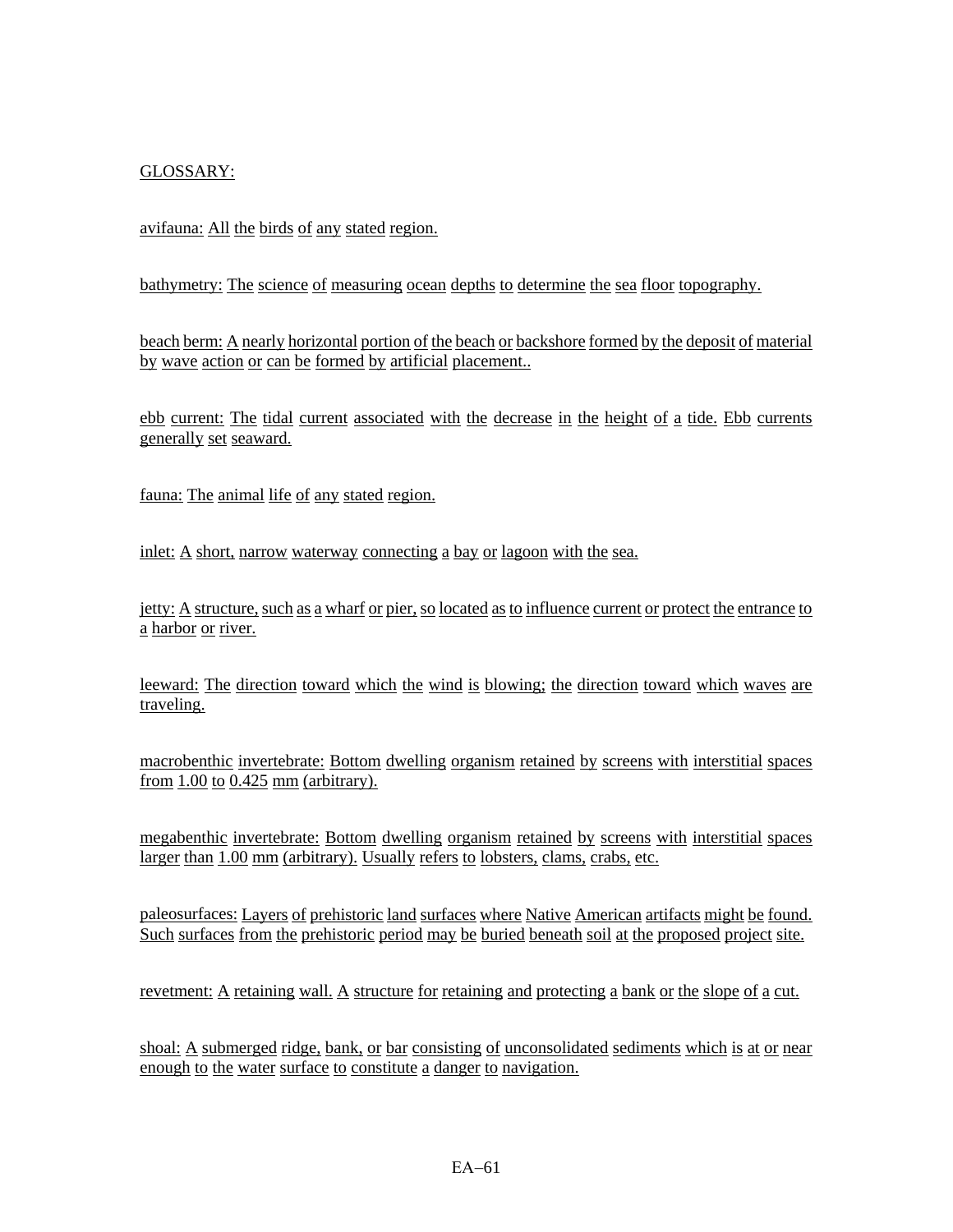storm surge: A rise above normal water level on the open coast due only to the action of wind stress on the water surface. Storm surge resulting from a hurricane or other intense storm also includes the rise in level due to atmospheric pressure reduction as well as that due to wind stress.

tidal prism: The difference between the mean high water volume and the mean low water volume of an estuary.

turbidity: Reduced water clarity resulting from the presence of suspended matter.

Glossary Sources:

- Cole, G.A*. Textbook of Limnology.* Third Edition. Waveland Press, Inc., Prospect Heights, Illinois, 1983.
- *The Webster's New Encyclopedic Dictionary of the English Language (Unabridged)*, The Publishers Guild, Inc., New York, 1977.

U.S. Naval Oceanographic Office. *Glossary of Oceanographic Terms*. 1966.